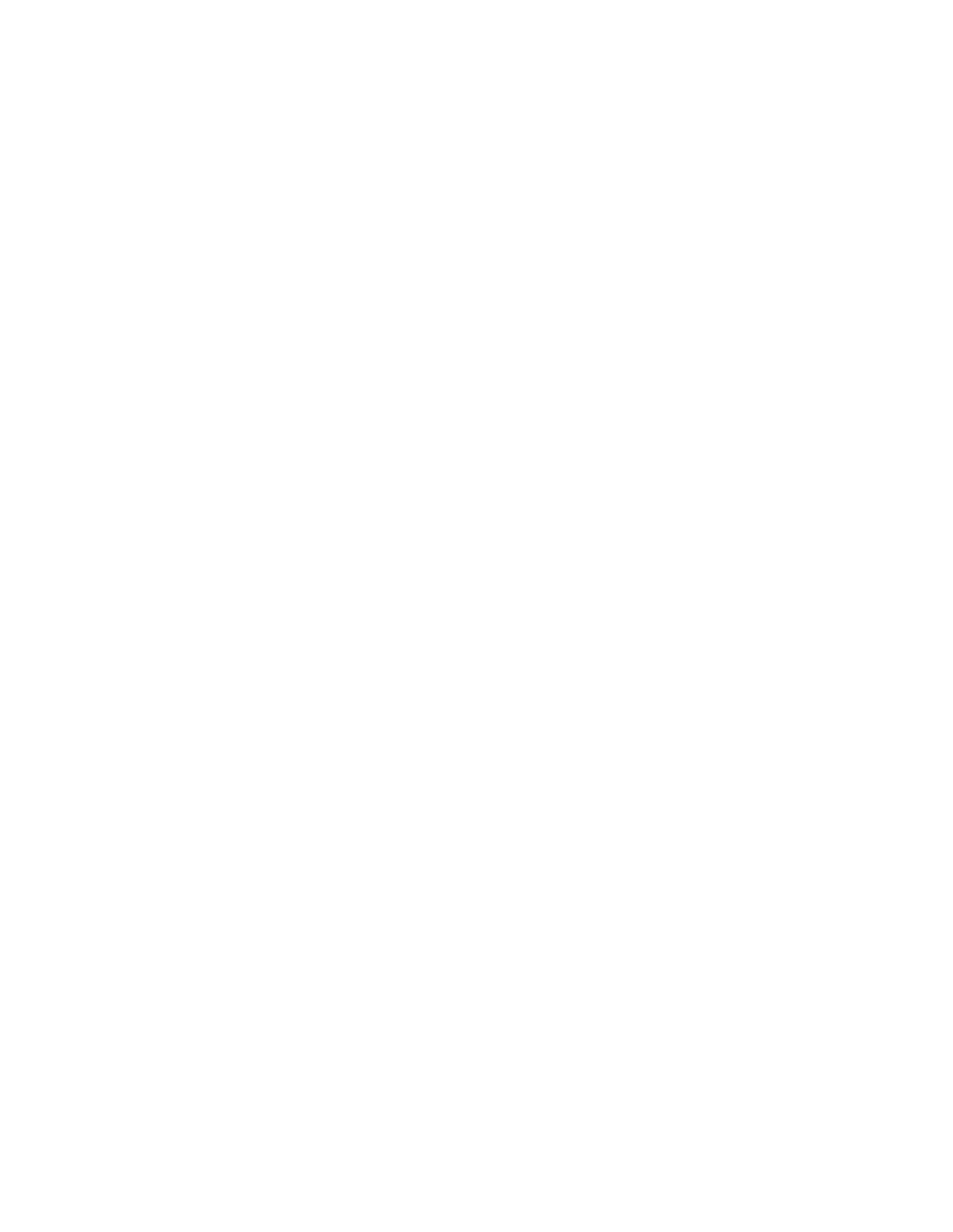# **ASSESSMENT OF THE CARDIOVASCULAR SYSTEM**

# <span id="page-2-0"></span>**HISTORY OF PRESENT ILLNESS AND REVIEW OF SYSTEMS**

The following characteristics of each symptom should be elicited and explored:

- Current situation (improving or deteriorating)
- Location
- Chronology
- Onset (sudden or gradual)
- Precipitating and aggravating factors
- Quality
- Radiation
- Severity
- Timing (frequency, duration)
- Relieving factors
- Associated symptoms
- Effects on daily activities
- Previous investigations and/or diagnosis of similar episodes
- Previous treatments
- Efficacy of previous treatments

#### **CARDINAL SYMPTOMS**

In addition to the general characteristics outlined above, additional characteristics of specific symptoms should be elicited, as follows.

#### *Chest Pain*

- Associated symptoms (for example, faintness, syncope, shortness of breath, diaphoresis, nausea, vomiting)
- Relation to effort, exercise, emotional state, meals, bending over

#### *Shortness of Breath*

- Relation to exercise (level ground, uphill, stairs)
- Relation to posture
- Orthopnea (number of pillows used for sleeping)
- Paroxysmal nocturnal dyspnea
- Associated swelling of ankles or recent weight gain

### *Fainting or Syncope*

- Weakness, lightheadedness, loss of consciousness
- Associated symptoms (for example, pain, palpitations, shortness of breath, lightheadedness, nausea, sweating)
- Relation to postural changes, vertigo or neurologic symptoms

#### *Palpitations*

- Description: fast or slow, irregular or regular
- Relation to exercise
- Relation to anxiety or panic attack

#### *Sputum*

- Colour, amount
- Consistency (for example, frothy white, pink)

#### *Cyanosis*

– Observation of blue colour of the lips or fingers (under what circumstances, when first noted, recent change in this characteristic)

#### *Extremities*

- Site of edema (for example, in dependent body parts)
- Relation of edema to activity or time of day, (for example, relieved by rest, elevation of legs)
- Intermittent claudication (exercise-induced leg pain)
- Distance client can walk before onset of pain related to claudication
- Time needed to rest to relieve claudication
- Temperature of affected tissue (warm, cool or cold)
- **Tingling**
- Leg cramps or pain at rest
- Presence of varicose veins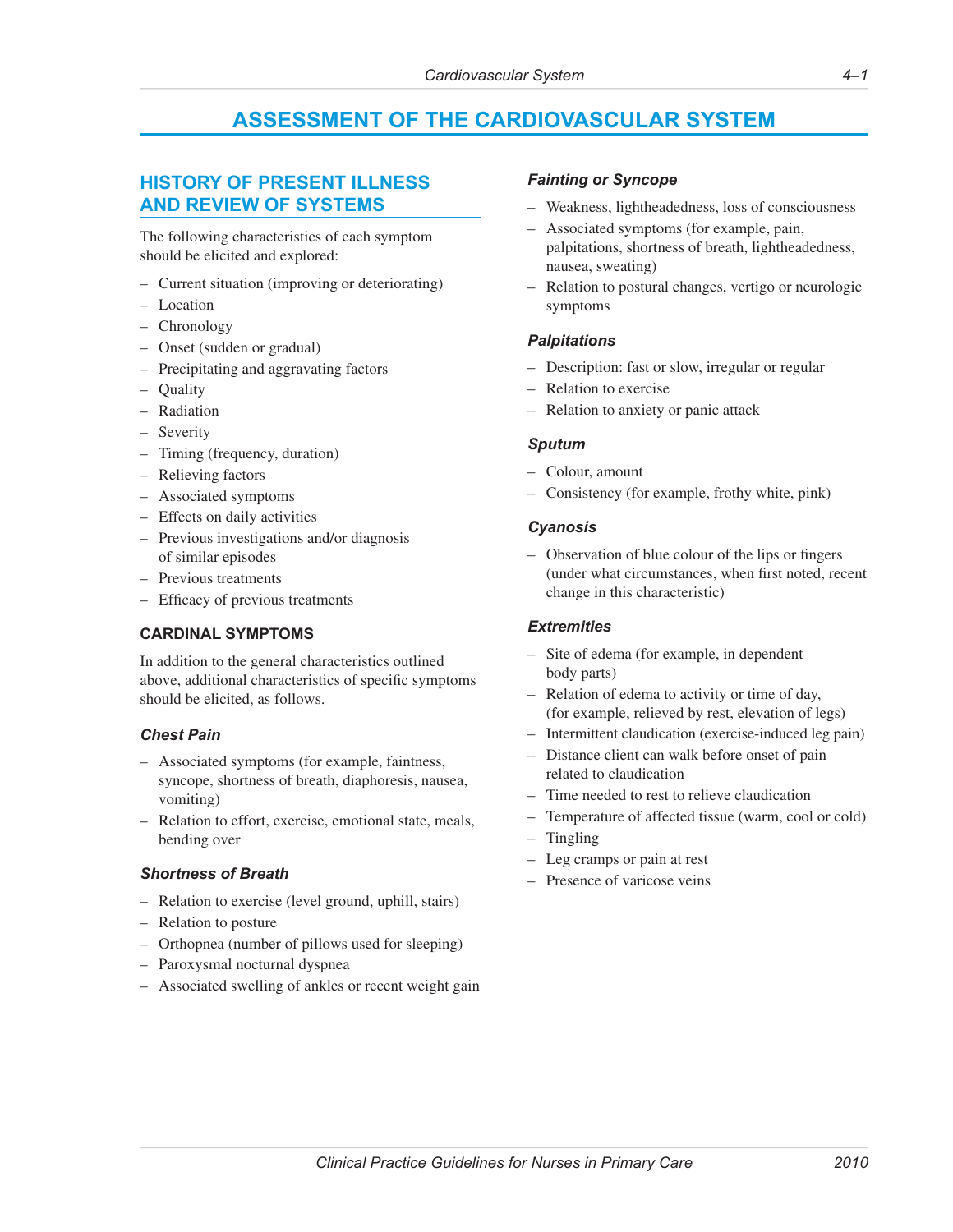# <span id="page-3-0"></span>**MEDICAL HISTORY**

- Increased cholesterol level
- Hypertension
- Coronary artery disease (angina)
- Myocardial infarction
- Cardiac murmurs
- Rheumatic fever
- Valvular heart disease
- Diabetes mellitus
- Thyroid disease
- Chronic renal disease
- Chronic obstructive pulmonary disease (COPD)
- Systemic lupus erythematosus
- Recent viral illness (for example, viral cardiomyopathy)
- Previous cardiac investigations (for example, echocardiogram, exercise stress test)

# **FAMILY HISTORY**

- Diabetes mellitus
- Hypertension
- Coronary artery disease (ischemic) (especially in family members < 50 years of age)
- Myocardial infarction (especially in family members < 50 years of age)
- Sudden death from cardiac disease
- Hypercholesterolemia
- Hypertrophic cardiomyopathy

# **PERSONAL AND SOCIAL HISTORY**

- Smoking
- Exposure to second-hand smoke
- Abdominal obesity (waist measurement > 100 cm [40 in] in men, > 90 cm [35 in] in women)
- $-$  Body mass index (BMI)  $> 25$
- Lack of physical activity (< 20 minutes of vigorous activity 3 times a week, or < 30 minutes of moderate activity per day)
- High stress levels (personal or occupational)
- Chronic abuse of cocaine, amphetamines, anabolic steroids, solvents, ecstasy
- Alcohol abuse

# **PHYSICAL EXAMINATION**

An examination of the cardiovascular system involves more than just examining the heart. The examination generally covers two systems: the central cardiovascular system (head, neck and precordium [anterior chest]) and the peripheral vascular system (extremities). Examination of the cardiovascular system must also include a full assessment of the lungs and neuromental status (for signs of confusion, irritability or altered level of consciousness).

# **VITAL SIGNS**

- General appearance (for example, respiratory distress, acute pain, diaphoretic, unwell)
- Temperature
- Pulse (regular, regularly irregular or irregularly irregular)
- Respiratory rate
- Oxygen saturation
- Blood pressure (lying and standing, in both arms)
- Height, weight, BMI
- Waist circumference

# **HEAD AND NECK**

- Central cyanosis
- Colour of lips
- Jugular venous pressure
- Carotid bruits

# **INSPECTION OF PRECORDIUM (ANTERIOR CHEST)**

- Look for visible pulsations of the chest wall (point of maximal impulse)
- Look for accessory muscle use

# **PALPATION**

- Location of apical beat (point of maximal impulse [PMI]) (in adults, normal apical beat is found in the 5th intercostal space, medial to the mid-clavicular line)
- Quality and intensity of apical beat (normal, diffuse, weak, forceful)
- Heave (abnormally forceful PMI)
- Thrill (a palpable murmur that feels like a purr)
- Identify and assess pulsations and thrills in aortic, pulmonic, mitral and tricuspid areas, along left and right sternal borders, in epigastrium and along left anterior axillary line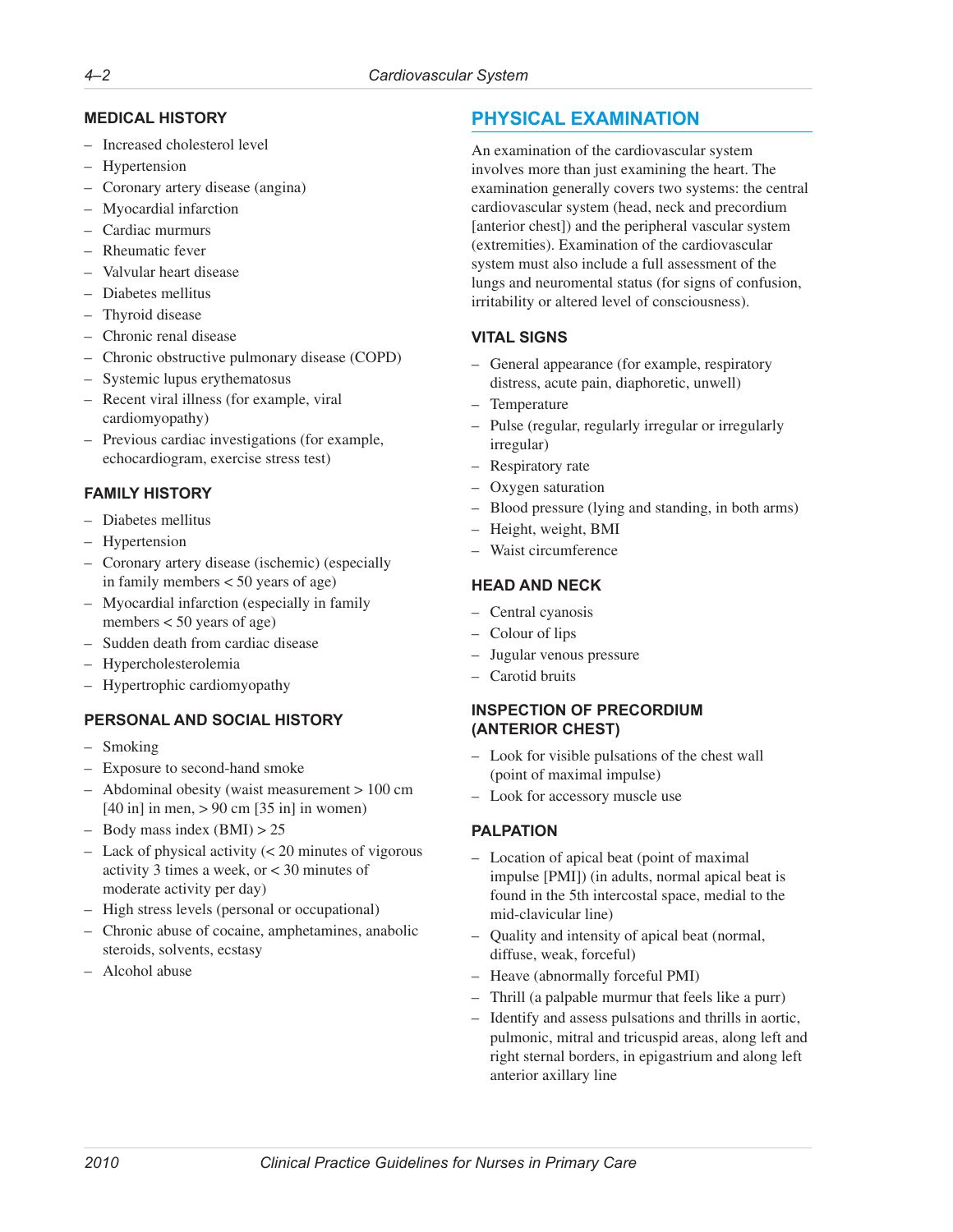### **AUSCULTATION**

- Listen to normal heart sounds before trying to identify murmurs and extra heart sounds
- Use diaphragm of stethoscope first, then bell of stethoscope, when listening to the heart
- Listen at apex, in aortic and pulmonic areas and along left sternal border
- Listen at bilateral carotid arteries for bruits

# **HEART SOUNDS**

- Determine rate and rhythm
- Determine if there is an underlying rhythm or if rhythm is completely irregular (for example, regular, regularly irregular or irregularly irregular)
- Identify and describe intensity of first and second heart sounds
- Identify extra sounds  $(S_3, S_4,$  splitting of second sound, rubs)

### **MURMURS**

- Timing (in relation to the cardiac cycle, for example, systolic or diastolic)
- Quality
- Intensity (loudness)
- Location where murmurs sound loudest
- Radiation
- Pitch

#### **DIFFERENTIAL DIAGNOSIS OF ABNORMALITIES IN HEART SOUNDS**

#### *S3 (Volume Overloaded Ventricle)*

- May be normal in children and younger adults (< 30 years), however, some may not be and should have further assessment and investigations
- Left ventricular failure (due to systolic dysfunction, acute myocardial infarction)
- Mitral regurgitation (rapid ventricular filling)
- Right ventricular  $S_3$  (due to tricuspid regurgitation, mitral stenosis, right ventricular failure)

To hear an example of  $S_3$ , refer to the 3M Heart and Lung Sounds page at: [http://solutions.3m.com/wps/](http://solutions.3m.com/wps/portal/3M/en_US/Littmann/stethoscope/education/heart-lung-sounds/) [portal/3M/en\\_US/Littmann/stethoscope/education/](http://solutions.3m.com/wps/portal/3M/en_US/Littmann/stethoscope/education/heart-lung-sounds/) [heart-lung-sounds/.](http://solutions.3m.com/wps/portal/3M/en_US/Littmann/stethoscope/education/heart-lung-sounds/)

#### *S4 (Pressure Overloaded Ventricle)*

- Ischemia
- Ventricular hypertrophy from systemic hypertension, aortic stenosis, hypertrophic cardiomyopathy
- Right ventricular  $S_4$  due to pulmonary hypertension or pulmonic stenosis

To hear an example of  $S_4$ , refer to the 3M Heart and Lung Sounds page at: [http://solutions.3m.com/wps/](http://solutions.3m.com/wps/portal/3M/en_US/Littmann/stethoscope/education/heart-lung-sounds/) [portal/3M/en\\_US/Littmann/stethoscope/education/](http://solutions.3m.com/wps/portal/3M/en_US/Littmann/stethoscope/education/heart-lung-sounds/) [heart-lung-sounds/.](http://solutions.3m.com/wps/portal/3M/en_US/Littmann/stethoscope/education/heart-lung-sounds/)

### *Other Extra Sounds*

- Opening snaps (early diastolic sounds associated with mitral stenosis)
- Ejection clicks (associated with aortic stenosis, pulmonic stenosis)
- Mid-systolic clicks (mitral valve prolapse, tricuspid valve prolapse)
- Pericardial fraction rubs (pericarditis)

To hear an example of an ejection click and opening snap refer to the 3M Heart and Lung Sounds page at: [http://solutions.3m.com/wps/portal/3M/en\\_US/](http://solutions.3m.com/wps/portal/3M/en_US/Littmann/stethoscope/education/heart-lung-sounds/) [Littmann/stethoscope/education/heart-lung-sounds/.](http://solutions.3m.com/wps/portal/3M/en_US/Littmann/stethoscope/education/heart-lung-sounds/)

### *Systolic "Ejection" Murmurs (Diamond Shape, Crescendo-Decrescendo)*

- Murmur gets louder and then quieter during one cardiac cycle
- Outflow obstruction (aortic stenosis, pulmonic stenosis, hypertrophic cardiomyopathy)
- High output or "flow" murmurs (accompanying anemia, pregnancy, thyrotoxicosis, fever, arteriovenous fistula and in young children)

To hear an example of a systolic murmur (early and late), refer to the 3M Heart and Lung Sounds page at: [http://solutions.3m.com/wps/portal/3M/en\\_US/](http://solutions.3m.com/wps/portal/3M/en_US/Littmann/stethoscope/education/heart-lung-sounds/) [Littmann/stethoscope/education/heart-lung-sounds/.](http://solutions.3m.com/wps/portal/3M/en_US/Littmann/stethoscope/education/heart-lung-sounds/)

# *Pansystolic Murmurs*

- Mitral regurgitation
- Tricuspid regurgitation
- Ventricular septal defect

To hear an example of a pansystolic murmur, refer to the 3M Heart and Lung Sounds page at: [http://](http://solutions.3m.com/wps/portal/3M/en_US/Littmann/stethoscope/education/heart-lung-sounds/) [solutions.3m.com/wps/portal/3M/en\\_US/Littmann/](http://solutions.3m.com/wps/portal/3M/en_US/Littmann/stethoscope/education/heart-lung-sounds/) [stethoscope/education/heart-lung-sounds/](http://solutions.3m.com/wps/portal/3M/en_US/Littmann/stethoscope/education/heart-lung-sounds/).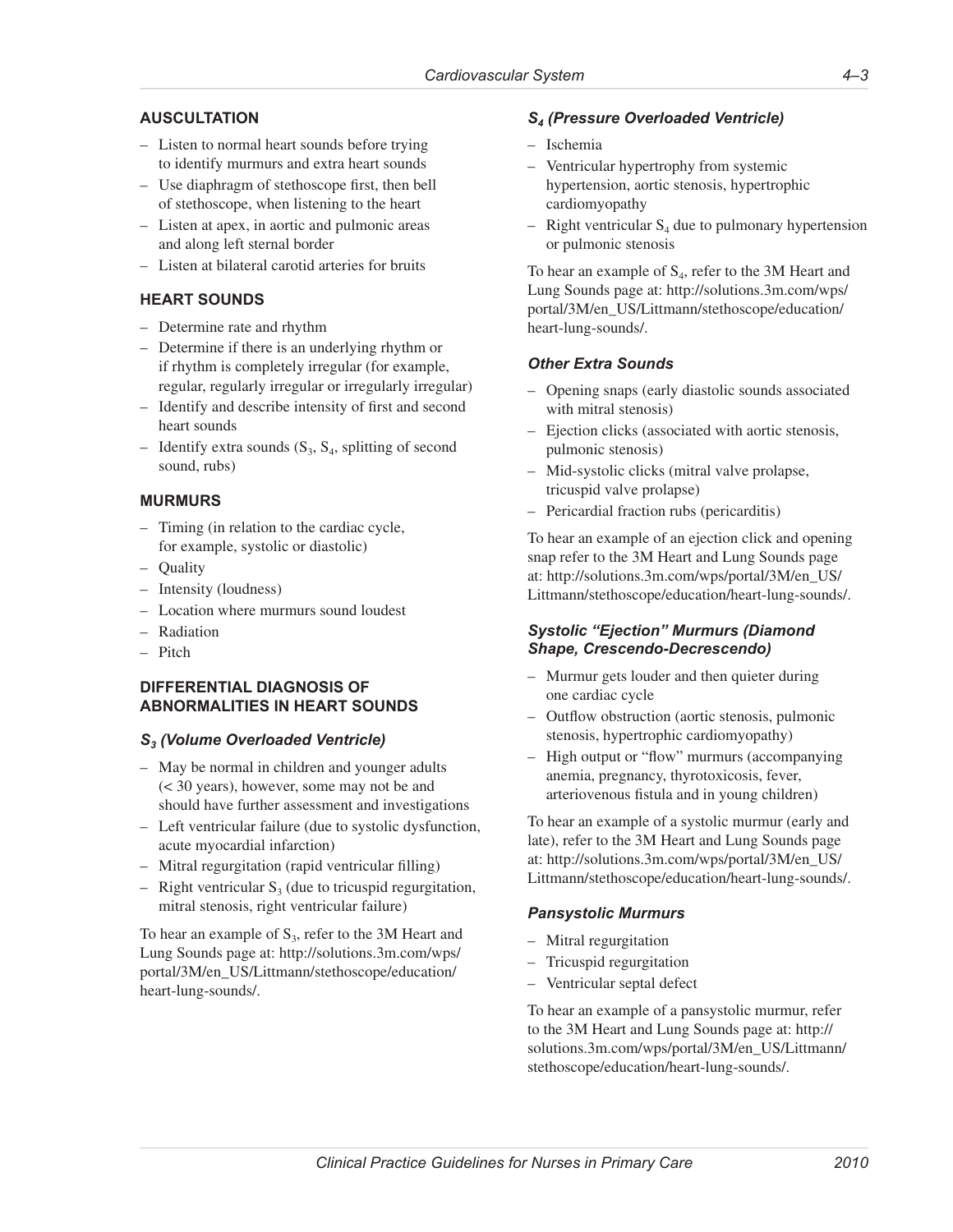# <span id="page-5-0"></span>*High-Pitched Diastolic Decrescendo Murmurs*

- Aortic regurgitation
- Pulmonic regurgitation

# *Low-Pitched Diastolic Murmurs (Mid-Diastolic Rumbles)*

- Mitral stenosis
- Tricuspid stenosis
- Continuous murmurs
- Patent ductus arteriosus
- Mammary souffle (goes away with pressure on stethoscope)
- Coronary arteriovenous fistula
- Venous hum (due to high flow in jugular veins, high cardiac output states)

To hear an example of a diastolic rumble, refer to the 3M Heart and Lung Sounds page at: [http://](http://solutions.3m.com/wps/portal/3M/en_US/Littmann/stethoscope/education/heart-lung-sounds/) [solutions.3m.com/wps/portal/3M/en\\_US/Littmann/](http://solutions.3m.com/wps/portal/3M/en_US/Littmann/stethoscope/education/heart-lung-sounds/) [stethoscope/education/heart-lung-sounds/](http://solutions.3m.com/wps/portal/3M/en_US/Littmann/stethoscope/education/heart-lung-sounds/).

# *Bruits*

- Carotid
- Abdominal
- Iliac
- Femoral

# **EXTREMITIES**

# *Hands*

- Colour of skin, nail beds
- Nicotine stains
- Clubbing of fingers
- Temperature
- Equality of pulses (brachial, radial)
- Synchrony of radial and femoral pulses
- Capillary refilling time

### *Legs*

- Colour (pigmentation, discolouration), distribution of hair
- Temperature, texture
- Capillary refilling time
- Changes in foot colour with changes in leg position (for example, blanching with elevation, rubor with dependency)
- Ulcers (for example, venous stasis), varicose veins, pitting or nonpitting edema (check sacrum if client is bedridden)
- Presence and equality of pulses (femoral, popliteal, posterior tibial, dorsalis pedis)

# **OTHER ASSESSMENTS**

For a client whose condition is not of an urgent nature, assess the following:

- Evidence of hypertensive or diabetic retinopathies (funduscopic exam)
- Colour, temperature, rashes, lesions, xanthoma of skin
- Abdominal bruits, enlargement of liver, tenderness in right upper quadrant of abdomen

# **DIFFERENTIAL DIAGNOSES OF CARDINAL CARDIOVASCULAR SYMPTOMS**

# **CHEST PAIN**

When assessing chest pain, it is important to consider and rule out serious causes of chest pain. *See Table 1, "Differential Diagnosis of Chest Pain."*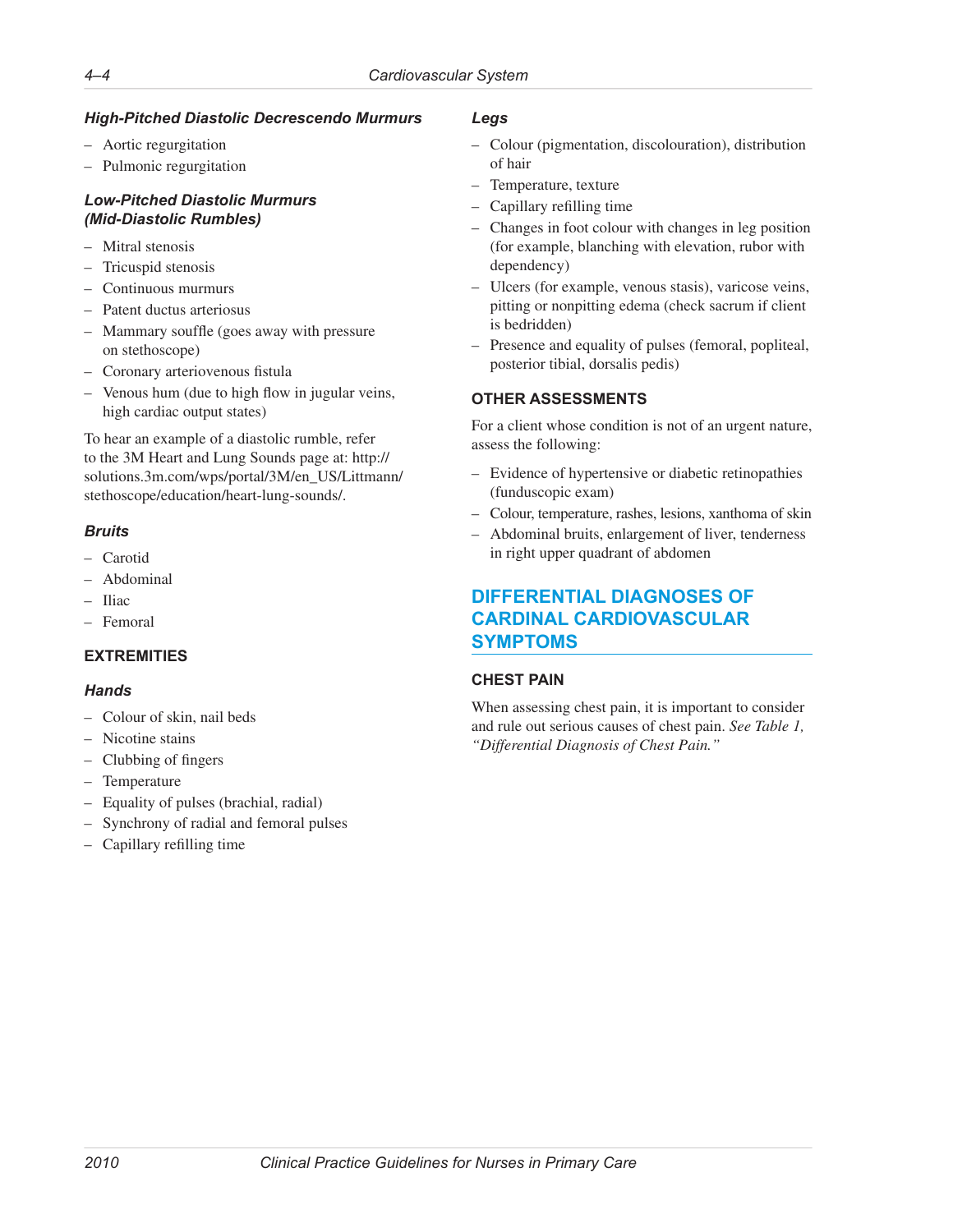|                                            | Differential Diagnosis of Chest Pain <sup>+</sup>                                                                                                                              |                                                                                                                    |                                                                          |                                                                                        |                                                                                                                                                                                 |
|--------------------------------------------|--------------------------------------------------------------------------------------------------------------------------------------------------------------------------------|--------------------------------------------------------------------------------------------------------------------|--------------------------------------------------------------------------|----------------------------------------------------------------------------------------|---------------------------------------------------------------------------------------------------------------------------------------------------------------------------------|
| <b>Characteristic</b><br>of Chest Pain     | <b>Myocardial</b><br>Infarction or<br><b>Acute Coronary</b><br>Syndrome                                                                                                        | Angina                                                                                                             | <b>Aortic</b><br>Dissection <sup>1</sup>                                 | <b>Pneumonia</b>                                                                       | <b>Pulmonary</b><br>Embolism <sup>*</sup>                                                                                                                                       |
| Onset                                      | Sudden, patient<br>at rest                                                                                                                                                     | With exertion                                                                                                      | Sudden                                                                   | Gradual or<br>sudden                                                                   | Sudden                                                                                                                                                                          |
| Location                                   | Retrosternal,<br>anterior chest                                                                                                                                                | Retrosternal,<br>anterior chest                                                                                    | Retrosternal,<br>epigastric, back,<br>posterior and/or<br>anterior chest | Anterior, lateral<br>and/or posterior<br>lung field(s)                                 | Retrosternal, anterior<br>chest, lateral chest                                                                                                                                  |
| <b>Radiation</b>                           | Left arm, left<br>shoulder, neck,<br>jaw, back, upper<br>abdomen                                                                                                               | Left arm, left<br>shoulder, neck,<br>jaw, back, upper<br>abdomen                                                   | Anywhere<br>in thorax or<br>abdomen                                      | Anterior chest,<br>shoulder, neck                                                      | Variable                                                                                                                                                                        |
| <b>Duration</b>                            | $> 20$ min                                                                                                                                                                     | Usually <1-2 min                                                                                                   | $> 20$ min                                                               | Hours                                                                                  | Variable                                                                                                                                                                        |
| <b>Intensity</b>                           | Severe                                                                                                                                                                         | Mild to moderate                                                                                                   | Severe                                                                   | Moderate                                                                               | Absent or mild<br>to moderate                                                                                                                                                   |
| Quality                                    | Sensation of<br>squeezing,<br>pressure                                                                                                                                         | Sensation<br>of tightness,<br>pressure                                                                             | Tearing<br>or sharp                                                      | Constant ache,<br>with intermittent<br>knife-like pain                                 | Dull ache; knife-like<br>pain may also be<br>present                                                                                                                            |
| <b>Relief</b>                              | May be relief<br>with sublingual<br>nitroglycerin <sup>2</sup>                                                                                                                 | Rapid relief<br>with rest and/<br>or sublingual<br>nitroglycerin                                                   | None                                                                     | None                                                                                   | None                                                                                                                                                                            |
| Precipitating<br>or aggravating<br>factors | None may<br>be obvious                                                                                                                                                         | Exertion, heavy<br>meal, walking<br>uphill against<br>a cold wind,<br>occasionally<br>from lying down <sup>3</sup> | None                                                                     | Increased pain<br>with coughing or<br>deep inspiration;<br>recently ill with a<br>cold | Immobilization,<br>estrogen therapy,<br>active cancer or<br>cancer treatment; <sup>4</sup><br>none may be obvious;<br>pain may be worse<br>with deep inspiration<br>or coughing |
| <b>Associated</b><br>signs and<br>symptoms | Nausea, sweating,<br>shortness of breath,<br>anxiety, palpitations<br>+ other presentations are common among women (for example, epigastric pain or indigestion) and diabetics | Typically none                                                                                                     | Hypotension,<br>shock, syncope,<br>myocardial<br>infarction              | Fever, cough,<br>sputum, shortness<br>of breath, malaise,<br>weakness or<br>fatigue    | Shortness of breath,<br>sweating, hemoptysis,<br>leg pain (rare), leg<br>swelling or pitting<br>edema                                                                           |

### **Table 1 – Differential Diagnosis of Chest Pain**

(for example, may have silent symptoms) \* Chest pain may be absent in pulmonary embolism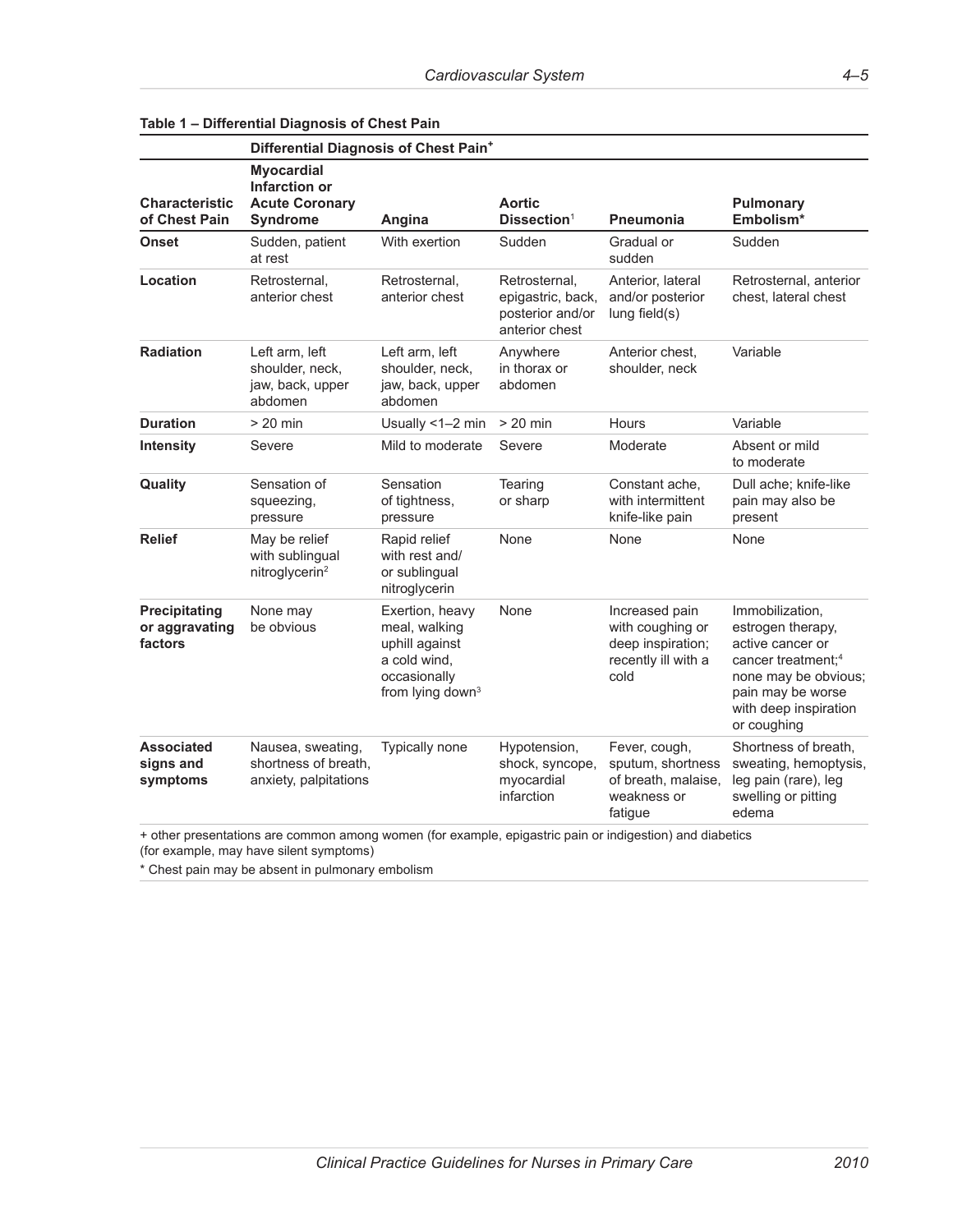|                                                   | Differential Diagnosis of Chest Pain <sup>+</sup>                                                                            |                                                                         |                                                                                                                                                                                            |                                                                                                                                                                                       |  |
|---------------------------------------------------|------------------------------------------------------------------------------------------------------------------------------|-------------------------------------------------------------------------|--------------------------------------------------------------------------------------------------------------------------------------------------------------------------------------------|---------------------------------------------------------------------------------------------------------------------------------------------------------------------------------------|--|
| <b>Characteristic</b><br>of Chest Pain            | <b>Pericarditis</b>                                                                                                          | <b>Chest Wall Pain</b><br>(for example,<br>costochondritis)             | <b>Esophageal, Gastric</b><br>or Duodenal Disorder                                                                                                                                         | <b>Stress or Emotional</b><br><b>Disorder</b>                                                                                                                                         |  |
| <b>Onset</b>                                      | Gradual or sudden                                                                                                            | Gradual or sudden                                                       | Gradual or sudden                                                                                                                                                                          | Gradual or sudden                                                                                                                                                                     |  |
| Location                                          | Retrosternal,<br>anterior chest                                                                                              | Anterior, lateral and/or<br>posterior chest wall                        | Retrosternal, epigastric,<br>left chest, left or right<br>upper quadrant                                                                                                                   | Variable; anterior<br>chest, left chest                                                                                                                                               |  |
| <b>Radiation</b>                                  | Variable: shoulder<br>tip, neck                                                                                              | Arm, shoulder, neck,<br>back, abdomen                                   | May be felt in back or<br>arm                                                                                                                                                              | Usually none                                                                                                                                                                          |  |
| <b>Duration</b>                                   | Hours to days                                                                                                                | Minutes or hours                                                        | Minutes or hours                                                                                                                                                                           | Minutes or hours                                                                                                                                                                      |  |
| <b>Intensity</b>                                  | Usually moderate,<br>but may be severe                                                                                       | Mild to moderate                                                        | Moderate                                                                                                                                                                                   | Mild to moderate                                                                                                                                                                      |  |
| Quality                                           | Sharp                                                                                                                        | Dull ache; sharp pain<br>may also be present                            | Burning (usually),<br>tightness                                                                                                                                                            | Achy, stabbing                                                                                                                                                                        |  |
| <b>Relief</b>                                     | Sitting up and<br>leaning forward<br>often helps; other<br>changes in position<br>may alter the pain                         | Rest, mild analgesics                                                   | Antacids, milk,<br>sitting up or<br>standing up                                                                                                                                            | Rest, relaxation,<br>distraction                                                                                                                                                      |  |
| <b>Precipitating</b><br>or aggravating<br>factors | Previous infection<br>of upper respiratory<br>tract; pain<br>worse with deep<br>inspiration<br>or coughing                   | History of unaccustomed<br>physical work; pain<br>worse with arm action | Certain foods, a large<br>meal, bending over;<br>pain may awaken<br>person from sleep<br>and may occur when<br>stomach is empty                                                            | Stressful situations,<br>fatigue                                                                                                                                                      |  |
| <b>Associated signs</b><br>and symptoms           | Symptoms of<br>infection of upper<br>respiratory tract<br>may be present;<br>malaise; usually<br>occurs in younger<br>adults | Localized chest-wall<br>tenderness, tender<br>costochondral area        | Regurgitation of acid<br>in mouth, belching,<br>difficulty swallowing,<br>sticking sensation when<br>food swallowed, cough<br>(rare); test of stool for<br>occult blood may be<br>positive | Tightness in neck and<br>shoulder(s), headaches,<br>reduced appetite, mild<br>weight loss, fatigue,<br>sleep disturbance,<br>palpitations, dizziness,<br>hyperventilation<br>symptoms |  |

**Table 1 – Differential Diagnosis of Chest Pain** (Continued)

+ other presentations are common among women (for example, epigastric pain or indigestion) and diabetics

(for example, may have silent symptoms)

\* Chest pain may be absent in pulmonary embolism

# **DYSPNEA**

# *Cardiac Causes*

- Congestive heart failure (right, left or biventricular)
- Coronary artery disease
- Myocardial infarction (recent or past history)
- Cardiomyopathy
- Valvular dysfunction
- Left ventricular hypertrophy
- Asymmetric septal hypertrophy
- Pericarditis
- Arrhythmias

#### *Pulmonary Causes*

- COPD/obstructive lung disease
- Asthma
- Restrictive lung disorders, such as pulmonary fibrosis
- Hereditary lung disorders
- Pneumothorax
- Primary pulmonary hypertension
- Pulmonary embolus
- Pneumonia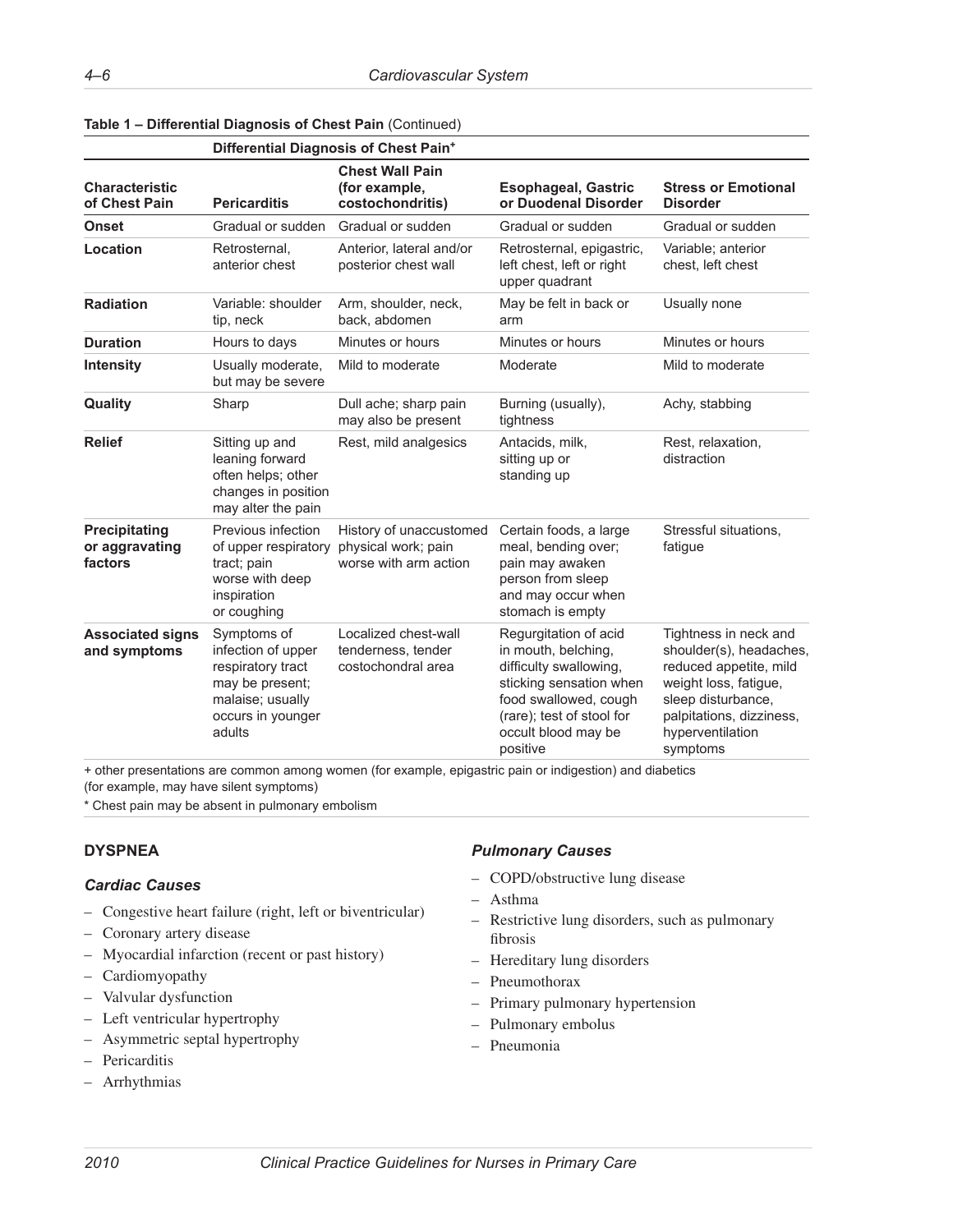#### *Mixed Cardiac and Pulmonary Causes*

- COPD with pulmonary hypertension and cor pulmonale
- Deconditioning
- Chronic pulmonary emboli
- Trauma

#### *Noncardiac or Nonpulmonary Causes*

- Metabolic conditions (for example, acidosis)
- Pain
- Neuromuscular disorders
- Otorhinolaryngeal disorders

### *Functional Causes*

- Anxiety
- Panic disorders
- Hyperventilation

# **FAINTNESS AND SYNCOPE**

Faintness (pre-syncope) is characterized by transient symptoms of lack of strength associated with an impending sense of loss of consciousness. Syncope is characterized by transient symptoms of generalized weakness associated with loss of consciousness and loss of muscle tone. Symptoms are due to a temporary impairment of cerebral function and are usually precipitated by a reduction in cerebral perfusion.

#### *Vascular Causes*

- Vasovagal hypotension (common faint)
- Postural hypotension
- Cerebrovascular disease (transient ischemic attack, stroke, vertebral-basilar insufficiency, carotid insufficiency) is an uncommon cause of syncope

# *Neurological Causes*

- Seizure
- Head trauma

# *Cardiac Causes*

- Abnormally slow heart rate and rhythm
- Abnormally rapid heart rate and rhythm
- Reduced cardiac output
- Acute blood loss (gastrointestinal hemorrhage) causing hypotension
- Valvular heart disease (aortic or pulmonic stenosis, hypertrophic cardiomyopathy)
- Pulmonary hypertension

### *Other Causes*

- Hypoglycemia
- Hyperventilation (syncope rare, faintness common)
- Hypoxia

# **PALPITATIONS**

### *Primary Arrhythmic Causes*

- Sinus tachycardia or arrhythmia
- Premature supraventricular or ventricular ectopic contractions
- Bradycardia-tachycardia syndrome ("sick sinus syndrome")
- Supraventricular tachycardia
- Multifocal atrial tachycardia
- Atrial fibrillation, flutter or tachycardia
- Atrioventricular nodal re-entrant tachycardia
- Atrioventricular reciprocating tachycardia (Wolff-Parkinson-White syndrome)
- Accelerated junctional rhythm
- Ventricular tachycardia
- Bradycardia due to advanced atrioventricular block or sinus node dysfunction

### *Extracardiac Causes*

- Changes in contractility, heart rate or stroke volume
- Fever
- Hypovolemia
- Anemia
- Hypoglycemia
- Pulmonary disease
- Pheochromocytoma
- Thyrotoxicosis
- Vasovagal episodes

#### *Drug-Related Causes*

- Vasodilators
- Substance abuse (for example, cocaine, alcohol, tobacco, caffeine)
- Digoxin
- Phenothiazine
- **Theophylline**
- $-$  Beta<sub>2</sub>-agonists
- Antiarrhythmics

# *Psychiatric Causes*

- Panic attack
- Hyperventilation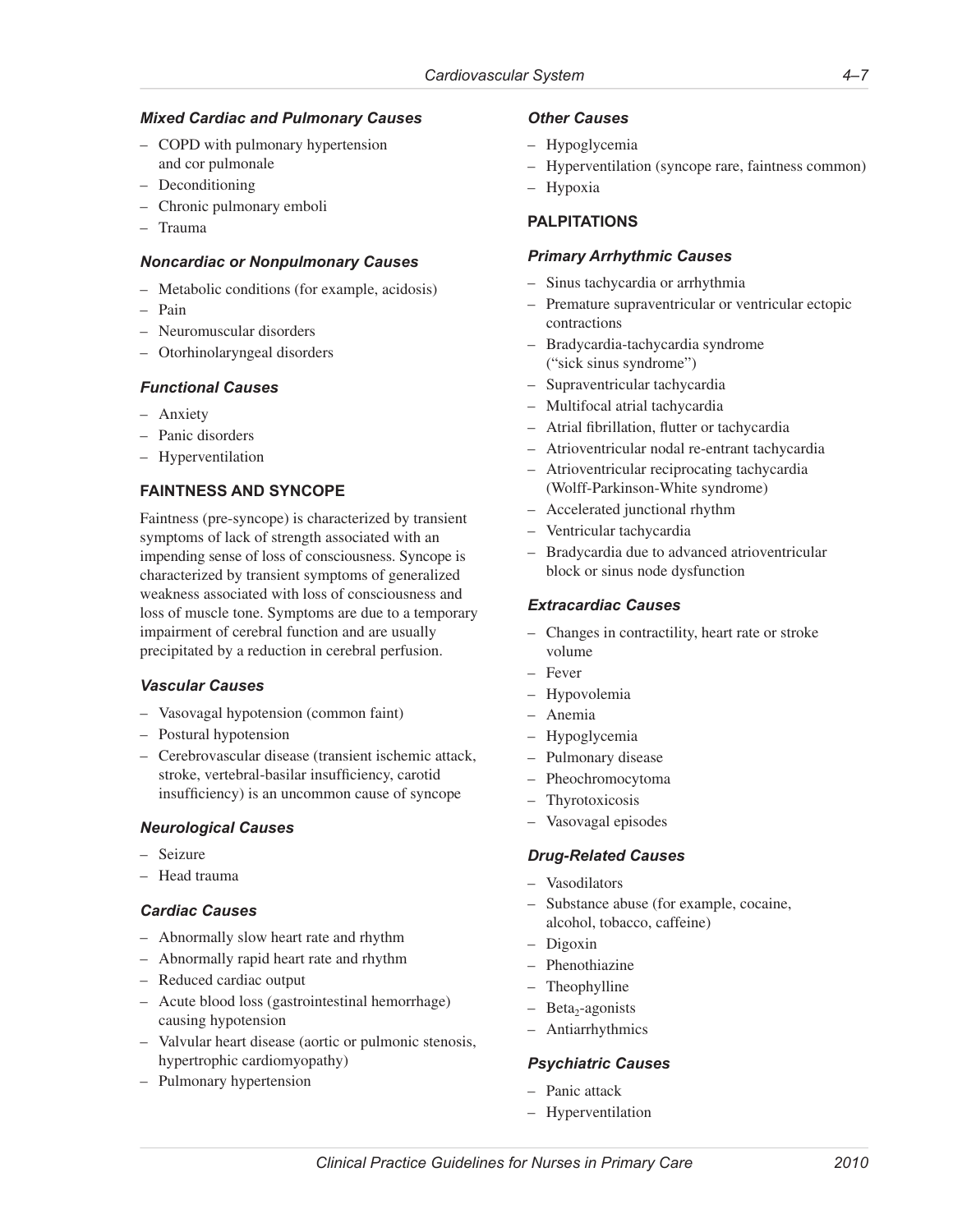# <span id="page-9-0"></span>*Other Cardiac Causes*

- Changes in contractility or stroke volume
- Valvular disease such as aortic insufficiency or stenosis

**Table 2 – Differential Diagnosis of Leg Edema**

- Atrial or ventricular septal defect
- Congestive heart failure
- Cardiomyopathy
- Congenital heart disease
- Pericarditis
- Pacemaker-mediated tachycardia
- Pacemaker syndrome

# **LEG EDEMA**

*See Table 2, "Differential Diagnosis of Leg Edema."*

| Table 2 – Differential Diagnosis of Leg Edema                     |                                                                |                                                           |  |
|-------------------------------------------------------------------|----------------------------------------------------------------|-----------------------------------------------------------|--|
| <b>Mechanism</b>                                                  | Disease or Syndrome                                            | <b>Usual Clinical Features</b>                            |  |
| Increased capillary pressure<br>Obstruction of inferior vena cava | Thrombosis, malignancy                                         | Bilateral, severe (may be mild if partial<br>obstruction) |  |
| Deep venous obstruction in leg                                    | Thrombosis, extrinsic compression                              | Unilateral, mild                                          |  |
| Reduced venous channels or venous<br>valve incompetence           | Coronary bypass grafting, stroke,<br>varicosities              | Unilateral or bilateral, mild                             |  |
| Right atrial hypertension                                         | Left ventricular dysfunction                                   | <b>Bilateral</b>                                          |  |
|                                                                   | Pulmonary disease                                              | <b>Bilateral</b>                                          |  |
|                                                                   | Valve disease                                                  | <b>Bilateral</b>                                          |  |
|                                                                   | Renal dysfunction                                              | Bilateral, mild                                           |  |
| <b>Reduced lymphatic clearance</b><br>(lymphatic obstruction)     | Lymphadenopathy, filariasis                                    | Unilateral or bilateral                                   |  |
| Decreased capillary oncotic<br>pressure (hypoalbuminemia)         | Severe malnutrition; liver, renal,<br>gastrointestinal disease | Bilateral, mild or severe, generalized,<br>poor prognosis |  |
| Increased capillary permeability                                  | Calcium channel blockers                                       | Bilateral, mild                                           |  |
|                                                                   | Idiopathic cyclic edema                                        | Bilateral, mild, premenstrual female                      |  |

# **COMMON PROBLEMS OF THE CARDIOVASCULAR SYSTEM**

# **AORTIC ANEURYSM, ABDOMINAL (PULSATILE ABDOMINAL MASS)**

A pulsatile abdominal mass is considered and treated as an abdominal aortic aneurysm until proven otherwise. It may be asymptomatic and discovered by accident.

An aortic aneurysm is a dilation of a specific part of the aorta. This may be in the thorax or in the abdomen.

# **RISK FACTORS**<sup>5</sup>

- Age over 60 years
- Smoking
- Male
- Family history of aortic aneurysm
- History of atherosclerosis (for example, intermittent claudication)
- Hypertension

# **HISTORY**

If an aneurysm is leaking:

- Sudden onset of pain in mid-abdomen or back (or both)
- Sudden weakness and faintness

# **PHYSICAL FINDINGS**

- Pulse rapid and weak
- Blood pressure low-normal to low
- Blood pressure may drop with change in posture
- Pulsating mid- or upper-abdominal mass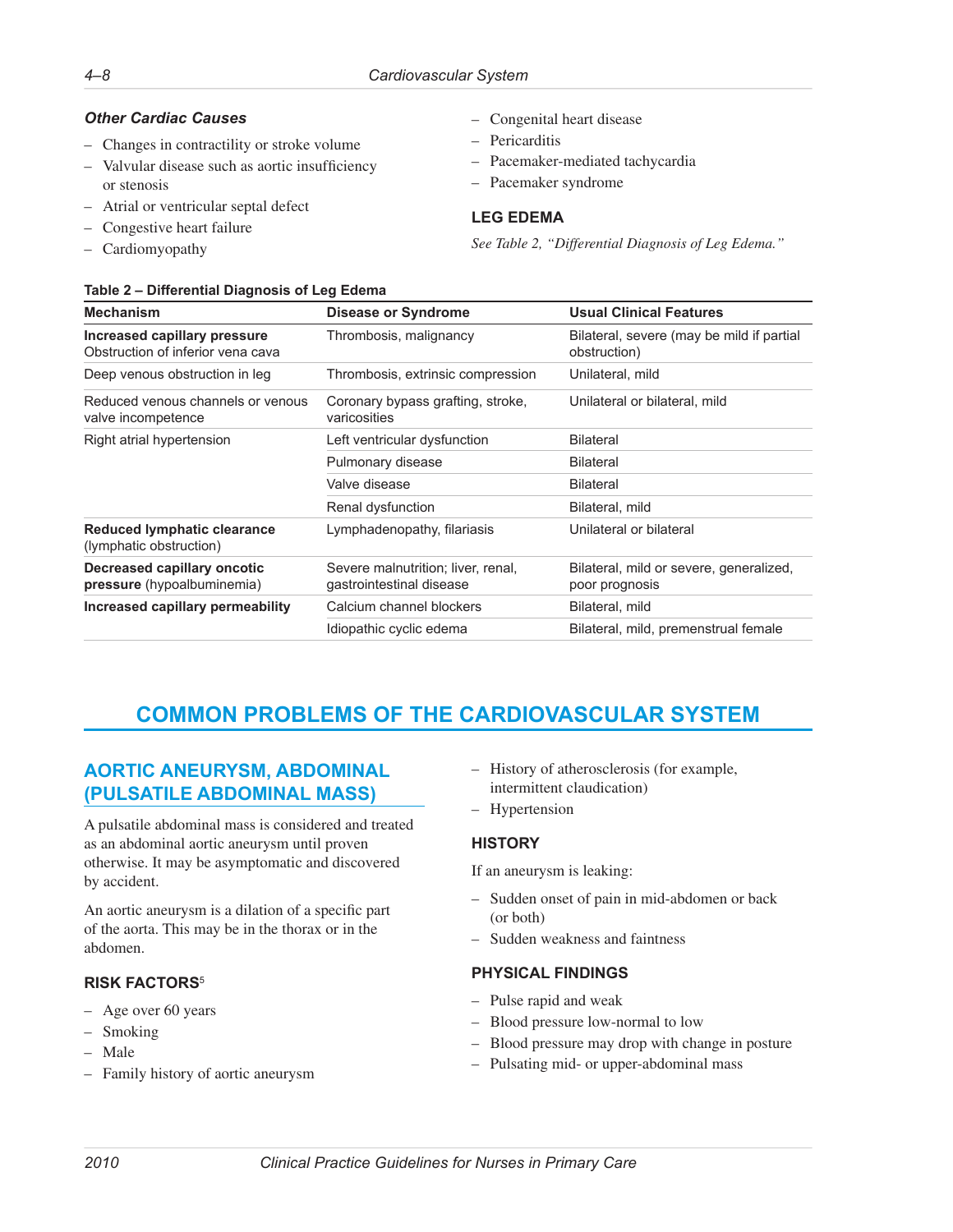<span id="page-10-0"></span>If an aneurysm has ruptured:

- Shock (hypovolemia)
- In severe distress, client may be unconscious
- Pulse diminished or absent
- Blood pressure low or cannot be determined
- A pulsating abdominal or flank mass may be palpable
- Subcutaneous bruising may be present
- Death usually occurs

# **MANAGEMENT OF ASYMPTOMATIC CLIENT**

### *Goals of Treatment*

– Identify and monitor the asymptomatic abdominal aneurysm

# *Appropriate Consultation*

Consult a physician when an asymptomatic aortic aneursym is suspected or detected.

# *Monitoring and Follow-Up*

- Annual follow-up by physician
- Annual abdominal ultrasonography to measure size

# *Referral*

Referral for vascular surgery (depending on size of the aneurysm) will usually be done by a physician.

# **MANAGEMENT OF SYMPTOMATIC CLIENT**

This is a medical emergency.

#### *Goals of Treatment*

– Replace blood loss

# *Appropriate Consultation*

Consult a physician immediately after intravenous access is established and oxygen is started.

# *Adjuvant Therapy*

- Oxygen via non-rebreather mask; titrate flow to keep oxygen saturation  $\geq 90\%$
- IV (16- to 18-gauge) with normal saline (or lactated Ringer's solution)
- Insert the needle into the largest vein available
- Start a second IV line for rapid fluid replacement if client is in shock (*See section "Shock" in Chapter 14, "General Emergencies and Major Trauma"*)
- Insert a nasogastric tube, if upon consultation a physician supports its use (because paralytic ileus is common)
- Insert a urinary catheter (optional unless transfer delayed)

### *Nonpharmacologic Interventions*

- Bed rest
- Maintain "nothing-by-mouth" order

### *Monitoring and Follow-Up*

- Monitor ABC (airway, breathing and circulation) and vital signs closely, including oxygen saturation
- Aim for pulse < 100 bpm and systolic blood pressure  $(BP) > 100$  mm Hg
- Monitor urinary output

### *Referral*

Medevac as soon as possible.

# **ARRHYTHMIAS**

Abnormal heart rhythm. The following are the most common types.

### **SINUS BRADYCARDIA**

Heart rate  $< 60$  bpm; impulse originates in sinoatrial (SA) node.

# **BRADYCARDIA**

Multiple causes which may include high grade atrioventricular blocks; junctional escape rhythms; heightened vagal tone; hyperkalemia.

# **SINUS TACHYCARDIA**

Heart rate  $> 100-160$  bpm; impulse originates in SA node.

#### **SUPRAVENTRICULAR TACHYDYSRHYTHMIAS**

Heart rate > 100 bpm; impulse originates above the ventricles. There are two major types:

- *Atrioventricular (AV) nodal re-entrant tachycardia* is intranodal re-entry by means of fast and slow conduction pathways within the AV junction
- *Orthodromic AV re-entrant tachycardia* is tachycardia across accessory pathways associated with pre-excitation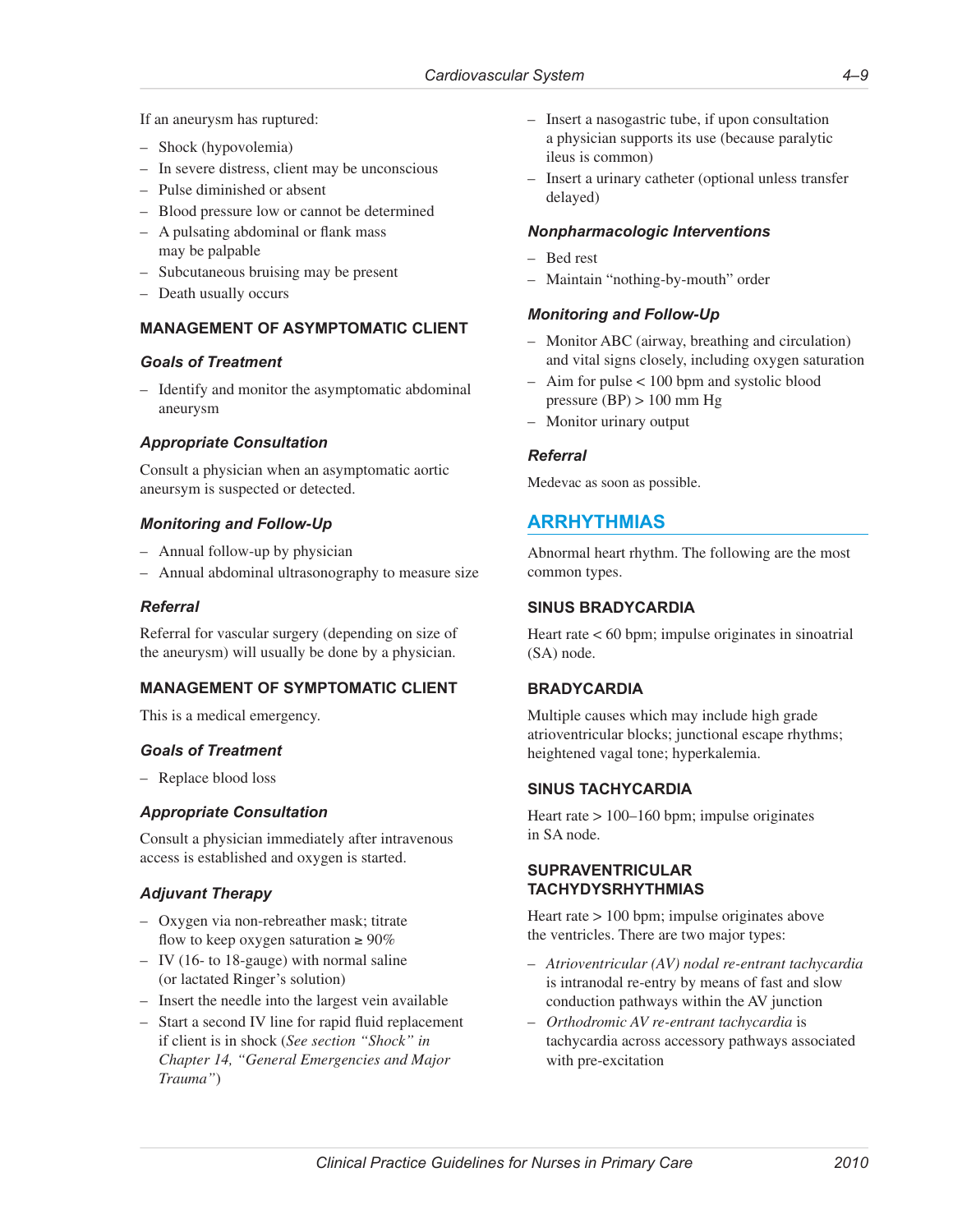# **ATRIAL FIBRILLATION**

Chaotic electrical activity caused by rapid discharges from numerous ectopic foci in the atria. Atrial rate is difficult to count. There are two types of atrial fibrillation:

- *Paroxysmal atrial fibrillation* occurs in people who usually have normal sinus rhythm
- *Chronic atrial fibrillation* occurs in people who have a permanent fibrillation rather than brief episodes of symptoms

#### **PREMATURE VENTRICULAR CONTRACTIONS**<sup>6</sup>

Extra impulses that form within the purkinje fibres and result in an extra heart beat. They are very common and usually benign.

# **PREDISPOSING FACTORS**

# *Predisposing Factors for Bradycardia*

- Increased vagal tone
- Decreased sympathetic drive
- Ischemia to sinoatrial node
- Drugs: digoxin, beta-blockers (atenolol, metoprolol, propranolol), calcium channel blockers, amiodarone and other antiarrythmic drugs
- Alcohol consumption
- Athletic activity (normal variant in athletes)
- Injury or other insult (normal body response)
- Atrial enlargement
- Acute myocardial infarction
- Congestive heart failure
- Rheumatic heat disease
- Hypertensive heart disease
- Hypothermia
- Electrolyte abnormality
- Acidosis
- Infection

# *Predisposing Factors for Tachycardia*

- Decreased vagal tone
- Increased sympathetic tone
- Myocardial infarction
- Drugs (caffeine, nicotine, illicit drugs)7

### *Predisposing Factors for Supraventricular Tachycardia*

- Digoxin toxicity
- Catecholamines

# *Predisposing Factors for Atrial Fibrillation*

- Myocardial ischemia
- Thyrotoxicosis

#### *Predisposing Factors for Premature Ventricular Contractions*

- The prevalence of PVC is higher in:<sup>8</sup>
	- Men than women
	- African Americans than Whites
	- Patients with organic disease
- Prevalence increases with age
- Prevalence increases with hypokalemia, hypomagnesemia, hypertension and in those with a faster sinus rate
- **Stress**
- Fatigue

# **HISTORY**

- Symptoms may not be present; however, client may note irregular heartbeat
- Palpitations
- Chest discomfort
- Shortness of breath
- Dizziness
- Diaphoresis
- Weakness
- Syncope
- Nausea
- Drug history (with particular attention to those that affect heart rate)

# **PHYSICAL FINDINGS**

- *Sinus bradycardia*: pulse regular but decreased (< 60 beats per minute [bpm]); blood pressure normal or low; sinus rhythm on ECG  $(\text{rate} < 60 \text{ bpm})$
- *Sinus tachycardia*: pulse regular but increased (> 100 bpm); systolic blood pressure may be normal, low or elevated; sinus rhythm on ECG  $(rate >100$  bpm)
- *Atrial fibrillation*: pulse irregularly irregular, rate variable; systolic blood pressure variable; narrow complex ECG (absent p waves, rate variable)
- *Atrial flutter*: atrial waves present as "sawtooths" most commonly at 300 bpm; may be a regular block present such as a 2:1 atrial ventricular block so the ventricular rate is regular at 150 bpm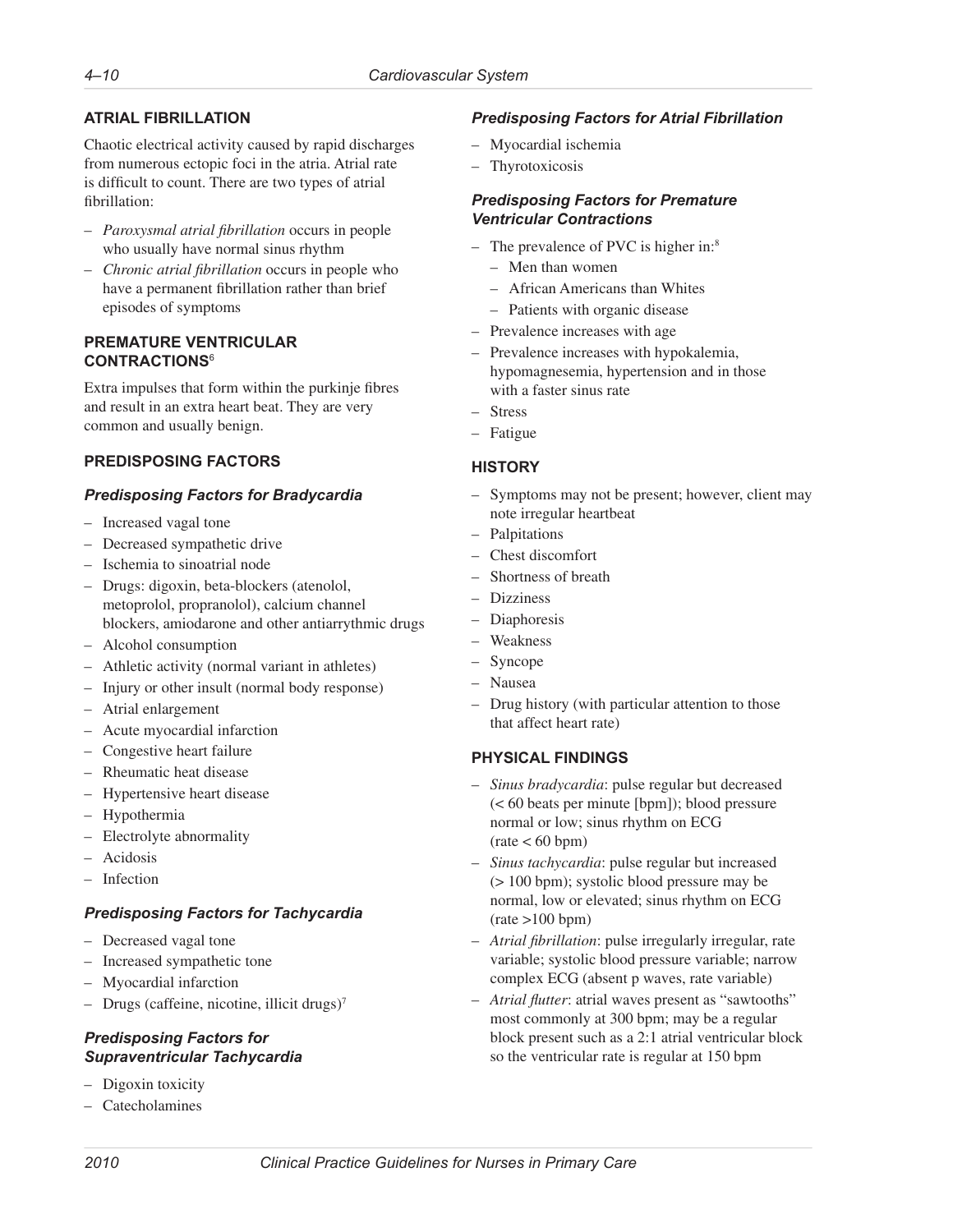- <span id="page-12-0"></span>– *Supraventricular tachycardia*: pulse regular and fast; blood pressure normal to low; regular narrow complex tachycardia on ECG (rate so rapid it is hard to see P waves)
- *Premature ventricular contractions and premature atrial contractions*: pulse regular with occasional extra beat and pauses; blood pressure unaffected; ECG: sinus rhythm with extra narrow or wide complex beats

# **DIFFERENTIAL DIAGNOSIS**

- Multifocal atrial tachycardia
- Sinus tachycardia with multiple premature atrial contractions
- Atrial flutter
- Ventricular tachycardia
- Atrioventricular block
- Wolff-Parkinson-White syndrome

### **COMPLICATIONS**

- Heart failure
- Myocardial infarction
- Cerebrovascular accident, stroke
- Thromboembolism
- Life-threatening arrhythmia

#### **DIAGNOSTIC TESTS**

- Obtain ECG
- 24-hour Holter monitoring (must be ordered by a physician)
- Determine level of thyroid-stimulating hormone (TSH)
- Check digoxin level if patient is on digoxin
- Check electrolytes including magnesium
- Obtain complete blood count
- Determine international normalized ratio (INR), partial thromboplastin time (PTT)

#### **MANAGEMENT**

#### *Goals of Treatment*

- Treat underlying condition
- Relieve symptoms
- Prevent recurrence
- Prevent complications

#### *Appropriate Consultation*

Consult a physician if client has abnormal ECG pattern, new or refractory atrial fibrillation, suspicion of Wolff-Parkinson-White or "sick sinus" syndrome.

#### *Nonpharmacologic Interventions*

#### **Client education**

- Teach client some relaxation techniques
- Teach client and family members the signs of hemodynamic compromise, including rapid heart rate, unexplained weight gain, worsening dyspnea on exertion, decreased exercise tolerance
- Teach client about long-term medication and its side effects
- Identify and remove any contributing factors (for example, reduce caffeinated beverages)

#### *Pharmacologic Interventions*

Initial treatment prescribed only by a physician.

Selection of treatment modality should be based on underlying pathophysiology.

Chronic atrial fibrillation is associated with stroke and clients should be offered treatment with anticoagulants such as warfarin (Coumadin) if the benefits outweigh the increased risks.

### *Monitoring and Follow-Up*

- For clients taking antiarrhythmic agents, liver enzyme levels should be measured during first 4–8 weeks of therapy
- Clients with risk factors for cardiac complications of therapy should undergo ECG during first weeks of therapy and every 3–6 months thereafter
- Clients taking digoxin should be monitored carefully for toxic effects
- Evaluate INR on a regular basis to monitor therapeutic response to warfarin

#### *Referral*

Medevac clients with hemodynamic instability.

# **ARTERIAL PERIPHERAL VASCULAR DISEASE, CHRONIC**

Decreased blood flow to one or more extremities, primarily lower, leading to ischemia of the leg muscles.

#### **CAUSES**

– Atherosclerotic narrowing of the aorta and larger arteries supplying the lower limb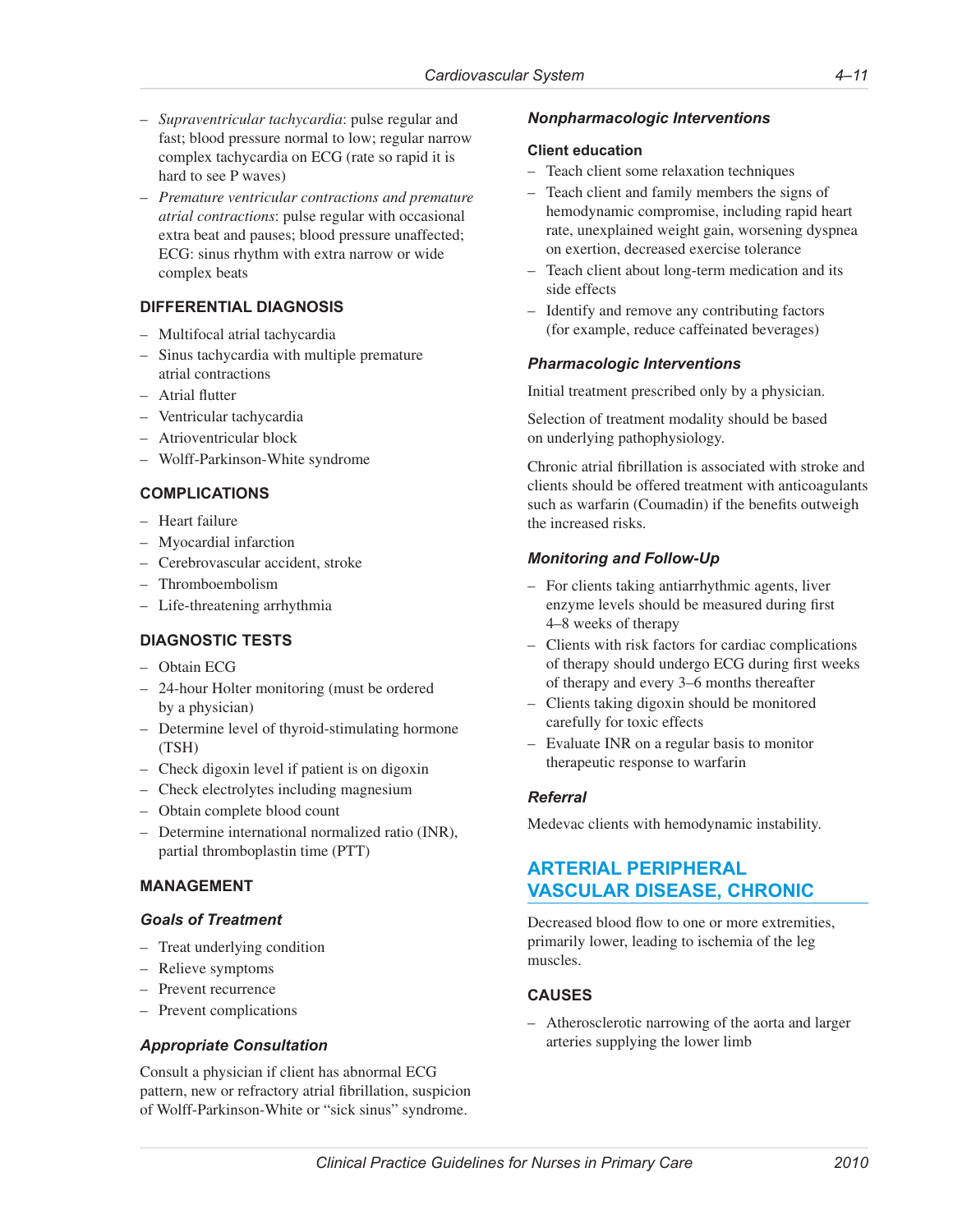# **RISK FACTORS**

- Major: smoking, diabetes, hyperchromocysteinemia
- Minor: hypertension, hyperlipidemia, obesity, family history, sedentary lifestyle, male gender

# **HISTORY**

- Symptoms initially intermittent, reversible, reproducible
- Intermittent claudication: pain, ache, cramp located in calf, instep, buttock, hip or thigh (rarely in an arm)
- Pain precipitated by exercise
- Discomfort quickly and consistently relieved with rest (in 2–5 minutes)
- Distance client can walk before experiencing claudication (should be documented)
- As disease progresses, symptoms occur with less effort and last longer
- With advanced disease, foot pain occurs at night (nocturnal pain)
- Nocturnal pain relieved by placing the leg into a dependent position or by standing on a cold floor
- With severe disease the involved area becomes chronically ischemic, and pain is present during rest
- Impotence may occur
- Associated vascular disease of other target organs may be present (angina, previous stroke or transient ischemic attacks)

# **PHYSICAL FINDINGS**

- Hypertension
- Ischemic skin changes in foot and distal limb may be present (thin, fragile skin; loss of hair on distal leg; shiny and atrophic skin; leg muscle atrophy)
- Arterial ulcers on toes or feet
- Toenails may be hypertrophic
- Rubor of foot with dependency, blanching of foot with elevation
- Capillary refilling time slowed (> 2 seconds)
- Peripheral pulses decreased or absent
- Pulsating abdominal mass may be present (aortic aneurysm)
- Arterial bruits may be present (abdominal aortic, iliac, femoral, popliteal)

# **DIFFERENTIAL DIAGNOSIS**

- Acute arterial occlusion
- Raynaud's disease (Raynaud's phenomenon)
- Venous stasis (for example, varicose veins)
- Osteoarthritis
- Neurogenic claudication due to lumbar spinal stenosis or spinal radiculopathy
- Popliteal entrapment (for example, tumour, Baker's cyst)

# **COMPLICATIONS**

- Ischemic ulcer
- Infection of ischemic ulcer
- Loss of distal ischemic limb
- Acute arterial occlusion

# **DIAGNOSTIC TESTS**

- Ankle-brachial index (ABI < 0.90 is abnormal)
- Arterial doppler
- Arteriography (gold standard for diagnosis)

# **MANAGEMENT**

### *Goals of Treatment*

- Slow progression of disease
- Identify, modify and treat risk factors (diabetes mellitus, hypertension, hyperlipidemia)
- Promote formation of collateral circulation
- Prevent complications

# *Appropriate Consultation*

Consult a physician immediately if any of the following are present: ischemic ulcer, pain at rest, nocturnal pain, recent transient ischemic attack and/or pulsatile abdominal mass.

# *Nonpharmacologic Interventions*

#### **Client education**

- Recommend strongly that client stop smoking
- Recommend weight loss (if appropriate)
- Recommend daily exercise to improve fitness and exercise tolerance of the leg muscles, which will also help to improve collateral circulation (walking is the best exercise)
- Recommend that client elevate the head of the bed (using 5- to 8-cm [2- to 3-in] wooden blocks)
- Recommend that client keep feet and legs cool while sleeping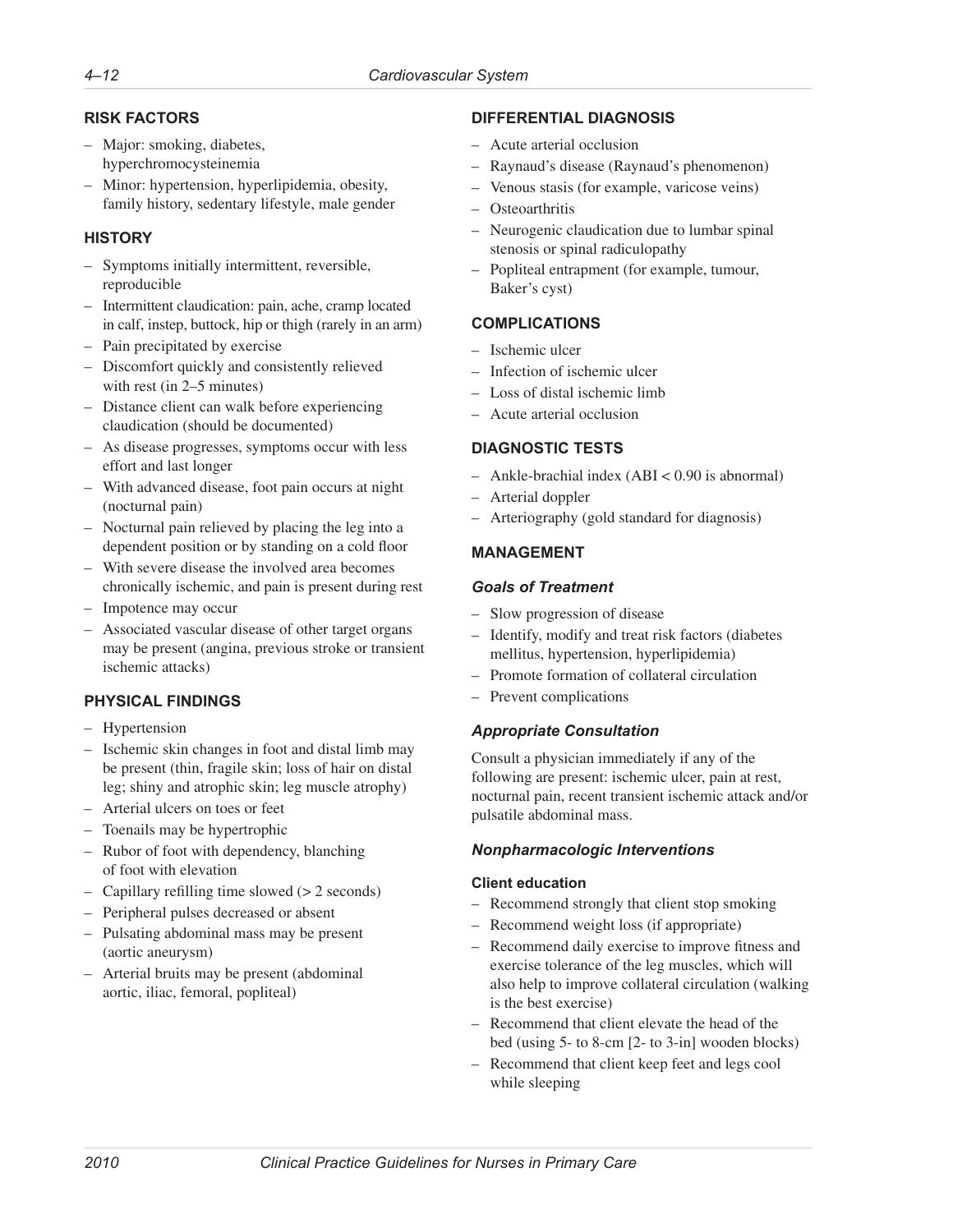- <span id="page-14-0"></span>– To reduce skin irritation, client should put sheepskin or bubble pads on the bed
- Teach proper foot care: avoid clipping nails too close to the skin, avoid tight-fitting shoes, keep feet dry and protected from injury (no slippers or bare feet, even in the house)
- For diabetic clients, teach proper foot care to a family member, if possible, so that this person can carry out the necessary tasks; alternatively, have the client attend a clinic on a monthly basis for care of nails and feet

# *Pharmacologic Interventions*

Consult a physician regarding an antiplatelet agent (ASA or clopidogrel) and analgesia if there are significant symptoms at time of diagnosis.

### *Monitoring and Follow-Up*

- Recommend follow-up every 6 months to identify new symptoms or changes in existing symptoms
- Advise client to return to the clinic if a leg/foot injury occurs, no matter how small
- With conservative therapy 60–80% will improve, 20–30% will stay the same, 5–10% deteriorate, 5% will require intervention within 5 years, and < 4% will require amputation

#### *Referral*

Refer to a physician as soon as feasible if there is evidence of advanced disease (for example, intolerable pain, pain at rest, nocturnal pain, foot ulcers and impending gangrene). A consult with a vascular surgeon may be necessary. All patients with risk factors and symptoms consistent with intermittent claudication should be assessed by a physician for appropriate investigations.

# **ATRIAL FIBRILLATION**

Atrial fibrillation is a cardiac arrhythmia in which chaotic electrical activity replaces the orderly activation sequence of normal sinus rhythm.

### **ASSOCIATED CONDITIONS**<sup>9</sup>

- Hypertensive heart disease
- Valvular or rheumatic heart disease
- Coronary artery disease
- Acute myocardial infarction
- Pulmonary embolus
- Cardiomyopathy
- Congestive heart failure
- Infiltrative heart disease
- Pericarditis
- Hyperthyroidism (uncontrolled)
- Obstructive pulmonary disease (for example, COPD)
- Pulmonary hypertension
- Obesity

#### **HISTORY**

- Palpitations
- Lightheadedness
- Poor exercise capacity
- Fatigue
- Dyspnea
- Angina
- Syncope or near syncope
- Stroke
- Arterial embolization

# **PHYSICAL FINDINGS**

Do a complete cardiovascular and respiratory examination. Also assess the eyes for lid lag (hyperthyroid sign) and the neck for thyroid enlargement and elevated jugular venous pressure (JVP). The pulse should be irregularly irregular and is usually tachycardic. The client may exhibit signs of heart failure and/or hypotension.

#### **DIFFERENTIAL DIAGNOSIS**

- Multifocal atrial tachycardia
- Sinus tachycardia with frequent atrial premature beats
- Atrial flutter

#### **COMPLICATIONS**

- Embolic stroke
- Peripheral arterial embolization
- Complications of pharmacologic therapy, including bradycardic arrhythmias
- Inherent risk of bleeding with anticoagulation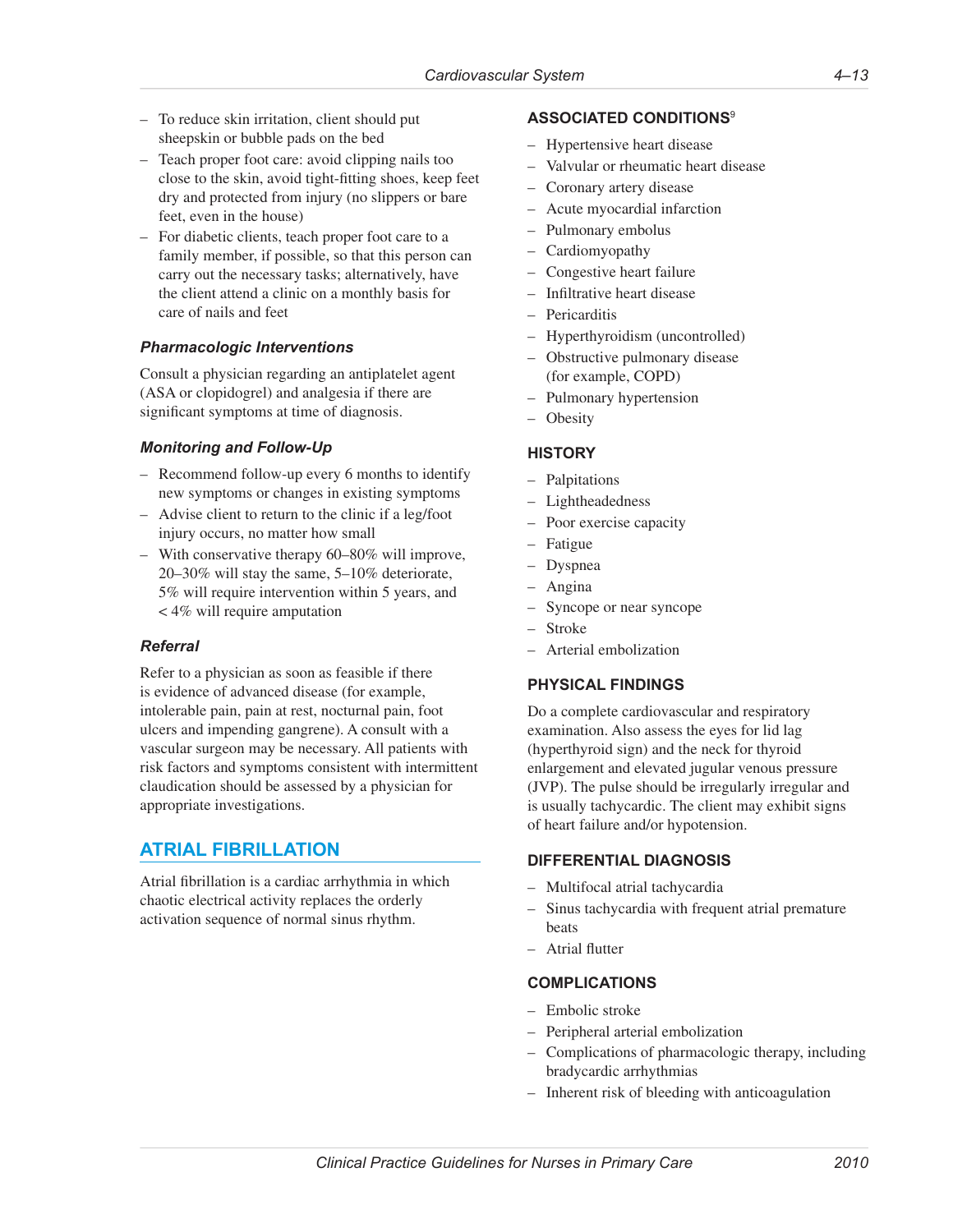# <span id="page-15-0"></span>**DIAGNOSTIC TESTS**

For asymptomatic people:

- ECG (rapid, irregular, narrow QRS complexes with no P waves)
- Thyroid-stimulating hormone (TSH)
- International normalized ratio (INR) and partial thromboplastin time (PTT)
- Chest x-ray if there are concerns about heart failure or cardiomegaly
- Echocardiogram
- Exercise tolerance test

# **MANAGEMENT**

# *Goals of Treatment*

- Search for and treat all predisposing factors (*See section "Associated Conditions" in this chapter*)
- Reduce symptoms
- Prevent complications

# *Appropriate Consultation*

Consult a physician for a symptomatic client as soon as possible.

# **NONPHARMACOLOGIC INTERVENTIONS**

#### **Client education**

- Ensure that client understands disease process and prognosis
- Teach client signs and symptoms of complications that require immediate follow-up (rapid heart rate, palpitations, edema, shortness of breath on exertion, chest pain)
- Recommend avoidance of alcohol, caffeine
- Recommend smoking cessation (if applicable)
- Counsel client to avoid sleep deprivation

# *Pharmacologic Interventions*

Drug therapy is directed at controlling the ventricular rate, and in some cases of new onset atrial fibrillation, converting the client to sinus rhythm. A wide variety of medications are used, such as beta-blockers (for example, atenolol, metoprolol) or calcium channel blockers (for example, diltiazem, verapamil). These medications must be prescribed by a physician.

In clients with chronic atrial fibrillation, longterm anticoagulation may be advised to prevent thromboembolic complications, depending on the age of the patient and other comorbid conditions such as hypertension. Warfarin is usually used for anticoagulation, but in some patients an antiplatelet agent such as ASA may be sufficient or preferable. Before any cardioversion with drugs or electricity, a client must be adequately anticoagulated to prevent a thromboembolic event.

Counsel client about appropriate medication use, including side effects.

# *Monitoring and Follow-Up*

- Clients with stable atrial fibrillation should be followed up regularly to assess for symptoms and signs of recurrence, complications, compliance with therapy and side effects of medication
- Clients on anticoagulation must have INR levels monitored regularly (target INR level is usually 2–3; frequency of INR monitoring is individual, depending on response to drug)

### *Referral*

Refer the stable symptomatic client to a physician for thorough evaluation and initiation of therapy as soon as possible.

Medevac clients who are hemodynamically unstable. Electrical cardioversion in hospital is sometimes necessary if symptoms are severe.

# **CONGESTIVE HEART FAILURE**

A clinical syndrome caused by an accumulation of fluid peripherally (right ventricular failure) or in the lungs (left ventricular failure), or both, from inadequate functioning of the heart. Congestive heart failure is a complication of an underlying disease process.

Systolic heart failure (the more common form) is due to impaired systolic pumping action of the heart. Diastolic heart failure occurs when the systolic function is normal but the filling of the heart is impaired.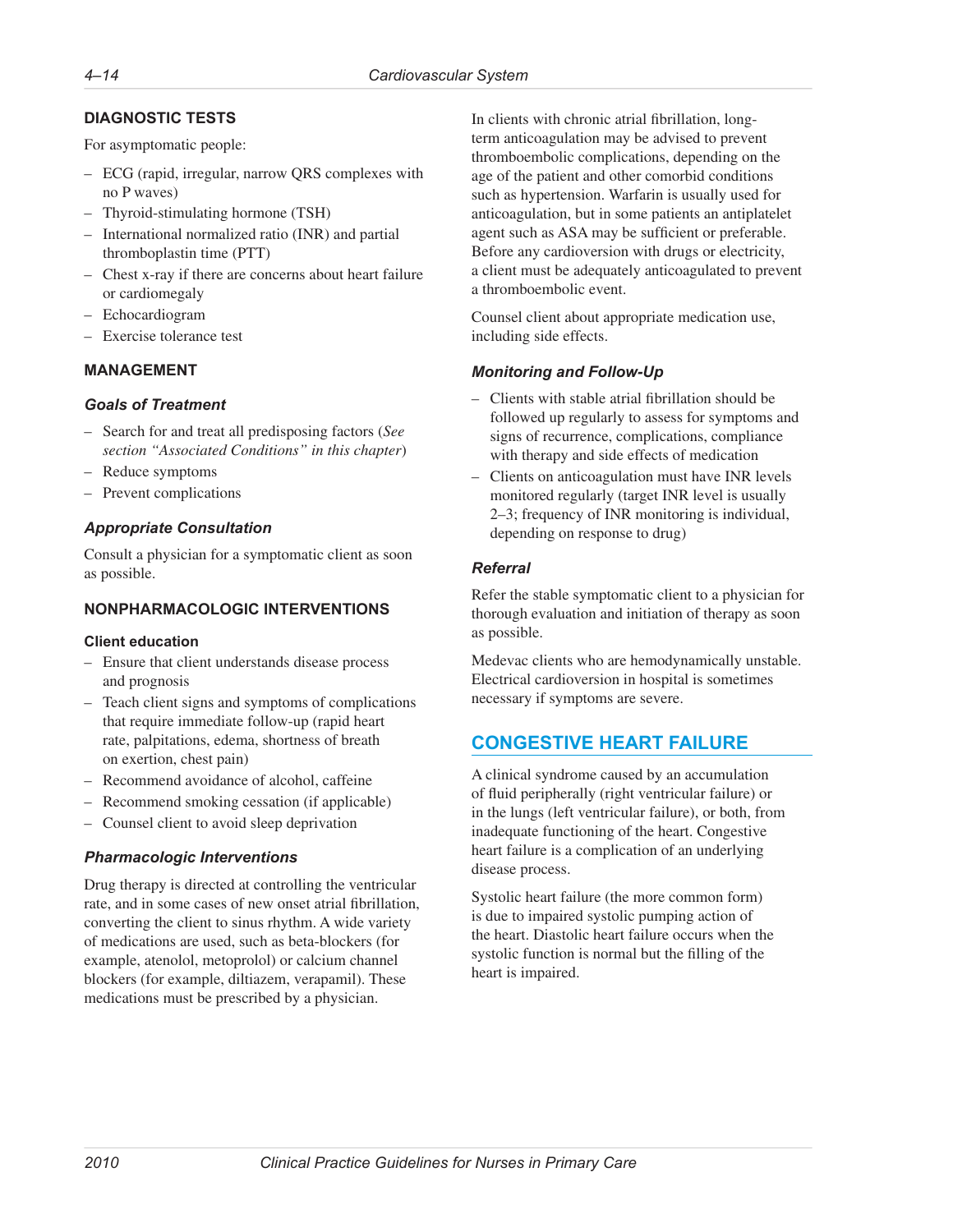### **NEW YORK HEART ASSOCIATION (NYHA) FUNCTIONAL CLASSIFICATION OF CHRONIC HEART FAILURE**<sup>10</sup>

Clients with cardiac dysfunction (ejection fraction < 40%, grade II-IV left ventricular dysfunction or dilatation) and

#### Class I

- No symptoms
- No undue fatigue or shortness of breath with ordinary physical activity, such as walking or climbing stairs

#### Class II

- Symptoms of heart failure occur with ordinary physical activity
- Undue fatigue or shortness of breath with emotional stress or on walking or climbing stairs rapidly, walking uphill, walking or climbing stairs after meals or walking in cold air or wind

#### Class III

- Symptoms of heart failure with less than ordinary physical activity
- Undue fatigue and shortness of breath on walking one or two blocks on level ground, or climbing more than one flight of stairs in normal conditions

#### Class IV

- Symptoms of heart failure at rest
- Inability to carry out any physical activity without fatigue, discomfort or shortness of breath

# **CAUSES**<sup>10</sup>

- $-$  Drugs<sup>11</sup>
	- Negative inotropic medications (for example, beta-blockers, calcium channel blockers, antiarrhythmics)
	- Drugs that cause sodium and water retention (for example, NSAIDs, corticosteroids, thiazolidinediones)
	- Cardiotoxic drugs (for example, alcohol, cocaine, certain chemotherapeutic agents)
- Myocardial ischemia or infarction (60–70%)
- Myocarditis
- Hereditary hypertrophic, hypertrophic obstructive, restrictive or peripartum cardiomyopathy
- Infiltrative diseases (for example, hemochromatosis)
- Valvular disease
- Substance abuse
- Connective tissue disease
- HIV infection
- Hypertension

# **CAUSES OF EXACERBATIONS**

#### *Increased Myocardial Demand*

- Arrhythmias
- Infection or fever
- Anemia
- Hyperthyroidism
- Hypertension
- Pregnancy
- Stress (physical, environmental or emotional)

# *Compliance and Lifestyle*

- Inadequate or improper medication intake
- Dietary indiscretion (for example, excess consumption of salt or water in a client with underlying cardiac or renal disease)
- Heavy alcohol consumption

# *Salt and Water Retention*

- Medications: nonsteroidal anti-inflammatory drugs (NSAIDs), steroids
- Renal disease

# *Decreased Pump Function of the Ventricles*

- Negative inotropic medications: beta-blockers, calcium channel blockers, antiarrhythmics, certain chemotherapeutic agents
- Arrhythmias
- Myocardial ischemia or infarction (60–70%)
- Valvular heart disease
- Hereditary hypertrophic cardiomyopathy
- Pulmonary embolism
- Radiation treatment
- Chronic obstructive pulmonary disease
- Pulmonary hypertension
- Infiltrative diseases (for example, hemochromatosis)

# **HISTORY**

- Shortness of breath (initially induced by exercise)
- Later progression to orthopnea, paroxysmal nocturnal dyspnea and dyspnea at rest
- Nocturnal angina symptoms
- Chronic, nonproductive cough, worse at night or when lying down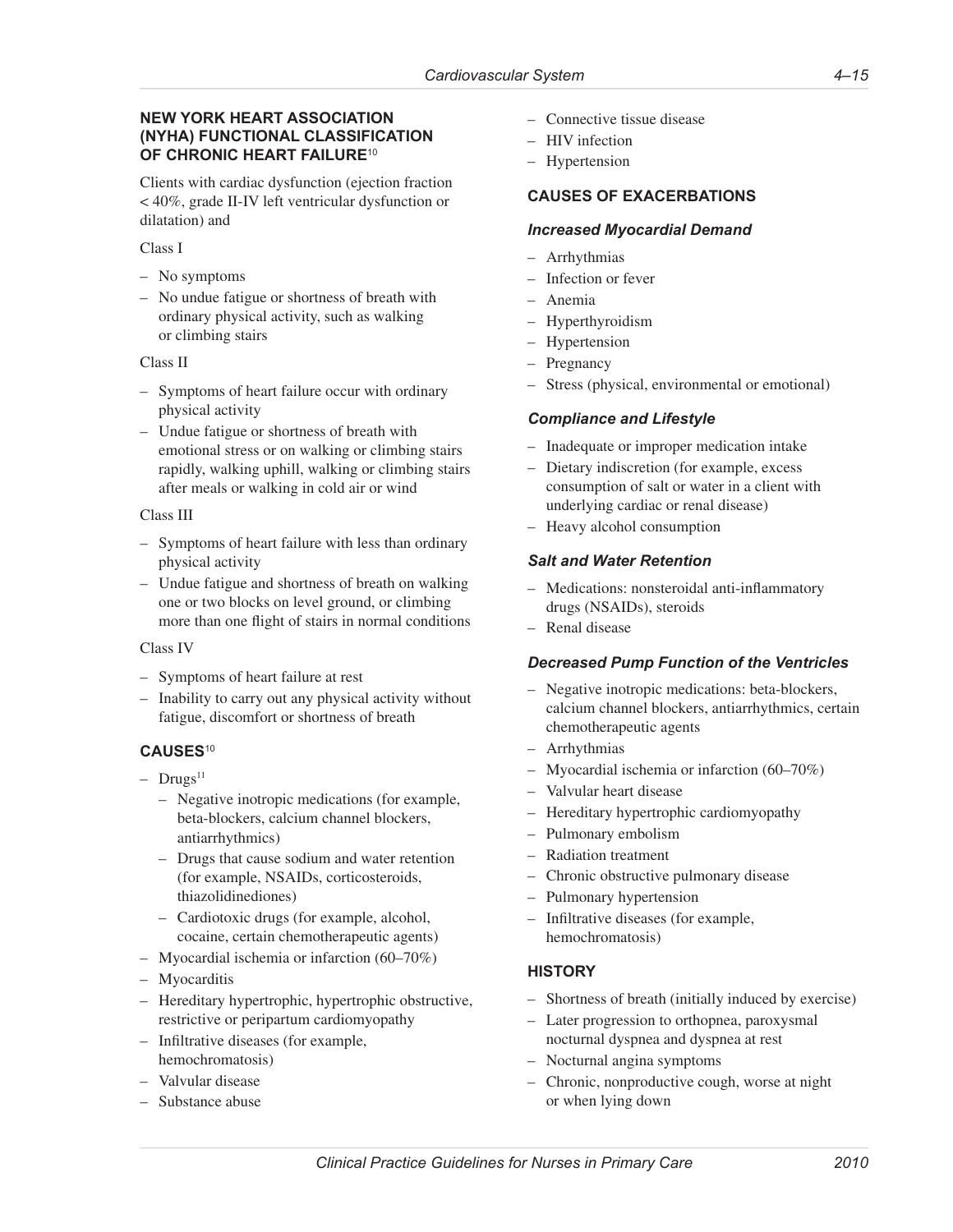- Ankle edema
- Recent weight gain
- Nocturia
- Chronic fatigue
- Palpitations
- Symptoms of intercurrent illness (for example, pneumonia)
- Anxiety may aggravate condition
- Alterations of mental status in elderly clients may be present as chronic heart failure progresses

# **PHYSICAL FINDINGS**

- There is a broad range in severity of findings
- Heart rate elevated
- Respiratory rate increased
- Hypoxia may be present
- Blood pressure may be normal, elevated or low
- Weight increased (reflecting fluid retention)
- Minimal to extreme distress when client lies down
- Jugular venous distention may be present
- Jugular venous pressure elevated  $(> 3 cm)$
- Edema may be present (pedal, ankle or tibial; sacral if bedridden)
- Hepatomegaly
- Hepatojugular reflux
- Ascites (rare)
- Lung bases may be dull (pleural effusion) bilaterally, but only rarely. More commonly congestive heart failure causes a unilateral pleural effusion
- Fine crackles in the bases of lungs
- $S_3$ ,  $S_4$  or gallop rhythm may be present; murmurs may be present if there is associated valvular dysfunction

# **DIFFERENTIAL DIAGNOSIS**

- See section *"Causes of Exacerbations"*
- Acute exacerbation of chronic obstructive pulmonary disease (COPD) or asthma
- Other causes of edema (renal disease, liver disease, local venous stasis, lymphedema)
- Pulmonary embolism

# **COMPLICATIONS**

- Arrhythmias
- Hepatomegaly
- Ascites
- Acute pulmonary edema
- Respiratory failure, respiratory arrest
- Hypokalemia from use of diuretics
- Angina or myocardial infarction
- Decreased renal function, decreased renal clearance of drugs that are renally eliminated (digoxin toxicity if the dosage is not adjusted)
- Pulmonary embolism
- Side effects of medication

# **DIAGNOSTIC TESTS**

Do the following diagnostic tests only if the person is not ill enough to require hospitalization and if not conducted within the past 3 months:

- Perform ECG and compare with any previous tracings (look for signs of ischemia [depression or elevation of ST segment, inversion of T wave], atrial fibrillation, bradycardia)
- Complete blood count
- Blood glucose level
- Lipids
- Thyroid function
- Liver function
- Ferritin level
- Creatinine level
- Electrolyte levels
- Digoxin level (if applicable)
- Chest x-ray (for cardiomegaly, pulmonary edema, pleural effusions), if available
- Echocardiogram
- Exercise tolerance test

# **MANAGEMENT**

#### **MANAGEMENT OF CHRONIC HEART FAILURE**

# *Goals of Treatment*

- Control symptoms
- Identify and manage underlying cause
- Limit risk factors that precipitate or aggravate condition
- Prevent progression
- Improve quality of life and survival

Because there is a broad range of severity *(see section "NYHA Functional Classification of Chronic Heart Failure" in this chapter)*, assessment of severity will help guide management. Definitive and precise medical management depends on whether the failure is due to systolic or diastolic dysfunction and the underlying or precipitating cause (for example, atrial fibrillation).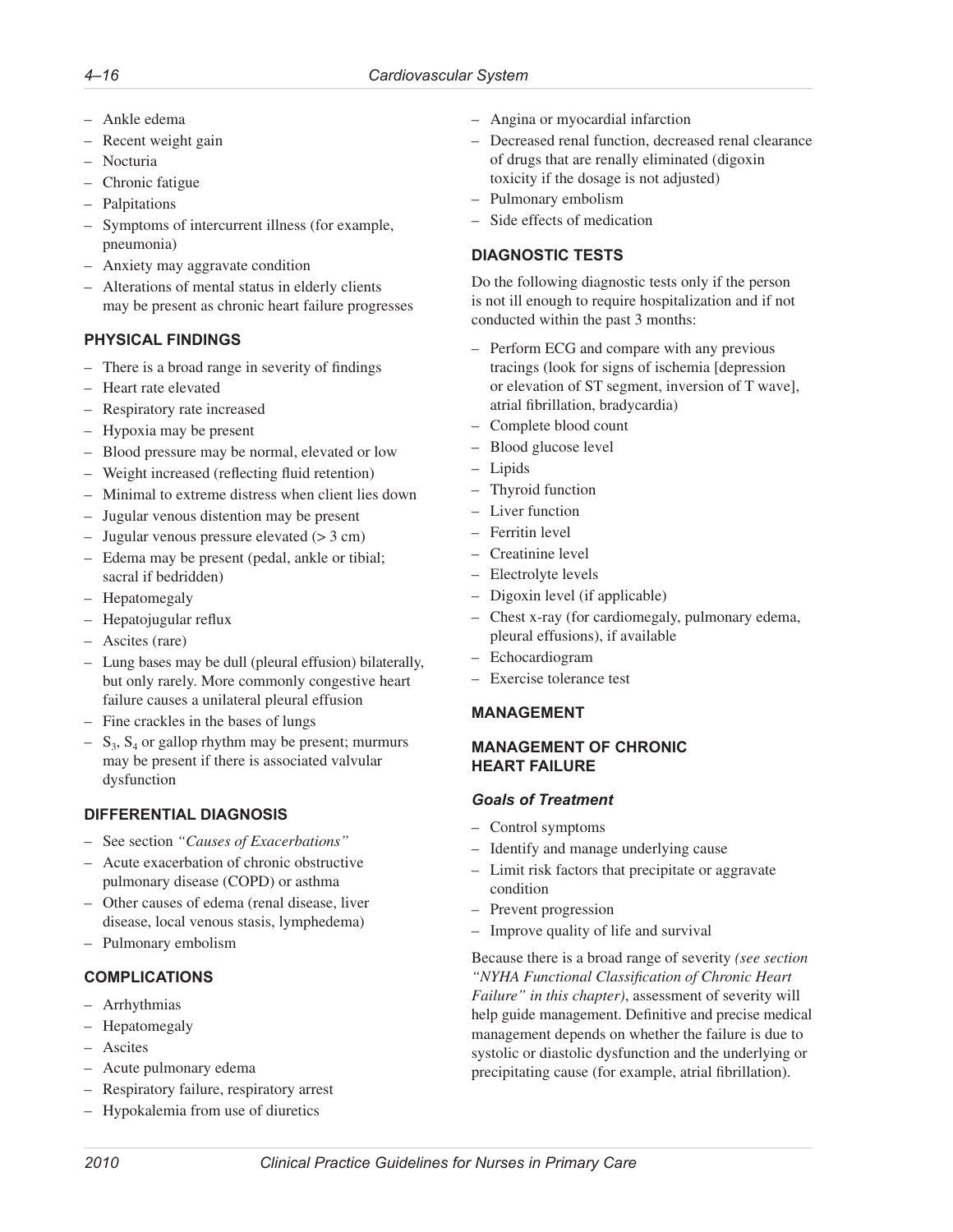# *Appropriate Consultation*

Consult a physician as soon as possible.

### *Adjuvant Therapy*

- Pneumococcal vaccine every 5 years
- Influenza vaccine annually

#### *Nonpharmacologic Interventions*

#### **Client education**

- Ensure client understands disease process and outcome (progressive, can be controlled but not cured)
- Recommend dietary modifications: reduce sodium (to 2 g/day), increase dietary potassium (if renal function has been adequate in the past), reduce fat and cholesterol
- Recommend reduction in fluid intake to 1.5–2 L/day

**Table 3 – Drugs to manage congestive heart failure**<sup>11</sup>

– Recommend restriction of alcohol use

- Recommend weight loss, if applicable
- Recommend that client monitor weight at home, and see the nurse if he or she gains more than 1.5 kg (3 lb) in a day
- Recommend rest after meals
- Encourage client to start an exercise program (walking) to improve exercise tolerance
- Stress the importance of long-term follow-up (every 3–6 months when stable)
- Teach clients taking digoxin to monitor pulse

#### *Pharmacologic Interventions*

Several classes of drugs are used to manage congestive heart failure (Table 3). Medications used depend on symptom level *(see section "NYHA Functional Classification of Chronic Heart Failure" in this chapter)*, left ventricular ejection fraction and individual client variables. All of these medications must be prescribed by a physician.

| Evidence-based drugs and oral doses as shown in large clinical trials |                        |                    |  |
|-----------------------------------------------------------------------|------------------------|--------------------|--|
| <b>Drug</b>                                                           | <b>Start dose</b>      | <b>Target dose</b> |  |
| <b>ACE inhibitor</b>                                                  |                        |                    |  |
| Captopril                                                             | 6.25 mg to 12.5 mg tid | 25 mg to 50 mg tid |  |
| Enalapril                                                             | 1.25 mg to 2.5 mg bid  | 10 mg bid          |  |
| Ramipril                                                              | 1.25 mg to 2.5 mg bid  | 5 mg bid*          |  |
| Lisinopril                                                            | $2.5$ mg to $5$ mg od  | 20 mg to 35 mg od  |  |
| Beta-blocker                                                          |                        |                    |  |
| Carvedilol                                                            | 3.125 mg bid           | 25 mg bid          |  |
| Bisoprolol                                                            | 1.25 mg od             | 10 mg od           |  |
| Metoprolol CR/XL <sup>+</sup>                                         | 12.5 mg to 25 mg od    | 200 mg od          |  |
| <b>ARB</b>                                                            |                        |                    |  |
| Candesartan                                                           | 4 mg od                | 32 mg od           |  |
| Valsartan                                                             | 40 mg bid              | 160 mg bid         |  |
| Aldosterone antagonist                                                |                        |                    |  |
| Spironolactone                                                        | 12.5 mg od             | 50 mg od           |  |
| Eplerenone <sup>+</sup>                                               | 25 mg od               | 50 mg od           |  |
| <b>Vasodilator</b>                                                    |                        |                    |  |
| Isosorbide dinitrate                                                  | 20 mg tid              | 40 mg tid          |  |
| Hydralazine                                                           | 37.5 mg tid            | 75 mg tid          |  |

\* The Healing and Early Afterload Reducing Therapy (HEART) trial (165) showed that 10 mg once a day (od) was effective for attenuating left ventricular remodelling.

† Not available in Canada.

ACE Angiotensin-converting enzyme; ARB Angiotensin receptor blocker; bid Twice a day; CR/XL Controlled release/extended release; tid Three times a day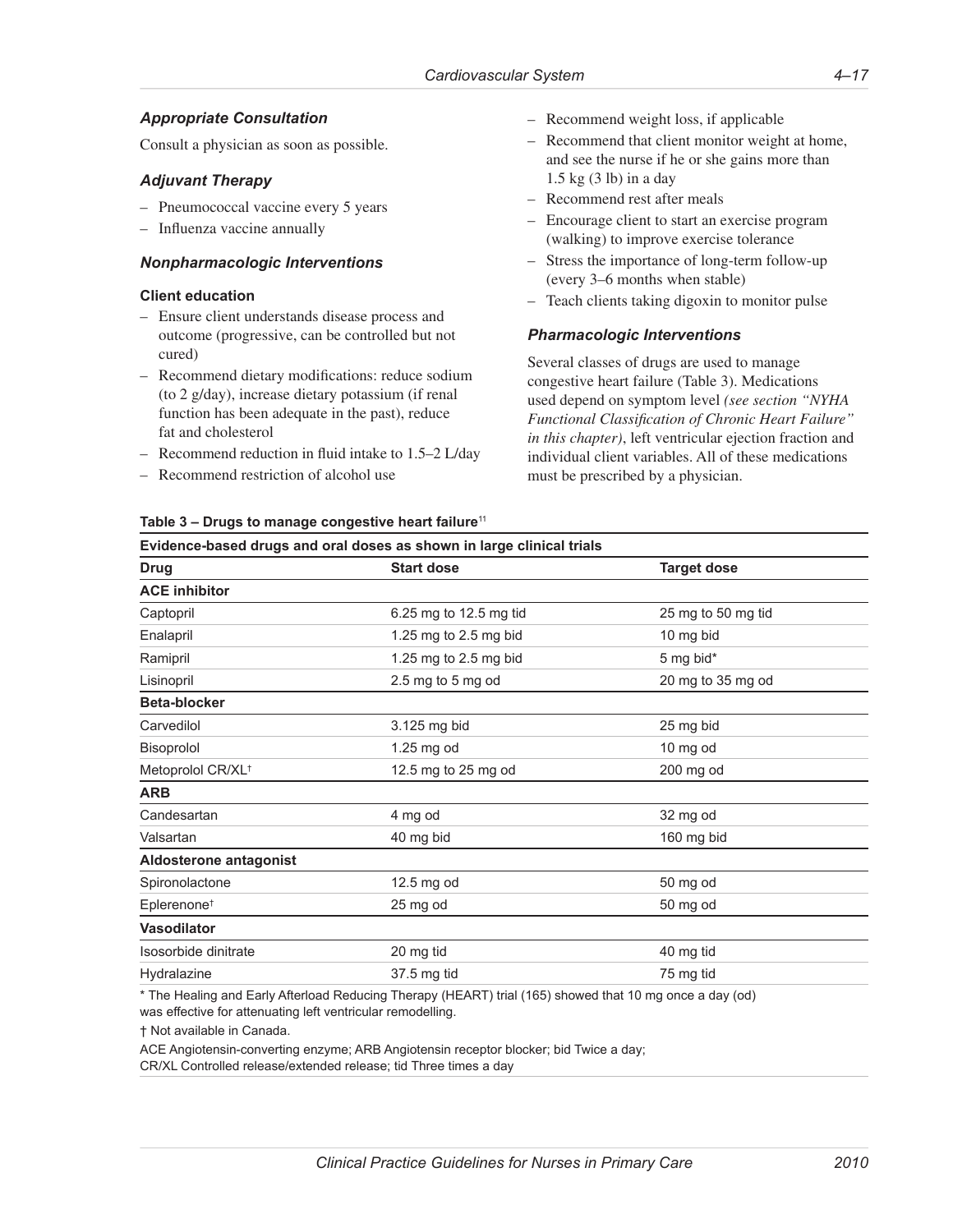All patients with a left ventricular ejection fraction ≤ 40% should receive an ACE inhibitor and a betablocker. They are first-line therapy for all patients with heart failure (NYHA class II-IV), unless contraindicated or not tolerated.11

ACE inhibitors (Table 3) reduce symptoms, improve quality of life, slow disease progression of heart failure, reduce hospitalizations and decrease mortality in patients with heart failure. When used in combination with an ACE inhibitor, beta-blockers reduce hospitalizations and decrease mortality.

ARBs are alternatives for clients who cannot tolerate ACE inhibitors.

Loop diuretics (for example, furosemide) are used to control symptoms of congestive heart failure. Once congestion has resolved the dose should be reduced to a level that results in stable symptom control (monitor weight, serum potassium and renal function).

Aldosterone antagonists (for example, spironolactone) has been shown to reduce mortality in people with severe heart failure receiving optimal therapy (for example, ACE inhibitors, ARBs, beta-blockers and/ or diuretics).12,13 Monitor serum potassium closely in patients receiving spironolactone in combination with ACE inhibitors and/or ARBs because all of these drugs cause potassium retention.

The combination of hydralazine plus oral isosorbide dinitrate (a nitrate) improves symptoms and may reduce mortality. It is generally used only in African Americans and in those unable to tolerate standard therapy.<sup>11</sup>

Nitrates in all forms (topical and oral) may be used as an adjunct to the above therapies. They can improve symptoms and exercise tolerance and are useful for clients who have a component of myocardial ischemia. A nitrate-free period of 10–12 hours per day is required to prevent loss of effect.

Cardiac glycosides (for example, digoxin) are used to control ventricular rate in clients with atrial fibrillation. They can also improve symptoms and exercise tolerance and reduce hospital admissions, especially in those with severe ventricular dysfunction.

Anticoagulation is strongly recommended for all clients with heart failure and associated atrial fibrillation.

Counsel client about appropriate use of medications (dose, frequency, compliance, side effects).

# *Long-Term Monitoring and Follow-Up*

- Review cardiac and respiratory systems for symptoms and signs
- Weigh client and chart weight every visit
- Monitor blood pressure, renal function and serum potassium
- Review current medications for use, dosage, frequency, compliance, side effects, drugs with sodium-retaining effects (for example, NSAIDs)
- Instruct client to return to clinic if symptoms worsen or chest pain develops
- Laboratory tests every 3–6 months: complete blood count, creatinine level, electrolyte levels, uric acid level (if taking a thiazide diuretic), urinalysis for proteinuria, digoxin level
- Annual screening of blood glucose and lipids, TSH

# *Referral*

Refer client to a physician for a thorough evaluation and tailoring of drug therapy regimen.

# **MANAGEMENT OF ACUTE DECOMPENSATED HEART FAILURE**

# *Appropriate Consultation*

Consult a physician immediately.

# *Adjuvant Therapy*

- Oxygen via non-rebreather mask; titrate flow to keep oxygen saturation  $\geq 90\%$
- Start intravenous (IV) therapy with normal saline to keep vein open

# *Nonpharmacologic Interventions*

Bed rest with head elevated and legs hanging down (unless client is hypotensive).

# *Pharmacologic Interventions*

Fluid removal with IV loop diuretics can relieve symptoms and improve oxygenation status.<sup>14</sup>

# Diuretics:

furosemide (Lasix), 40–80 mg IV

The dose may have to be higher in a person on an oral maintenance dose. It is reasonable to administer an initial dose that is equivalent to the client's usual maintenance dose.14 Adjust the diuretic dose according to client's response (monitor urine output). Look for improvement in respiratory status.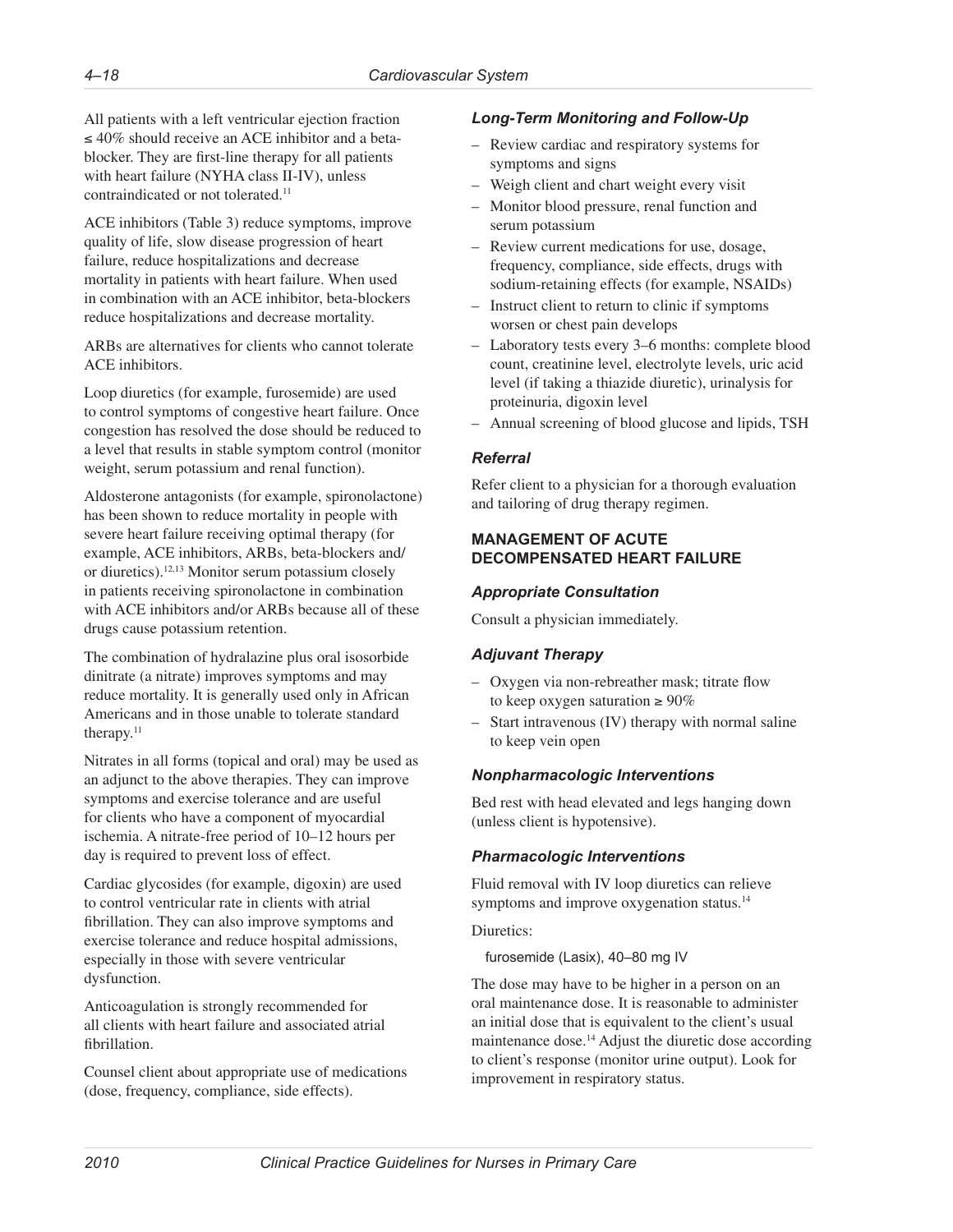<span id="page-20-0"></span>Nitrates can relieve congestive symptoms in patients without hypotension. Intravenous nitroglycerin is preferred because of its rapid onset of action and the ability to rapidly titrate the dose, $14$  but may be impractical to administer in the nursing station. If it is used, it is to be ordered by a physician. For this reason nitroglycerin patches (or ointment) may be used. Nitroglycerin is rapidly absorbed after application of a patch (steady state is achieved within 30 minutes and is maintained for 24 hours). The plasma concentration decreases to zero within 2 hours of removal.15

nitroglycerin (Nitro-Dur) transdermal patches, 0.2- 0.8 mg/h

Sublingual nitroglycerin may be useful for rapid relief of chest pain:

sublingual nitroglycerin, 0.4 mg

### *Monitoring and Follow-Up*

- Monitor vital signs, pulse oximetry (if available)
- Airway, breathing and circulation (ABC)
- Level of consciousness
- Listen to heart and lung sounds
- Record intake and urinary output
- Monitor response to therapy

#### *Referral*

Medevac as soon as possible.

# **DEEP VEIN THROMBOSIS**

Acute formation of a blood clot or thrombus within a vein resulting in obstruction of venous return.

#### **CAUSES**

Unknown, but the triad of venous stasis, injury to vessel intima and altered blood coagulability are central to the process.

#### *Risk Factors*

- Prolonged bed rest for any reason
- Recent prolonged air travel
- Paralysis
- Malignant disease
- Childbirth
- Pregnancy
- Drugs
	- Oral and transdermal contraceptives
	- Hormone replacement therapy
	- Tamoxifen
	- Bevacizumab (Avastin), an anticancer agent
- Trauma
- Major surgery
- Infection after orthopedic surgery
- Acute myocardial infarction
- Stroke
- Old age (related to decreased activity)
- Hypercoagulable states (for example, chronic infection, autoimmune disease, primary blood diseases like antithrombin III deficiency)

#### **HISTORY**

- Symptoms may be subtle, variable or vague
- Usually occurs in leg or deep pelvic veins (popliteal, femoral, iliac)
- Presence of one or more risk factors (*see "Risk Factors" in this section*)
- Recent leg injury
- Leg pain may be mild or absent
- Pain described as a dull ache or tightness, rarely severe
- Leg discomfort worse when walking
- Swelling of lower leg
- Fever

Symptoms may be absent or minimal until shortness of breath and other pulmonary complaints appear because of embolism to the lungs. The risk of pulmonary emboli is low when only the calf veins are involved but increases to 40% when the thigh veins are involved.

#### **PHYSICAL FINDINGS**

- Variable; dependent on size and location of clot and severity of venous obstruction
- Heart rate may be elevated
- Minimal to moderate distress
- Difficulty walking
- Minimal to marked swelling of lower leg
- Redness of affected calf or leg may be present
- Superficial leg veins may be distended
- Mild to moderate calf tenderness: flexion of the ankle may increase pain
- Localized warmth may be present
- Peripheral pulses (compare sides for symmetry)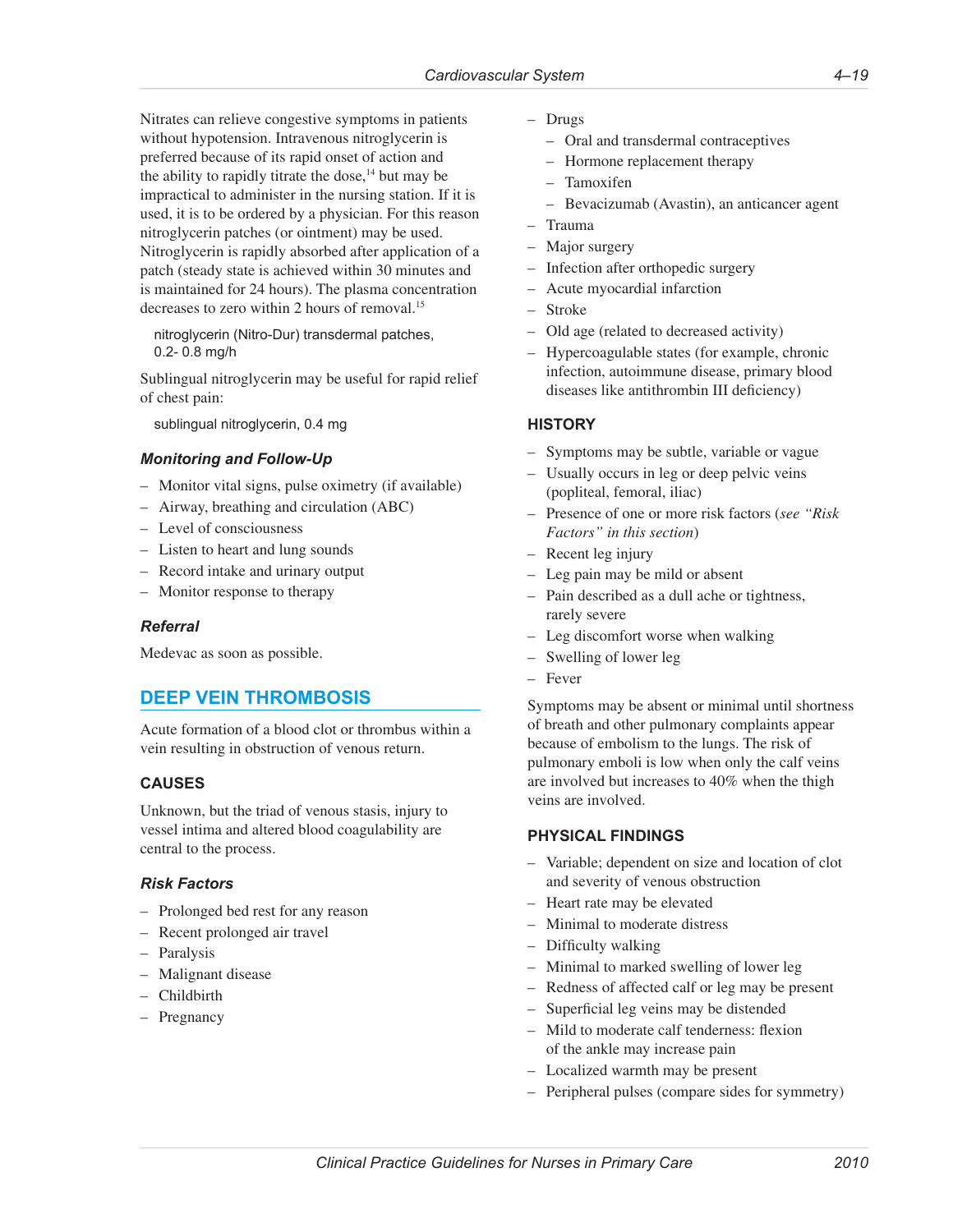# **DIFFERENTIAL DIAGNOSIS**

- Calf-muscle strain
- Trauma with hematoma
- Thrombophlebitis
- Cellulitis
- Ruptured Baker's cyst (popliteal cyst)

### **COMPLICATIONS**

- Pulmonary embolism
- Chronic venous insufficiency

# **DIAGNOSTIC TESTS**

- D-Dimer can be helpful to rule out diagnosis
- EKG if pulmonary embolus is suspected
- CBC, renal function, INR and PTT
- Ultrasound of lower limb(s)
- CT scan or V/Q scan if pulmonary embolus is suspected

# **MANAGEMENT**

### *Goals of Treatment*

- Early detection
- Prevent complications

# *Appropriate Consultation*

Consult a physician immediately if you have any suspicion of this disorder.

# *Nonpharmacologic Interventions for Acute Symptoms*

- Bed rest
- Elevation of leg above level of the heart
- Monitor vital signs closely

### *Nonpharmacologic Interventions Over the Long Term*

#### **Client education**

- Counsel client about appropriate use of medications (dose, frequency, side effects)
- Recommend prophylactic use of anti-embolic stockings
- Recommend avoidance of restrictive clothing around knees and ankles (for example, socks, garters)
- Ensure that bedridden clients are turned and repositioned frequently (q2h)
- Recommend active or passive leg exercises while in bed

# *Pharmacologic Interventions*

Consult a physician regarding initial anticoagulation with a low molecular weight heparin (LMWH). Doses for treatment of existing DVT may differ from those for prevention of DVT.

enoxaparin (Lovenox), 1 mg/kg twice daily SC or 1.5 mg/kg once daily SC for treatment of acute DVT

Administration should be alternated between the left and right front abdominal wall, towards the sides.

Dosage reductions may be necessary for patients with impaired kidney function.

Antiplatelet drugs (ASA, clopidogrel) and NSAIDs increase the risk of bleeding in patients receiving low molecular weight heparins.

LMWH do not cross the placenta and there is no evidence of teratogenicity or risk of fetal bleeding. These drugs are preferred for the treatment of DVT in pregnant women.<sup>16</sup>

Long-term anticoagulant therapy is recommended for 3–6 months as prophylaxis against recurrence in nonpregnant patients. The duration of anticoagulation depends on a variety of factors (for example, cause, presence of pulmonary embolus and whether this is a first occurrence or recurrence).

# *Monitoring and Follow-Up*

#### *Acute symptoms:*

– Observe client for shortness of breath or unexplained tachycardia (signs of pulmonary embolism)

#### *Long-term:*

- Follow up every 3–6 months once stable
- Review prevention strategies, medication use, side effects
- Regular INR to monitor warfarin (Coumadin) therapy

# *Referral*

Medevac the acutely symptomatic client as soon as possible.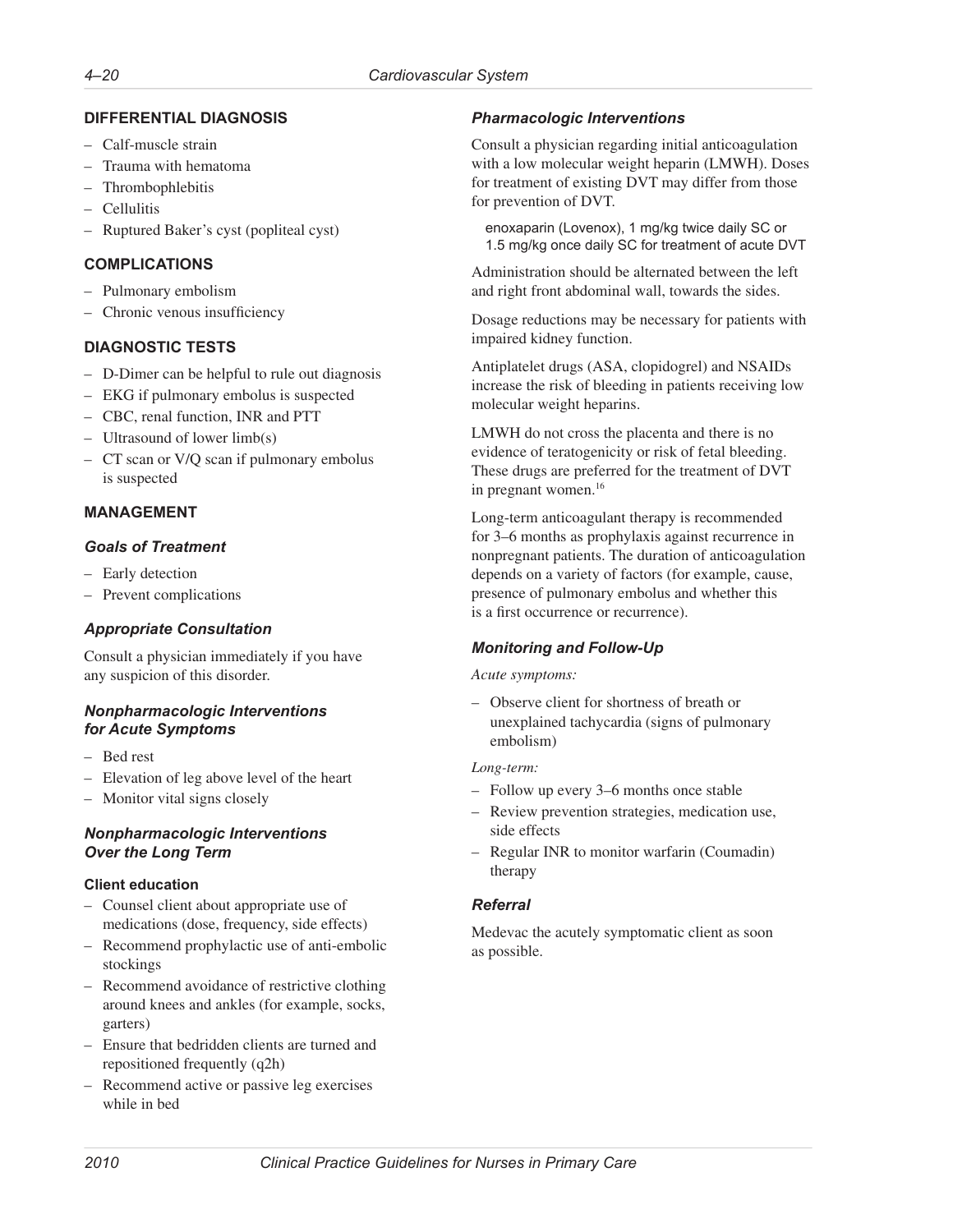# <span id="page-22-0"></span>**DYSLIPIDEMIA (HYPERLIPIDEMIA)**

Elevation in serum lipoproteins are a major risk factor for coronary artery disease. The two main lipids in blood are cholesterol and triglyceride. Cholesterol is transported in the blood as a component of highdensity lipoprotein (HDL), low-density lipoprotein (LDL) and very-low-density lipoprotein (VLDL).

Triglyceride is found in VLDL particles. Moderate hypertriglyceridemia (1.7–5 mmol/L) is part of the "metabolic syndrome" of insulin resistance, elevated triglycerides, elevated LDL and low HDL. The metabolic syndrome is associated with a marked increase in cardiovascular risk. High triglyceride levels (>11 mmol/L) increase the risk for pancreatitis.

Dyslipidemia is one of the primary causes of atherosclerotic plaque. Up to 75% of clients with coronary artery disease have dyslipidemia. Normalization of lipid values lowers the rate of symptomatic coronary artery disease and improves overall survival. Dyslipidemia is strongly associated with recurrence of symptomatic coronary artery disease.

# **CAUSES**

### *Primary Hyperlipidemia*

Primary (genetic) single-gene disorders are transmitted by simple dominant or recessive mechanism.

# *Secondary Hyperlipidemia*

Secondary hyperlipidemia occurs as part of a constellation of abnormalities in certain metabolic pathways.

- Diet
- Diabetes
- Hypothyroidism
- Pregnancy
- Obesity (high triglycerides)
- Excess alcohol intake (high triglycerides)
- Liver disease (cholestatic, acute hepatitis)
- Renal disease (nephrotic syndrome, uremia)
- Medications (for example, thiazide diuretics, some beta-blockers, oral contraceptives, corticosteroids, antiretroviral therapy)

#### **HISTORY**

- Ask about risk factors and possible causes of secondary hyperlipidemia
- Previously identified hypercholesterolemia (total cholesterol > 5.2 mmol/L)
- Previously identified low levels of HDL cholesterol  $(< 0.9$  mmol/L)
- Smoking
- Hypertension: blood pressure (BP) of 140/90 mm Hg confirmed on repeated determinations or while client is taking antihypertensive medication
- Antecedent cardiovascular disease or family history of premature myocardial infarction (in people < 55 years of age)
- Endocrine disease (diabetes mellitus or secondary causes, including hypothyroidism, renal disease or medications) (note: clients  $> 35$  years of age with diabetes have a very high risk of cardiovascular disease)
- Men > 45 years of age are at greater risk
- Postmenopausal women (> 55 years of age) and younger women with artificial menopause and no hormonal replacement are at greater risk

#### **PHYSICAL FINDINGS**

- BP may be elevated
- Arcus corneae (significant in a younger person)
- Retinopathies (seen on funduscopy)
- Xanthomas (lipid deposits that occur as skin eruptions or as lumps on tendons)
- Arterial bruits may develop if atherosclerosis is present
- Peripheral pulses may be diminished if atherosclerosis is present
- Abdominal obesity (waist measurement > 100 cm  $[40 \text{ in}]$  in men,  $> 90 \text{ cm}$   $[35 \text{ in}]$  in women)
- $-$  Body mass index (BMI)  $> 25$

#### **COMPLICATIONS**

- Coronary artery disease (for example, angina, myocardial infarction)
- Cerebrovascular disease
- Peripheral arterial disease
- Pancreatitis (hypertriglyceridemia)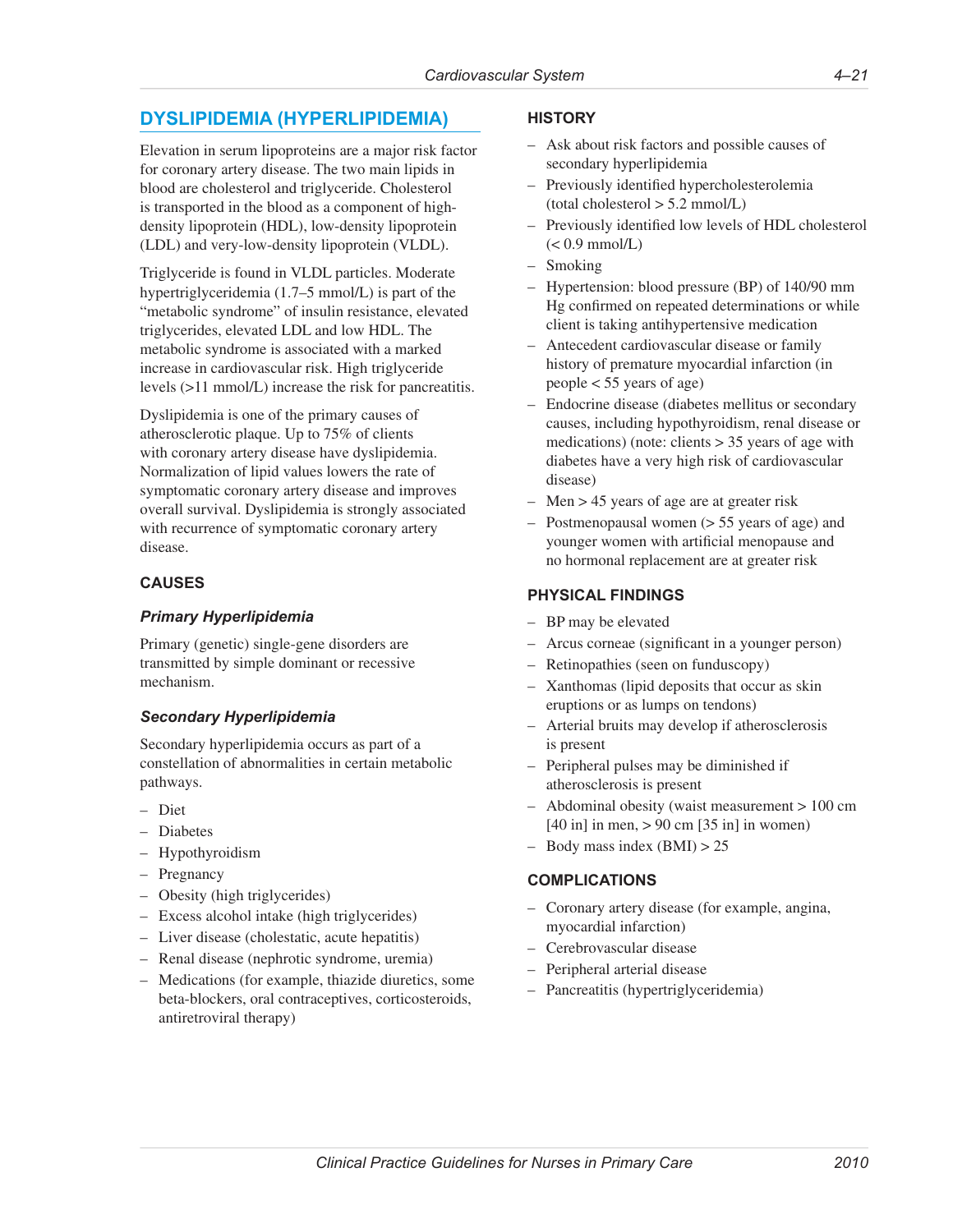### **DIAGNOSTIC TESTS**<sup>17</sup>

#### *Guidelines for Lipid Screening*

Fasting lipid profile (total cholesterol, HDL cholesterol, LDL cholesterol and triglycerides) is suggested for the following groups.

#### *Every 5 years*

– Asymptomatic men > 40 years of age and women > 50 years of age or postmenopausal with no other risk factors

#### *Every 1–3 years*

- Any adult with the following risk factors:
	- diabetes, cigarette smoking, hypertension, obesity (body mass index  $> 27$  kg/m<sup>2</sup>), family history of premature coronary artery disease, clinical signs of hyperlipidemia (for example, xanthomas), evidence of atherosclerosis (clinical evidence of coronary artery disease, peripheral vascular disease or carotid vessel disease [transient ischemic attacks, carotid bruits, carotid plaques on ultrasound, previous cerebrovascular accident]), rheumatoid arthritis, systemic lupus erythematosis, psoriasis, HIV infection on highly active antiretroviral therapy, estimated glomerular filtration rate of less than  $60$  mL/min/1.73 m<sup>2</sup> or erectile dysfunction
- Any child with a family history of hypercholesterolemia or chylomicronemia

Frequency of screening for the above groups is based on clinical judgement regarding risk. More frequent screening may be needed to monitor levels of those under treatment.

Lipid test results should be interpreted in light of other risk factors for coronary artery disease. A cardiovascular risk assessment like the Framingham Risk Score helps one to determine an estimated 10-year risk of cardiovascular disease for an individual. It considers family history, age, HDL-C, total cholesterol, systolic blood pressure, whether patient's hypertension is treated or not, smoking status, sex and diabetes. *See pages 575 to 577 of the "Canadian Cholesterol Guidelines 2009" for how to estimate 10-year risk of cardiovascular disease* (available at: [http://www.ccs.ca/download/consensus\\_](http://www.ccs.ca/download/consensus_conference/consensus_conference_archives/2009_Dyslipidemia-Guidelines.pdf) [conference/consensus\\_conference\\_archives/2009\\_](http://www.ccs.ca/download/consensus_conference/consensus_conference_archives/2009_Dyslipidemia-Guidelines.pdf) [Dyslipidemia-Guidelines.pdf](http://www.ccs.ca/download/consensus_conference/consensus_conference_archives/2009_Dyslipidemia-Guidelines.pdf)).

A person at high risk has a 10-year risk score of greater than or equal to 20%, at moderate risk a risk score of 10–19% and at low risk a risk score less than 10%.

#### **MANAGEMENT**

#### *Goals of Treatment*

- Decrease cardiovascular disease by modifying serum cholesterol according to client's level of risk
- Prevent pancreatitis from severe hypertriglyceridemia

#### *Nonpharmacologic Interventions*<sup>18</sup>

- Dietary modification (decrease saturated fats [substitute unsaturated fats for saturated and trans fats]; increase consumption of fruits and vegetables; decrease consumption of sodium and simple sugars)
- Weight reduction and maintenance
- Smoking cessation
- Increased physical activity (daily exercise)
- Stress management

Optimal control of other diseases related to the development of heart disease:

- For hypertension, target BP: systolic < 140 mm Hg, diastolic < 90 mm Hg (130/80 mm Hg for clients with diabetes, < 125/75 if diabetic with nephropathy)
- For diabetes mellitus, aim for optimal, realistic blood glucose level

# *Pharmacologic Interventions*<sup>19</sup>

*See Table 4 for drugs and recommended dosage ranges.*20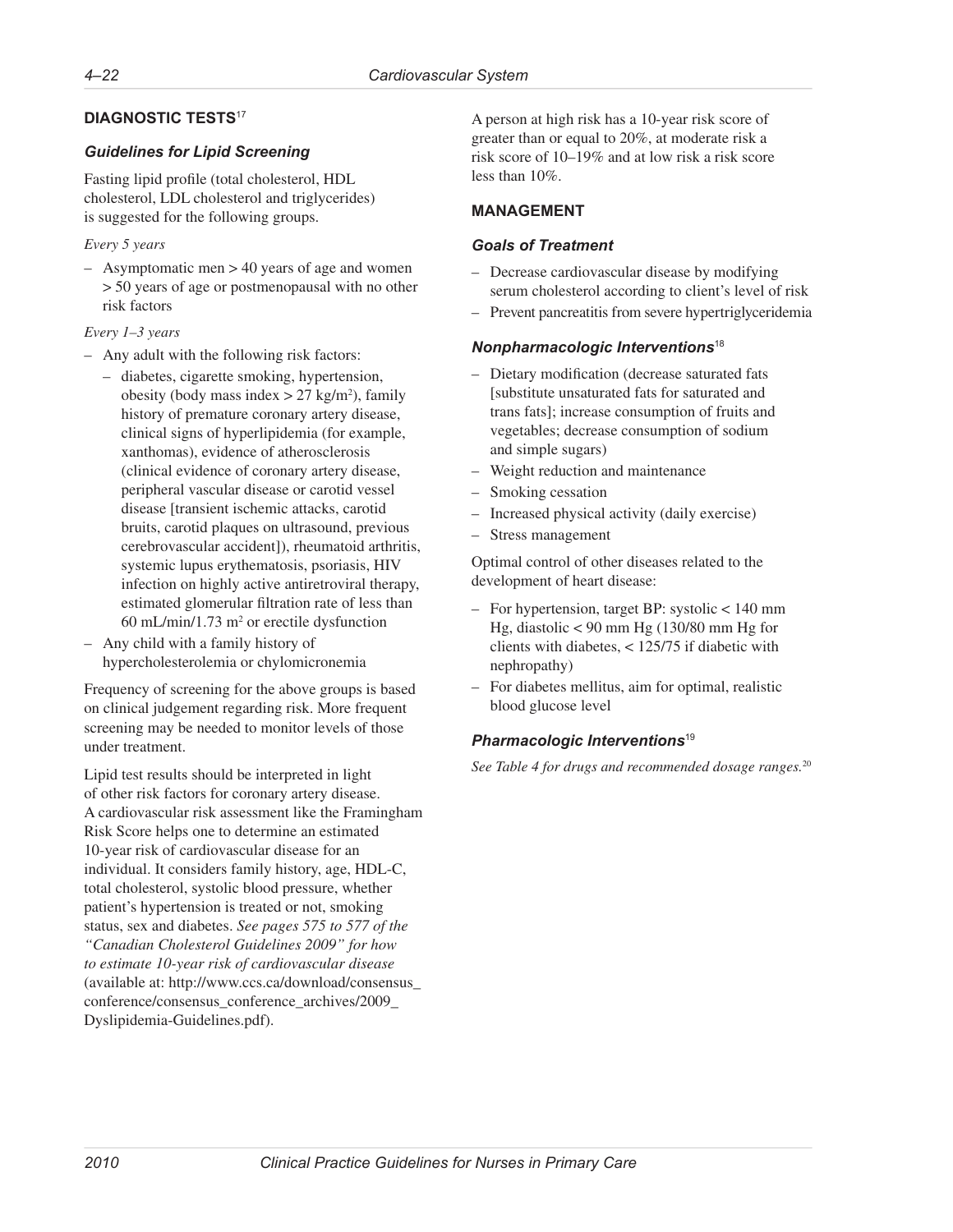| Generic name              | Trade name (manufacturer)                              | Recommended<br>dose range (daily)    |
|---------------------------|--------------------------------------------------------|--------------------------------------|
| <b>Statins</b>            |                                                        |                                      |
| Atrovastatin              | Lipitor (Pfizer Canada Inc)                            | 10 mg $-80$ mg                       |
| Fluvastatin               | Lescol (Novartis Pharmaceuticals Canada Inc)           | $20 \text{ mg} - 80 \text{ mg}$      |
| Lovastatin                | Mevacor (Merck Frosst Canada Ltd)                      | $20 \text{ mg} - 80 \text{ mg}$      |
| Pravastatin               | Pravachol (Bristol-Myers Squibb Canada)                | 10 mg $-$ 40 mg                      |
| Rosuvastatin              | Crestor (AstraZeneca Canada)                           | $5 \,\mathrm{mg} - 40 \,\mathrm{mg}$ |
| Simvastatin               | Zocor (Merck Frosst Canada Ltd)                        | 10 mg $-80$ mg <sup>*</sup>          |
|                           | Bile acid and/or cholesterol absorption inhibitors     |                                      |
| Cholestyramine            | Questran (Bristol-Myers Squibb, USA)                   | $2 g - 24 g$                         |
| Colestipol                | Colestid (Pfizer Canada Inc)                           | $5 g - 30 g$                         |
| Ezetimibe                 | Ezetrol (Merck Frosst/Schering Pharmaceuticals Canada) | 10 mg                                |
| <b>Fibrates</b>           |                                                        |                                      |
| Bezafibrate               | Bezalip (Actavis Group PTC EHF, Iceland)               | 400 mg                               |
| Fenofibrate <sup>+</sup>  | Lipidil Micro/Supra/EZ (Fournier Pharma Inc, Canada)   | 48 mg $-200$ mg                      |
| Gemfibrozil <sup>†‡</sup> | Lopid (Pfizer Canada Inc)                              | 600 mg - 1200 mg                     |
| <b>Niacin</b>             |                                                        |                                      |
| Nicotinic acid            | Generic crystalline niacina                            | $1 g - 3 g$                          |
|                           | Niaspan (Oryx Pharmaceuticals Inc, Canada)             | $0.5 g - 2 g$                        |
|                           |                                                        |                                      |

#### **Table 4 – Lipid-lowering Medications**

\* Increased myopathy on 80 mg.

† Reduce dose or avoid in renal impairment.

‡ Should not be used with a statin because of an increased risk of rhabdomyolysis.

A baseline FBS, TSH, ALT, AST, creatinine, creatinine kinase should be done to identify other causes of dyslipidemia and monitor potential side effects prior to starting treatment.

If clients experience unexplained muscle pain or tenderness, advise them to discontinue statins immediately and to see a nurse for a serum creatine kinase (CK) measurement. Contact the physician with CK level for suggestions on continued therapy.

# *Monitoring and Follow-Up*

Check the response to treatment within 6 weeks (blood tests should be carried out early – see below) and, if the results are satisfactory, continue follow-up at regular intervals thereafter (every 3–12 months).

Monitor liver function (ALT,AST), creatinine kinase, complete blood count and serum creatinine at 3, 6 and 12 months after initiation of lipid-lowering drugs and semi-annually thereafter, or with any changes in therapy. Clients on niacin also need a FBS and glycosylated hemoglobin done every 6–12 months.

*Frequency of testing to monitor treatment of dyslipidemia:*

Patients on diet therapy only:

Initiation: Every 3–6 months to 1 year

Maintenance: Every 6–12 months

Patients on diet and drug therapy:

Initiation of drug therapy: Every 6–8 weeks to 6 months, depending on severity

Maintenance: Every 3 months in the first year, every 6–12 months thereafter

#### *Referral*

Refer all clients diagnosed with hyperlipidemia to a physician so that they can be evaluated for risk of coronary artery disease and to determine whether lipid-lowering medications are needed.

# **PREVENTION**<sup>21</sup>

Primary prevention is aimed at identifying dyslipidemia before complications occur. Target levels of LDL cholesterol are based on individual cardiovascular risk factors. Generally, any client with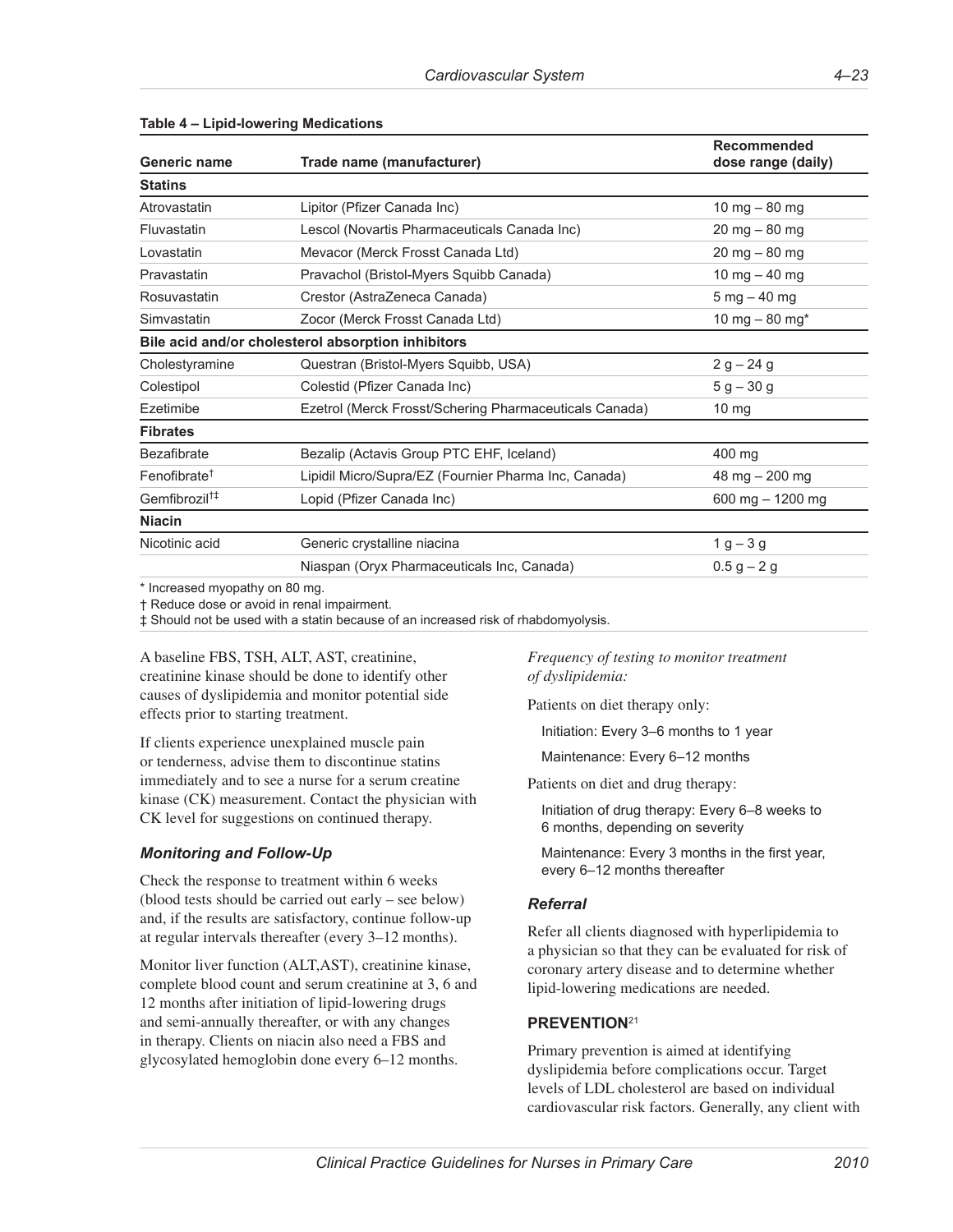<span id="page-25-0"></span>LDL cholesterol  $> 5$  mmol/L, even in the absence of other risk factors, is considered at high risk for developing cardiovascular disease. *See section "Guidelines for Lipid Screening" in this chapter to calculate a risk score.*

For anyone at high risk (10-year risk score of  $\geq$  20%), or men > 45 years and women > 50 years with diabetes, or anyone with evidence of coronary artery disease, peripheral vascular disease and/or atherosclerosis:

Target: LDL cholesterol < 2 mmol/L or a 50% reduction from baseline LDL cholesterol

For those at high risk, pharmacologic interventions should be started as soon as possible, in conjunction with healthy lifestyle changes (for example, smoking cessation, diet with reduced saturated fats and refined sugars, weight reduction and maintenance, exercise, stress management).

For clients at moderate risk (10-year risk score of 10–19%), LDL-C > 3.5 mmol/L, TC/HDL-C > 5.0:

Target: LDL cholesterol < 2 mmol/L or a 50% reduction in LDL cholesterol from baseline

For those at moderate risk, healthy lifestyle changes should be promoted; if target lipid levels are not achieved in 3 months, drug therapy should be started, after consultation with a physician.

For clients at low risk (10-year risk score of < 10%)

Target LDL cholesterol is a 50% reduction from baseline

For those at low risk, healthy lifestyle changes should be promoted; if target lipid levels are not achieved in 6 months, drug therapy should be considered in consultation with a physician.

All risk factors should be treated, if possible, by nonpharmacologic means.

Secondary prevention is directed at reducing the impact of dyslipidemia on people with previous cardiovascular disease. These targets are aimed specifically at high-risk clients and are more stringent than those recommended for the general population.

Target: LDL cholesterol < 2 mmol/L

# **HYPERTENSION**

Persistently elevated blood pressure from increased peripheral arterial resistance related to salt or water retention or endogenous pressure activity.

# **CAUSES**

Cause of essential hypertension (which accounts for 90% of cases of hypertension) is unknown.

#### *Risk Factors for Primary (Essential) Hypertension*

- Heredity
- Obesity
- High salt intake
- Smoking
- High alcohol consumption
- Chronic stress
- Age
- Hyperlipidemia

### *Risk Factors for Secondary Hypertension (10% of Cases)*

- Renal disease
- Polycystic kidneys
- Renal vascular disease
- **Pregnancy**
- Hyperthyroidism
- Cushing's syndrome
- Primary hyperaldosteronism
- Pheochromocytoma
- Coarctation of aorta
- Chronic alcohol abus
- Drugs:
	- NSAIDs
	- Corticosteroids
	- Oral contraceptives, sex hormones, anabolic steroids
	- Cyclosporine, tacrolimus (to prevent transplant rejection)
	- Erythropoietin
	- Monoamine oxidase inhibitors (for depression)
	- Midodrine
	- Stimulants including cocaine

# **HISTORY**

- Presence of one of the risk factors *(see section "Risk Factors for Primary (Essential) Hypertension" in this chapter)*
- Client usually > 35 years of age
- Condition usually discovered only on routine screening of blood pressure; all adults over 21 years of age should be screened at every office visit<sup>22</sup>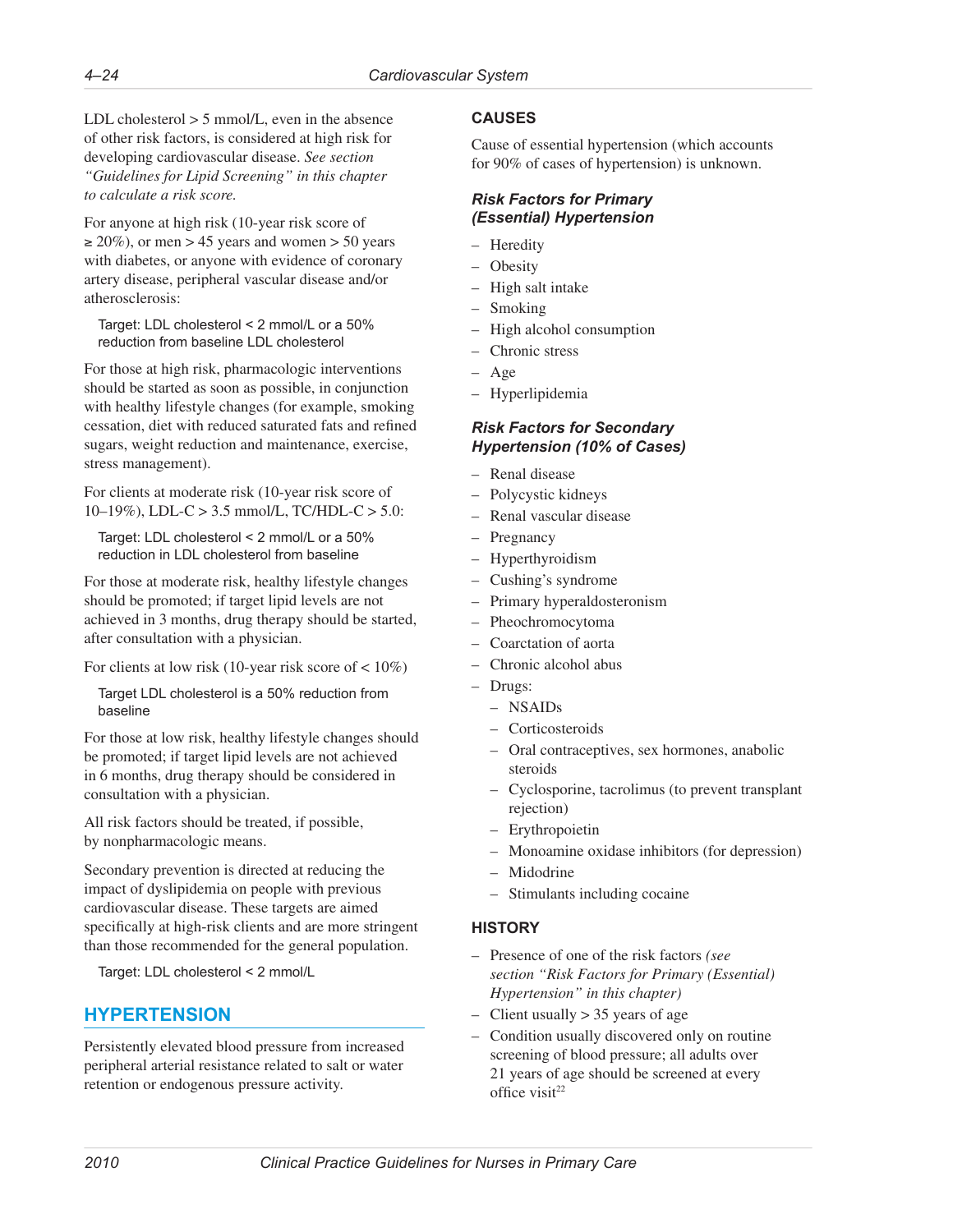- Usually asymptomatic
- Headache on rising in the morning, gradually subsiding during the day (rare)
- Fatigue
- Transient ischemic attack
- Nausea or vomiting
- Altered level of consciousness
- Palpitations
- Angina
- Symptoms of cardiac failure
- Epistaxis

### **PHYSICAL FINDINGS**<sup>23</sup>

When assessing for hypertension, if the systolic BP is  $\geq$  140 mm Hg and/or the diastolic BP is  $\geq$  90 mm Hg take 2 more readings during the same visit. Discard the first reading and average the last two.

Hypertension can be diagnosed immediately if there is evidence of urgency or emergency:

- Asymptomatic diastolic BP ≥ 130 mm Hg
- Hypertension compromising vital organ function (encephalopathy, left ventricular failure, acute myocardial ischemia)
- Hypertension and an acute aortic dissection. Evidence of malignant hypertension (sufficient elevation of blood pressure to cause papilledema and other manifestations of vascular damage, such as retinal hemorrhages, bulging optic disks, mental status changes)

Hypertension can be diagnosed in 2 visits within 1 month if the BP is ≥ 180/110 mm Hg *or* BP is 140–179/90–109 mm Hg with target organ damage, diabetes or chronic kidney disease.

Target organ damage can be initially established on the basis of a history of angina, myocardial infarction, transient ischemic attacks, cerebrovascular accident, peripheral ateriovascular insufficiency (claudication) or renal insufficiency.

Hypertension can be diagnosed in 3 visits if the average across the visits is a systolic BP of  $\geq 160$  mm Hg or a diastolic BP of  $\geq 100$  mm Hg. Hypertension can be diagnosed in 5 visits if the average across the visits is a systolic BP of  $\geq 140$  mm Hg or a diastolic BP of  $\geq$  90 mm Hg and there is no target organ dysfunction. If blood pressure is still elevated on the third visit, baseline diagnostic investigations should be done.

### *Other Findings (Target Organ Damage)*

- Ocular funduscopic exam may reveal retinal changes
- Augmented second aortic heart sound
- Enlarged heart (left ventricular hypertrophy)
- Bruits (carotid, abdominal aortic, renal and femoral)

### *Differential Diagnosis*

- Essential hypertension
- Secondary hypertension

### *General Clues to Secondary Hypertension*

- Severity of high blood pressure: severe hypertension is more likely secondary to a specific underlying cause
- Speed of onset: if hypertension develops rapidly, it should be considered secondary until proven otherwise
- Age at onset: rapid onset in people younger than 25 years or older than 55 years should suggest secondary hypertension
- Female sex: the presence of hypertension in a young woman in whom an abdominal bruit is heard suggests stenosis of the renal arteries

# **COMPLICATIONS**

- Congestive heart failure
- Angina
- Myocardial infarction
- Stroke or transient ischemic attacks
- Hypertensive crisis
- Kidney disease
- Retinal disease
- Peripheral disease
- Complications related to therapy (for example, thiazide diuretics increase risk of gout)
- Poor response to therapy

# **DIAGNOSTIC TESTS**

- Urinalysis (routine and for microalbuminuria in diabetic clients)
- Obtain complete blood count
- Determine blood glucose; total, LDL and HDL cholesterol; and triglyceride levels (while fasting)
- Determine creatinine and electrolyte levels
- Obtain baseline electrocardiogram (ECG) and chest x-ray (if available) if  $> 50$  years of age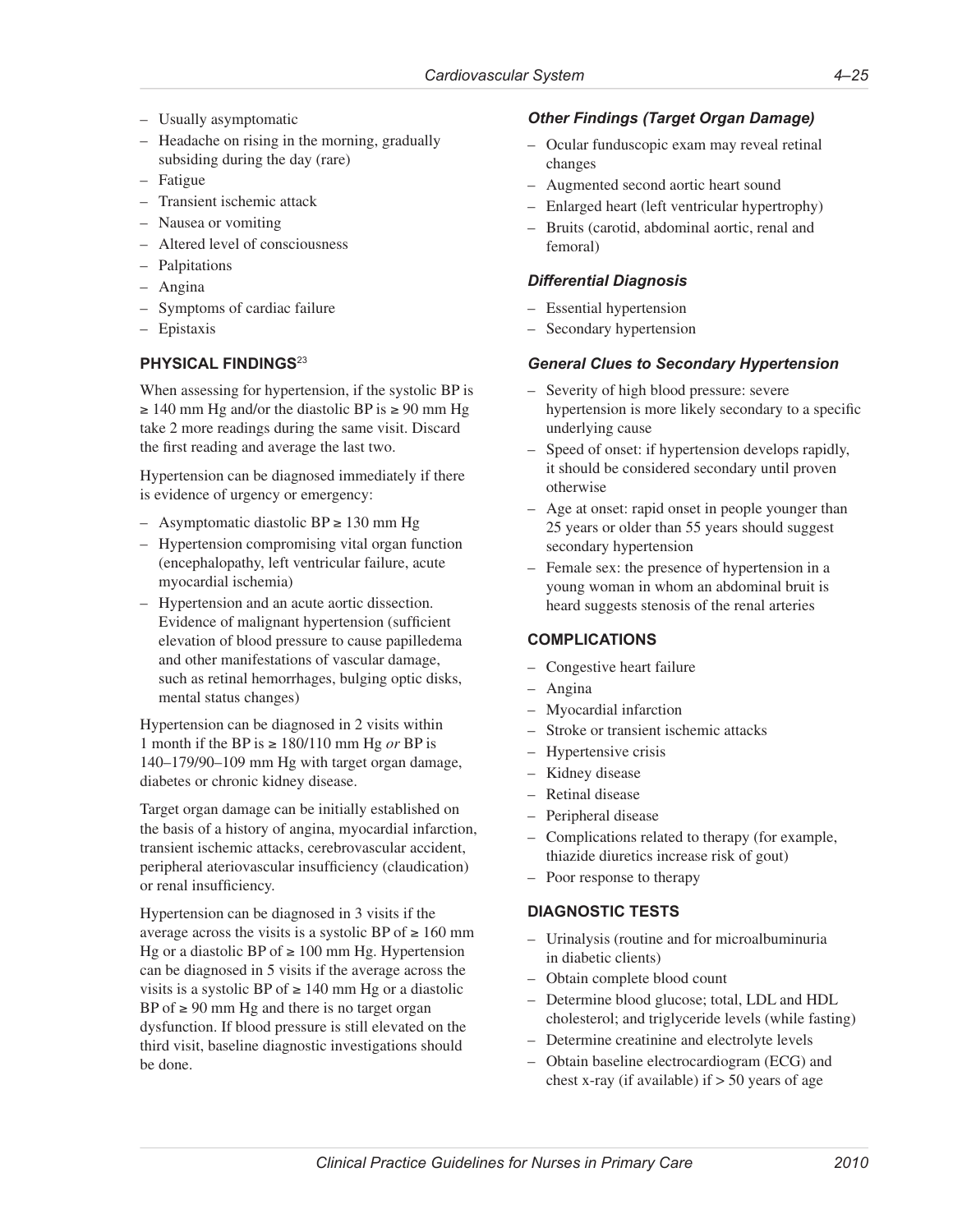# **MANAGEMENT**

### *Goals of Treatment*

- Decrease morbidity and mortality associated with high blood pressure
- Optimal control of blood pressure with an effective, well-tolerated treatment regimen

Target BP levels are: <sup>24</sup>

- 140/90 mm Hg in the general population
- 130/80 mm Hg in clients with diabetes or renal dysfunction

# *Appropriate Consultation*

Consult a physician if there is a need to treat hypertension with medications.

### **Nonpharmacologic Interventions**<sup>25</sup>

Lifestyle modifications are first-line therapy for mild elevation of blood pressure.

### **Client education**

- Ensure that client understands disease process and prognosis
- Encourage client to lose weight if appropriate (aim for a loss of 10% of current body weight, or at least 4.5 kg [10 lb ]); maintain BMI of 20–25
- Encourage client to achieve and maintain a waist circumference < 102 cm for men and < 88 cm for women
- Recommend dietary modifications (for example, avoid high-salt foods, avoid adding salt in cooking or at table; adhere to diet high in fresh fruits and vegetables, high in soluble fibre and low fat dairy products, low in saturated fats)
- Recommend smoking cessation
- Recommend restriction of alcohol consumption (0–2 drinks per day – ≤ 14 drinks per week for men and  $\leq 9$  for women)
- Recommend regular exercise, especially if sedentary (30–60 minutes of moderate physical activity on most days, for example, a brisk walk 4–5 times a week)
- Counsel client about appropriate use of medications (dose, frequency, side effects and importance of compliance)
- Ask client to return to clinic if any unusual symptoms occur or there is a change in status

# *Pharmacologic Interventions*<sup>26</sup>

All pharmacotherapy must be initiated only after consultation with a physician.

Pharmacotherapy should be initiated in the following instance:

– Diastolic BP ≥ 100 mm Hg or systolic BP  $\geq 160$  mm Hg in the client who does not have cardiovascular disease, cardiovascular risk factors or target organ damage

Pharmacotherapy should be strongly considered in the following instance:

– Diastolic BP ≥ 90 mm Hg or systolic BP ≥ 140 mm Hg in the client with cardiovascular disease, cardiovascular risk factors or target organ damage

The following classes of drugs are used in the treatment of hypertension:

- Beta-blockers
- Angiotensin-converting enzyme (ACE) inhibitors
- Angiotensin receptor blockers (ARBs)
- Diuretics
- Calcium channel blockers (CCBs)
- Alpha blockers (not commonly used)

The majority of patients will require combination therapy to achieve recommended blood pressure goals. Many antihypertensive medications are available in combination products that can simplify the regimen and may improve compliance.<sup>27</sup> Consult a pharmacist to discuss availability of specific combinations. Depending on the clinical situation, these drugs can be used in combination. The selection of agent is made on the basis of the client's age, coexisting medical conditions and risk factors.

Hypertension in pregnancy requires assessment and treatment by a physician. Not all of the above drugs are safe in pregnancy.

# *Hypertension Treatment Strategies According to Comorbidities*

The Canadian Hypertension Education Program (CHEP) Web site offers recommendations for the management of hypertension in the presence of comorbidities (such as ischemic heart disease, non-diabetic chronic kidney disease or diabetes mellitus).27 Information can be accessed at: [http://](http://hypertension.ca/chep/wp-content/uploads/2010/04/FullRecommendations2010.pdf) [hypertension.ca/chep/wp-content/uploads/2010/04/](http://hypertension.ca/chep/wp-content/uploads/2010/04/FullRecommendations2010.pdf) [FullRecommendations2010.pdf](http://hypertension.ca/chep/wp-content/uploads/2010/04/FullRecommendations2010.pdf).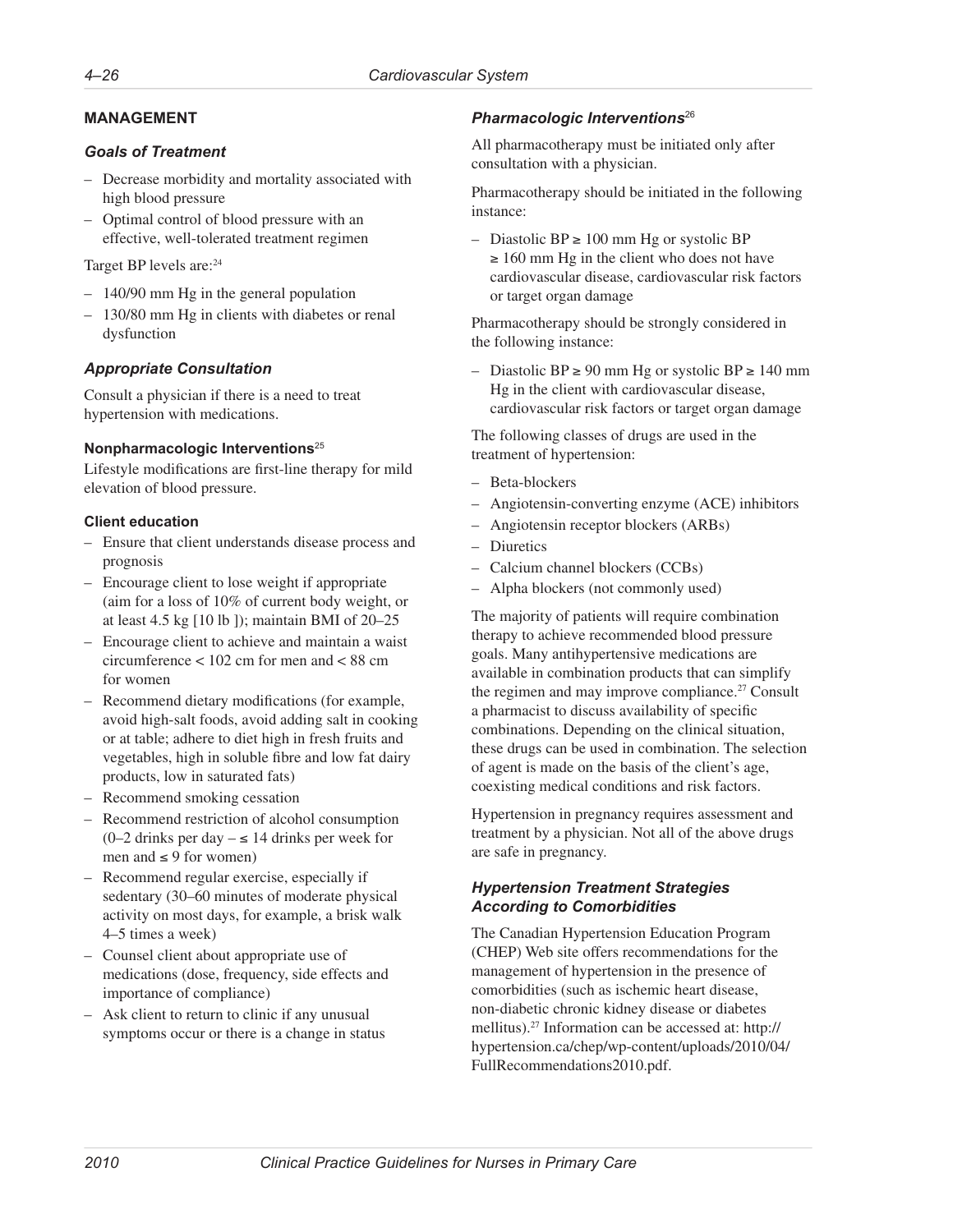# <span id="page-28-0"></span>*Monitoring and Follow-Up*

For clients on nonpharmacolgic therapy, follow up every 3–4 months.

For clients on antihypertensive drug therapy, follow up every month until 2 successive blood pressure readings are at target level. Once blood pressure has reached target level, follow up every 3–6 months.

More frequent follow-up is recommended for clients with symptomatic hypertension, severe hypertension, antihypertensive drug intolerance or target organ damage.

### *Routine Follow-up Assessment Related to Hypertension*

Determine history related to the following:

- Headaches
- Dizziness
- Angina
- Congestive heart failure
- Transient ischemic attack
- Stroke
- Nausea and vomiting
- Vision changes
- Medication compliance
- Drug side effects

The physical examination should include the following:

- Blood pressure (supine and standing)
- Funduscopy (dilated)
- Neck examination (carotid artery for bruits, JVP [jugular venous pressure] for congestive heart failure)
- Cardiovascular examination
- Respiratory examination
- ECG (annually)
- Chest x-ray (annually) if cardiomegaly documented
- Ophthalmologic exam (if funduscopic changes have been documented)
- Blood work q3-6 months: complete blood count, blood glucose level, creatinine level, electrolyte levels, uric acid level (if client is taking thiazide diuretics)
- Urinalysis (for protein)

#### *Referral*

Arrange follow-up with physician at least yearly if the client's hypertension is stable or as soon as possible if poorly controlled.

Repeat physician consultation is necessary for chronically hypertensive clients if any of the following situations apply:

- Client is not responding to therapy
- Target organ damage caused by poorly controlled blood pressure
- Signs and symptoms of complications

### **PREVENTION**<sup>28</sup>

Maintaining a healthy body weight (BMI 18.5–24.9 kg/m<sup>2</sup>) and a waist circumference < 102 cm for men and < 88 cm for women is recommended.

# **ISCHEMIC HEART DISEASE, INCLUDING ANGINA**

Ischemic heart disease (IHD) is a symptom complex that is a result of an imbalance between oxygen supply and demand in the myocardium.

#### **SPECTRUM OF IHD**

The spectrum of ischemic heart diseases ranges from asymptomatic disease to sudden death from myocardial infarction or arrhythmia.

# **ANGINA PECTORIS**

The result of myocardial ischemia, which occurs when the cardiac workload and myocardial oxygen demands exceed the ability of the coronary arteries to supply oxygenated blood. It is the main clinical expression of coronary artery disease (subintimal deposition of atheromas in the large- and medium-sized arteries serving the heart).

#### **CHRONIC STABLE ANGINA**

Most often due to a fixed stenosis caused by an atheroma. It is characterized by a predictable pattern of pressure sensation in the anterior chest precipitated by exertion, emotion and eating. Typically is of brief duration < 10–15 minutes and is relieved by rest or nitroglycerin. Alternative presentations should be considered particularly in women and diabetics (for example, different types of chest pain or primary complaint of episodic shortness of breath).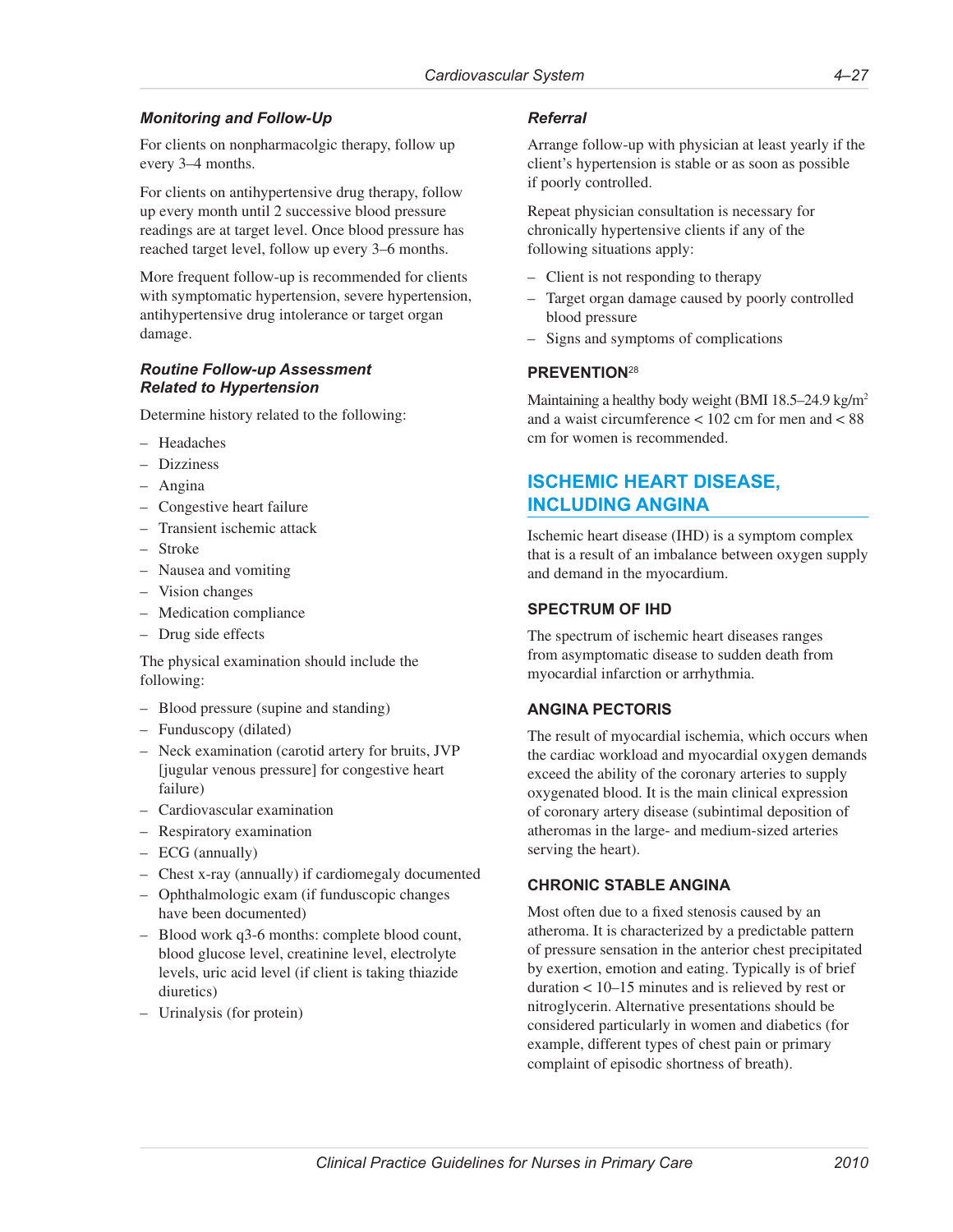### **UNSTABLE ANGINA**

A syndrome of acute plaque rupture with incomplete or transient vessel occlusion. A client with new onset of undiagnosed ischemic pain is considered to have unstable angina. In a previously diagnosed client, it is characterized by an accelerating pattern of pain (for example, increased frequency, severity or duration [more than 30 minutes, occurring with less exertion, occurring at rest or decreased response to current treatment]). It can also be present if never diagnosed previously. Pain on presentation at the clinic in anyone with a history of recent onset angina or anginal symptoms at rest, and anyone with known heart disease and an increase or change in anginal pattern and ECG changes may be unstable angina. However, ECG changes do not need to present in unstable angina, particularly if the person is pain free when the ECG is done. Anyone presenting with acute chest pain should be treated as potentially having a myocardial infarction until it is ruled out.

# **MYOCARDIAL INFARCTION**

A syndrome of acute plaque rupture and thrombosis with total coronary occlusion resulting in myocardial necrosis. *For details, see section "Emergencies of the Cardiovascular System" later in this chapter*.

#### *Causes*

- The main pathogenetic mechanisms are atherosclerosis and thrombus formation
- A less common cause is coronary artery vasospasm

### *Risk Factors*

*See Table 5, "Gender-Specific Risk Factors for Cardiac Disease."*

#### **Table 5 – Gender-Specific Risk Factors for Cardiac Disease**

| <b>Risk Factor</b>    | <b>Women</b>                                                                                                  | Men                                                                                                 |
|-----------------------|---------------------------------------------------------------------------------------------------------------|-----------------------------------------------------------------------------------------------------|
| infarction            | CAD = coronary artery disease, HDL = high-density lipoprotein, LDL = low-density lipoprotein, MI = myocardial |                                                                                                     |
| <b>Family history</b> | Premature MI in parent<br>increases risk 2.8 times                                                            | Premature MI in parent increases<br>risk 3 to 5 times                                               |
| <b>Obesity</b>        | 3 times greater risk of CAD                                                                                   | 2 times greater risk of CAD                                                                         |
| <b>Smoking</b>        | MI occurs 19 years earlier than in nonsmokers                                                                 | MI occurs 7 years earlier than in nonsmokers                                                        |
| Lipids                | High levels of triglycerides and low levels of<br>HDL cholesterol are better predictors of CAD                | High levels of total cholesterol and high levels of<br>HDL cholesterol are better predictors of CAD |
| <b>Hypertension</b>   | Higher prevalence in older women                                                                              | Higher prevalence in middle age                                                                     |
| <b>Diabetes</b>       | Risk of CAD increases 7 times                                                                                 | Risk of CAD increases 3 times                                                                       |
| <b>Menopause</b>      | Increases LDL, decreases HDL cholesterol                                                                      |                                                                                                     |
|                       |                                                                                                               |                                                                                                     |

Male:female ratio = 2:1 for all age groups, 8:1 for age under 40 years and 1:1 for age over 70 years. Peak incidence of symptomatic IHD is age 50–60 years for men and 60–70 years for women

Other associated risk factors:

- Sedentary lifestyle
- Hyperhomocysteinemia
- Hormone replacement therapy (in some women)
- Chronic autoimmune diseases (for example, lupus)

#### *Clinical Presentation in Women*

Women with coronary artery disease or coronary heart disease experience more noncardiac chest pain than men. They are more likely to have atypical manifestations such as:

– Chest pain at rest or during sleep or with mental stress

- A prodrome of fatigue and a nonspecific feeling of unwellness for weeks before a cardiac event
- Chronic fatigue, dizziness, ankle swelling, nausea, indigestion, change in chronic headache pattern and hot and flushed feelings
- Pain in the back, neck or throat
- Shortness of breath, fatigue, flushing, nausea, jaw pain and abdominal pain, which occur over hours rather than minutes
- No Q waves on ECG during myocardial infarction
- Nondiagnostic, reversible ST segment elevations or T wave abnormalities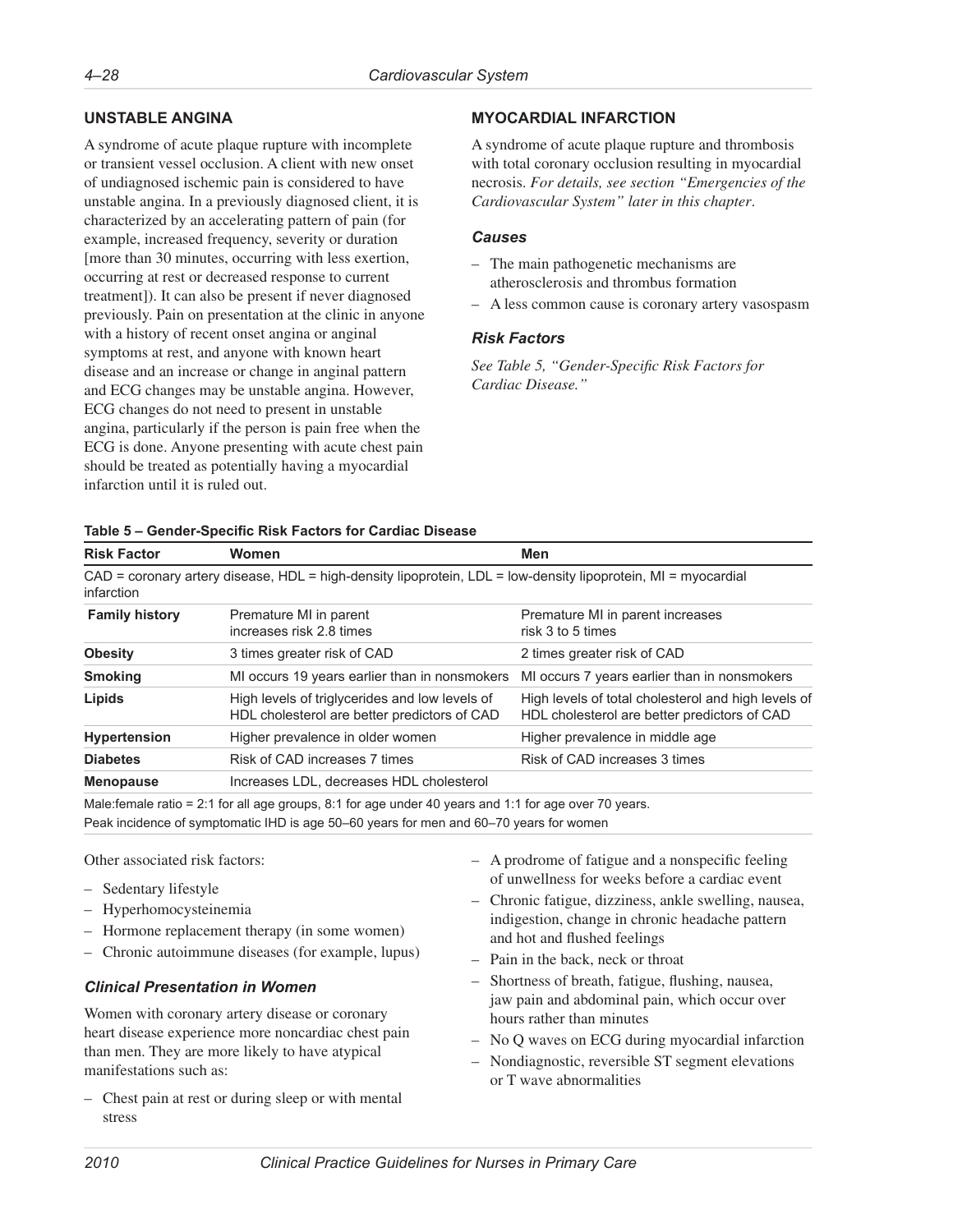Young premenopausal women who have had a myocardial infarction have significantly higher mortality rates than men who have had a myocardial infarction at the same age. One possible explanation for this may be the difference in primary prevention strategies applied to women; management of early symptoms is often less aggressive.

# *History*

Chest pain described as tightness, pressure or aching that is typically located in the substernal area, may radiate to neck, jaw and/or one or both shoulders/arms. Duration is brief – < 10–15 minutes. Precipitated by exercise or emotional stress or eating. Typically relieved by rest and/or nitroglycerin.

Dyspnea or fatigue may present as "chest pain equivalents," especially in post menopausal women.

# *Associated Symptoms*

- Dyspnea
- Nausea or vomiting
- Sweating
- Weakness
- Palpitations

# *Physical Findings*

- Diaphoresis
- Apprehension
- Oxygen saturation (usually normal unless complications present )
- Blood pressure (may be elevated if hypertension)
- Tachycardia assess for arrhythmias
- Arterial bruits (carotid, aortic, femoral arteries)
- $S_4$  gallop
- Murmurs (aortic stenosis)
- Hypertrophic cardiomyopathy
- ECG changes (elevation or depression of ST segment, inversion of T wave)

Physical findings are transient in stable angina and disappear when the pain resolves. People with stable angina are usually seen in a clinic after an attack because of the mild, short, episodic nature of the discomfort. After an episode there are usually no significant physical findings and no ECG changes. There may be signs of underlying atherosclerotic disease (for example, arterial bruits, heart murmurs, hypertension).

# *Differential Diagnosis*

- Chest-wall pain (costochondritis)
- Other musculoskeletal discomfort (rib fracture)
- Peptic ulcer disease
- Gastroesophageal reflux
- Esophageal spasm
- Indigestion
- Anxiety attack
- Pulmonary emboli
- Pericarditis
- Aortic dissection
- Pneumothorax (spontaneous)
- Pneumonia

### *Complications*

- Unstable angina
- Future myocardial infarction

# *Diagnostic Tests*

- ECG tracing compare with previous one, if available; look for signs of ischemia (depression of ST segment, ST segment elevation, inversion of T wave, new changes)
- Obtain complete blood count, fasting blood glucose, creatinine, electrolytes and fasting cholesterol panel and TSH if this is the first presentation or it has not been done recently

# **MANAGEMENT**

#### *Management of Stable Angina*

#### *Goals of Treatment*

- Decrease or prevent recurrence of pain
- Identify and manage cardiac risk factors to slow progression of disease
- Improve exercise tolerance
- Minimize the risk of nonfatal MI and cardiovascular death

# *Appropriate Consultation*

Consult a physician as soon as possible if you suspect this diagnosis.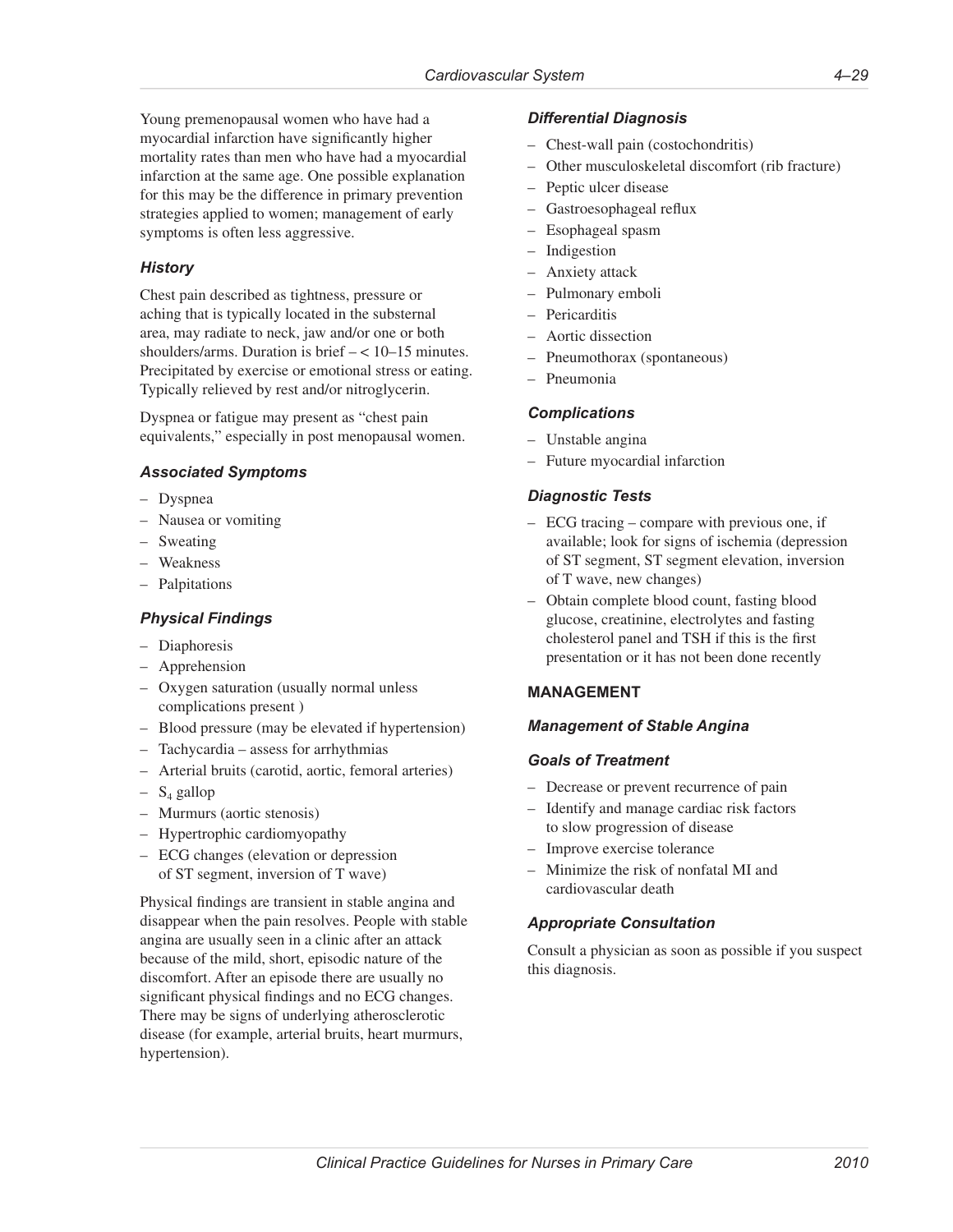# *Nonpharmacologic Interventions*

- Ensure that client understands disease process
- Encourage client to make lifestyle changes (for example, dietary modifications to reduce saturated fat and cholesterol, salt use and alcohol use)
- Encourage client to reduce weight, stop smoking, avoid strenuous exercise but increase moderate exercise (for example, walking, cycling, swimming)

### *Pharmacologic Interventions*

#### *For acute symptom relief:*

nitroglycerin, 0.4 mg sublingual (SL) spray q5min X 3 doses prn

If pain not relieved with 3 doses proceed to treat as possible acute myocardial infarction *(See "Myocardial Infarction" under the section "Emergencies of the Cardiovascular System")*.

#### *For longer-term symptom prophylaxis:*

Beta-blockers, calcium channel blockers and longacting nitrate preparations are used to prevent recurrent attacks. The choice of agent depends on the presence of other comorbid illnesses. A combination of agents may be used to control symptoms.29

*Beta-blockers* relieve anginal symptoms by decreasing the heart rate and contractility and reducing blood pressure.29 They should be used cautiously in clients with diabetes if there is a concern about possible hypoglycemic episodes (they impair awareness of hyperglycemia). They should also be used with caution in patients with bronchospastic disease but are sometimes used in patients who are not receiving beta-agonists. The goal is achievement of a resting heart rate of 50–60 beats/minute.

Oral, spray or transdermal nitrates can be used for prophylaxis (acute attack or prior to activities known to exacerbate angina) or chronic therapy. Nitrate tolerance is known to occur with continuous use. With any nitrate preparation it is essential to ensure a 10–12 hour30 nitrate-free interval to prevent loss of effect over time. The presenting symptoms will influence the timing of the nitrate-free period, for example, a primarily exertional angina will be treated with a daytime nitrate dose while congested heart failure and nocturnal angina may be managed with an evening nitrate dose. Nitroglycerin preparations can be used in combination with beta-blockers or calcium channel blockers.31

*Calcium channel blockers (CCB)* (for example, diltiazem, verapamil) are used for treatment of angina, especially when there are contraindications to the above therapies, or if nitrates or beta-blockers are not adequate. CCBs are not usually a first-line therapy but may be a treatment of choice for clients with coronary arterial spasm.<sup>31</sup>

*ACE inhibitors (ACEI)* (for example, ramipril) reduce the risk of death in patients with stable heart disease including chronic stable angina.32

All clients with angina should receive secondary prophylaxis with an antiplatelet agent (for example, ASA 81 mg/day) and a statin<sup>30</sup> (see section *"Dislipidemia (Hyperlipidemia)" in this chapter)*.

# *Monitoring and Follow-Up*

- Follow up every 6 months once client's symptoms are stable
- Monitor symptoms and identify any changes, especially increases
- Monitor weight and smoking
- Monitor blood pressure and pulse
- Obtain regular blood work as directed
- Monitor adherence and response to long-term lifestyle modifications and medications (for example, beta-blockers)

# *Referral*

Refer all previously undiagnosed clients and any clients whose symptoms are not controlled on current therapy to a physician for a thorough evaluation. Once the condition has been stabilized, the client should be assessed by a physician at least twice annually.

# *Management of Unstable Angina*

Anyone presenting with chest pain should be treated as possibly having an acute myocardial infarction.

# *Goals of Treatment*

- To relieve chest pain and other symptoms of myocardial ischemia
- To prevent further myocardial injury
- To reduce the severity of or eliminate episodes of ischemia

# *Appropriate Consultation*

Consult a physician as soon possible.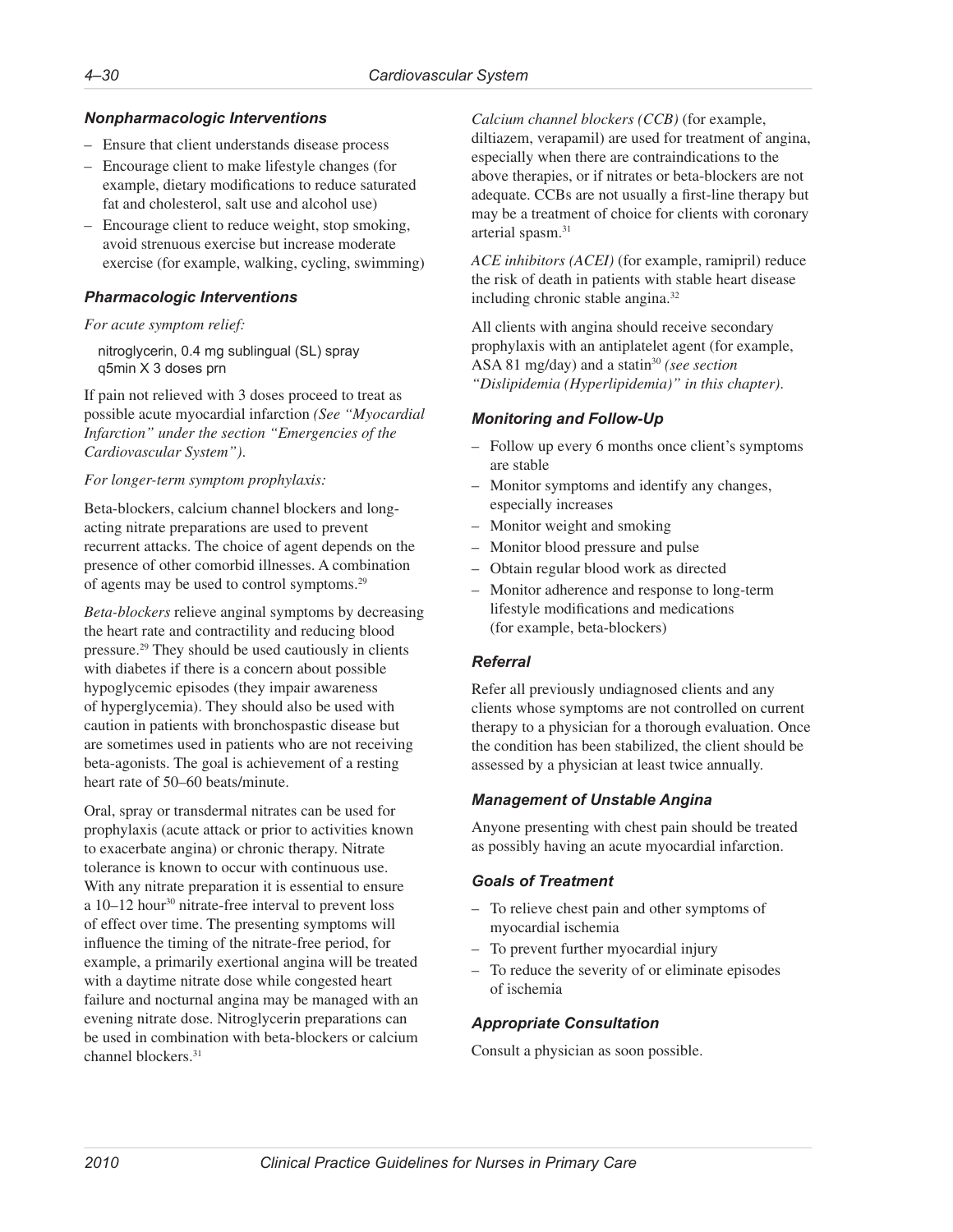# *Adjuvant Therapy*

If chest pain is present at the time of presentation:

- Oxygen may be administered by nasal canula; titrate flow to keep oxygen saturation  $\geq 94\%^{33}$
- Start intravenous (IV) therapy with normal saline to keep vein open

#### *Nonpharmacologic Interventions*

Bed rest for clients experiencing pain on presentation.

#### *Pharmacologic Interventions*

nitroglycerin sublingual spray (0.4 mg) q5min X 3 doses prn

If the client is hypotensive or has bradycardia on presentation, do not give nitroglycerin without first consulting a physician. If pain is not relieved, treat as myocardial infarction *(see "Myocardial Infarction" under the section "Emergencies of the Cardiovascular System" later in this chapter)*.

If no contraindications, give:

Uncoated ASA 162–325 mg as soon as possible (chew and swallow) $34$ 

Consult a physician regarding initial anticoagulation with a therapeutic dose of low molecular weight heparin while awaiting transfer.

# *Monitoring and Follow-Up*

Continue to closely monitor pain, vital signs (including oxygen saturation), heart and lung sounds and ECG results.

#### *Referral*

Medevac as soon as possible.

Revascularization procedures such as coronary angioplasty, stenting or bypass surgery may be indicated for any client who continues to have significant symptoms despite medical therapy.

# *Prevention*

Prevention of morbidity and mortality from vascular disease requires recognition and management of modifiable risk factors. Primary prevention involves management of risk factors before the patient suffers a vascular event such as a stroke, myocardial infarction or amputation. Secondary prevention involves management of risks after the patient suffered a vascular event.<sup>35</sup>

# *Primary Prevention*

The Web site [Hypertension.ca](www.Hypertension.ca), Hypertension Canada presents information from the Canadian Hypertension Society (CHS), the Canadian Hypertension Education Program (CHEP) and Blood Pressure Canada (BPC). In Part 2 of the recommendations from CHEP, you will find information on modifiable lifestyle factors for the prevention of vascular events through the prevention of specifically hypertension. A summary of other risk factors and preventive measures are presented below.

**Nutritional** strategies including:

- Fat intake: < 30% of total caloric intake with < 10% of calories from saturated fats
- Omega-3 fatty acid rich foods: 2 or more servings of either fish (for example, salmon) or omega -3 rich plant foods (for example, flaxseed, canola oil, soybean oil or nuts)
- 7–8 servings of fruits and vegetables daily
- Whole grain and high-fibre foods
- $-$  Low salt intake:  $36$ 
	- Adults age 50 or less: 1500 mg (65 mmol) per day
	- Adults 51–70 years: 1300 mg (57 mmol) per day
	- $-$  Adults  $> 70$  years: 1200 mg (52 mmol) per day

**Alcohol:** 2 or fewer drinks per day, not exceeding 14 standard drinks per week for men and 9 standard drinks per week for women.36

**Weight management:** BMI within normal range of 18.5–24.9 kg/m<sup>2</sup> and waist circumference less than 102 cm for men and 88 cm for women.36

**Exercise program:** Most guidelines recommend 30–60 minutes of moderate intensity exercise (such as walking, jogging, cycling or swimming) 4–7 days a week.37

**Smoking cessation** counselling; minimize exposure to second-hand smoke.

**Oral Contraceptives:** Use the lowest effective dose of estrogen and progesterone to prevent pregnancy. Avoid use in women who smoke, those with uncontrolled hypertension and/or a history of stroke, ischemic heart disease or venous thromboembolism.<sup>38</sup>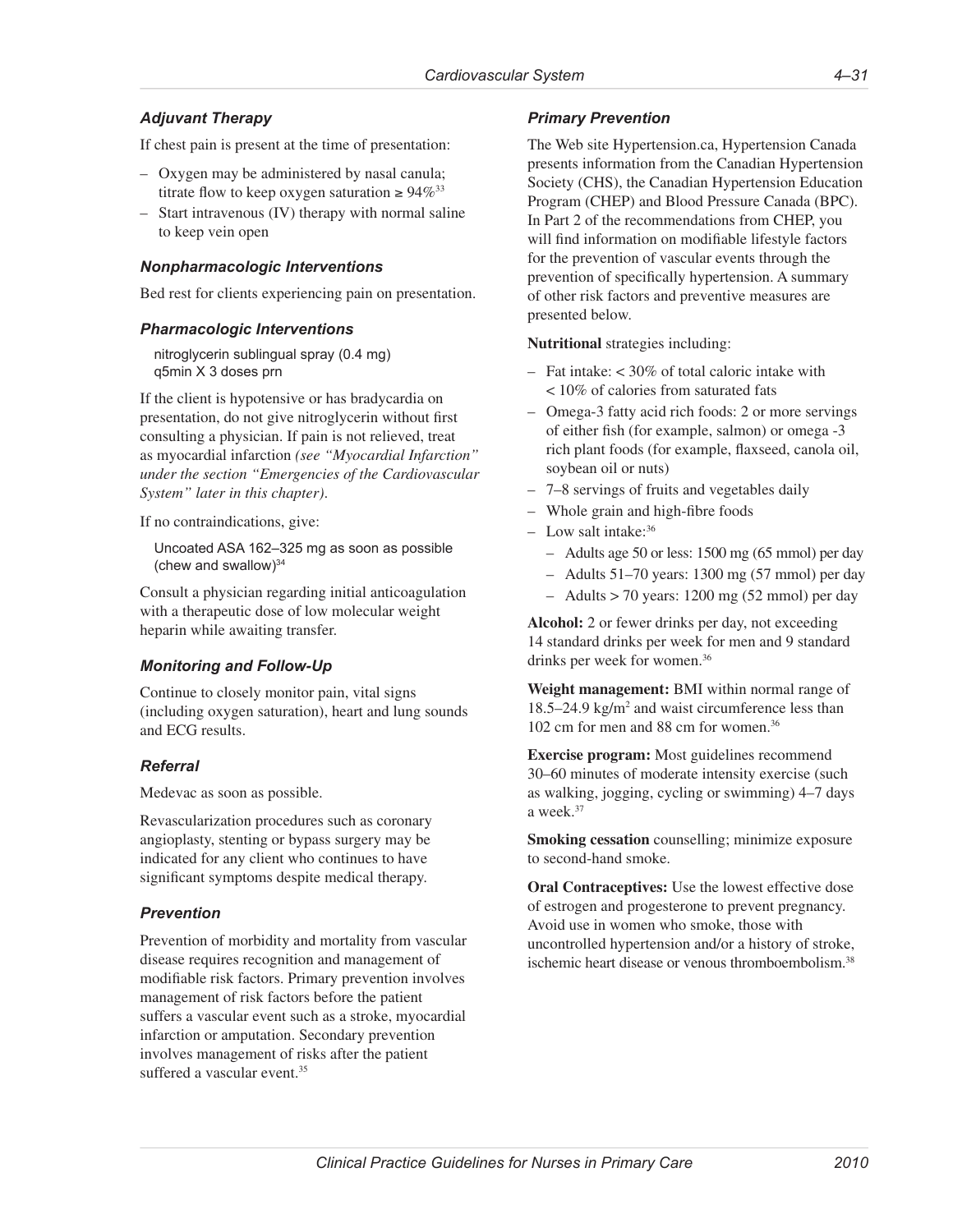# <span id="page-33-0"></span>*Secondary Prevention*<sup>39</sup>

**Blood Pressure:** Achieve and maintain a BP of < 140/90 mm Hg (130/80 mm Hg for clients with diabetes).

**Diabetes:** For type 1 or 2, maintain tight glycemic control (hemoglobin HbA<sub>1c</sub>  $\leq$  7%).

### **Lipids:**

- Achieve and maintain optimal lipid level for age, sex and cardiovascular risk status
- Target LDL cholesterol < 2 mmol/L

# **PERICARDITIS, ACUTE**

An inflammation of the pericardium surrounding the heart muscle. It may occur with or without an effusion. The most common type is idiopathic or nonspecific pericarditis.

# **CAUSES**

- Idiopathic (unknown)
- Viral infection (for example, coxsackievirus, ECHO virus, adenovirus, Epstein-Barr virus, mumps)
- Bacterial infection (for example, *Streptococcus pneumoniae* and other *Streptococcus* species or *Staphylococcus* species. Isolated gram-negative bacteria include *Proteus* species, *Escherichia coli*, *Pseudomonas* species, *Klebsiella* species, *Salmonella* species, *Shigella*, *Neisseria meningitidis* and *Haemophilus influenza*, *Nocardia* species)
- Fungal infection (for example, aspergillosis, candidiasis, histoplasmosis)
- Mycobacterial infection (for example, *Mycobacterium tuberculosis*)
- Parasites: protozoa
- Neoplasm: breast, lung, lymphoma, renal cell, melanoma
- Drug-induced: isoniazid, phenytoin, procainamide, hydralazine, among others
- Connective-tissue disease: systemic lupus erythematosus, rheumatoid arthritis, scleroderma, acute rheumatic fever
- Radiation therapy
- Post-myocardial infarction (Dressler's syndrome)
- Chest trauma
- Uremia
- Hypothyroidism (myxedema)
- Aortic dissection
- **Sarcoidosis**
- Pancreatitis
- Inflammatory bowel disease
- AIDS

### **HISTORY**

- Chest pain, typically sharp; retrosternal with radiation to the trapezial ridge
- Pain, frequently sudden in onset
- Pain reduced by leaning forward and sitting up
- Splinted breathing
- Odynophagia
- Fever
- Myalgias
- Anorexia

# **PHYSICAL FINDINGS**

- Temperature may be elevated (low-grade fever)
- Respiration fast and shallow
- Sinus tachycardia
- A narrow pulse pressure (hypotension-elevated neck veins may indicate a restrictive pericarditis that requires urgent decompression)
- Pulsus paradoxus weakening or disappearance of the radial, brachial or femoral pulse during inspiration (urgent decompression may be required if the difference in arterial pressure is greater than 10 mm Hg between the first Korotkoff sounds heard only during expiration and the Korotkoff sounds first heard throughout inspiration and expiration)
- Electrocardiogram (ECG) initially diffuse ST segment elevation +/- depressed PR segment, 2–5 days later ST isoelectric with T wave flattening and inversion
- Anxiety
- Mild distress
- Flushing
- Splinted breathing
- Shortness of breath (only in cases of pericardial tamponade or constrictive pericarditis)
- Pericardial friction rub
- Localized lung crackles may be present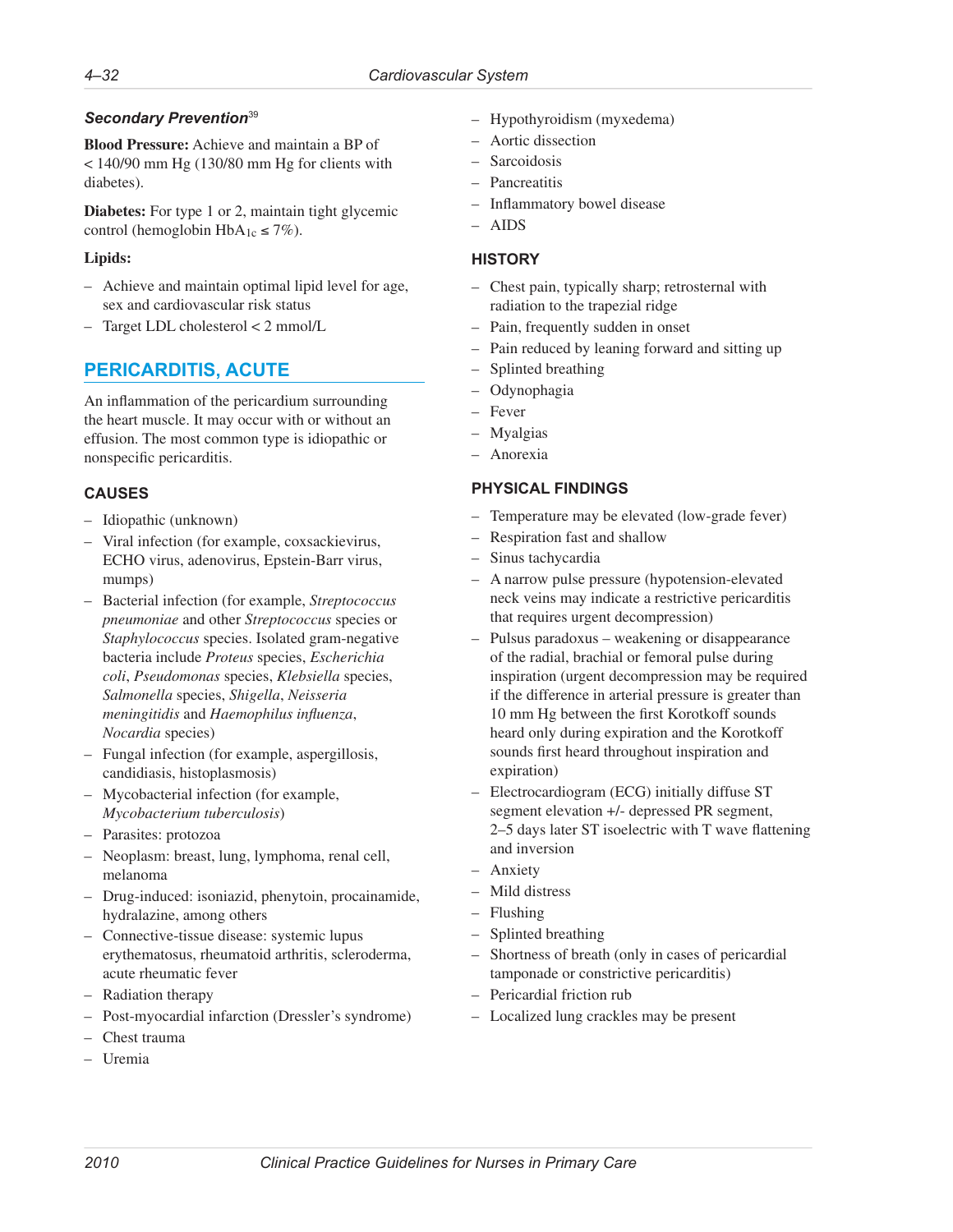### <span id="page-34-0"></span>**DIFFERENTIAL DIAGNOSIS**

- Acute myocardial infarction
- Pneumonia with pleurisy
- Pulmonary emboli
- Aortic dissection
- Pneumothorax
- Mediastinal emphysema
- Cholecystitis
- Pancreatitis

#### **COMPLICATIONS**

- Pericardial tamponade
- Recurrence of pericarditis
- Noncompressive effusion
- Chronic constrictive pericarditis
- Atrial arrhythmia

### **DIAGNOSTIC TESTS**

- ECG
- Chest x-ray (if available), to rule out complications such as pleural effusion or enlarged heart

### **MANAGEMENT**

#### *Goals of Treatment*

- Prevent complications
- Identify underlying treatable causes

#### *Appropriate Consultation*

Consult a physician if you suspect this diagnosis.

The otherwise healthy client can often be safely treated on an outpatient basis.

#### *Nonpharmacologic Interventions*

#### **Client education**

- Ensure that client understands disease process and prognosis
- Counsel client about appropriate medication use and side effects
- Recommend avoidance of heavy physical labour
- Teach client about symptoms and signs of complications, and instruct client to report any that occur
- Stress the importance of follow-up

#### *Pharmacologic Interventions*

Drugs are mainly used in cases of idiopathic pericarditis. In other cases, underlying causes must be treated appropriately.

NSAIDs40: acetylsalicylic acid (ASA), 650 mg q4-6h initially, then taper the dose over three to four weeks (to reduce the likelihood of recurrence)

*or*

ibuprofen (Motrin), 400–800 mg, q6-8h initially, then taper the dose

In some clients, the condition becomes refractory and corticosteroids or pericardiectomy may be required.

### *Monitoring and Follow-Up*

- Follow up in 2 or 3 days, to make sure no complications develop, and then again in 2 weeks
- Repeat ECG and chest x-ray should be considered at about 4 weeks
- In most clients complete resolution occurs after 2 weeks of therapy
- 15% of clients will have at least one recurrence within the first few months

# **VENOUS INSUFFICIENCY, CHRONIC**

Impairment of the venous system that inhibits normal return of blood from the legs to the heart.

#### **CAUSES**

Incompetent valves in veins of the legs.

#### *Risk Factors*

- Familial predisposition
- Prolonged standing
- Pregnancy
- Obesity
- Constricting garments worn over a long period of time

#### **HISTORY**

- Dull aching heaviness or fatigue in legs, often occurring at the end of the day and relieved by elevation of the legs
- Mild edema at end of day
- Cramps in legs at night
- Itching may be present (due to stasis dermatitis)
- Stasis dermatitis, brownish red discolouration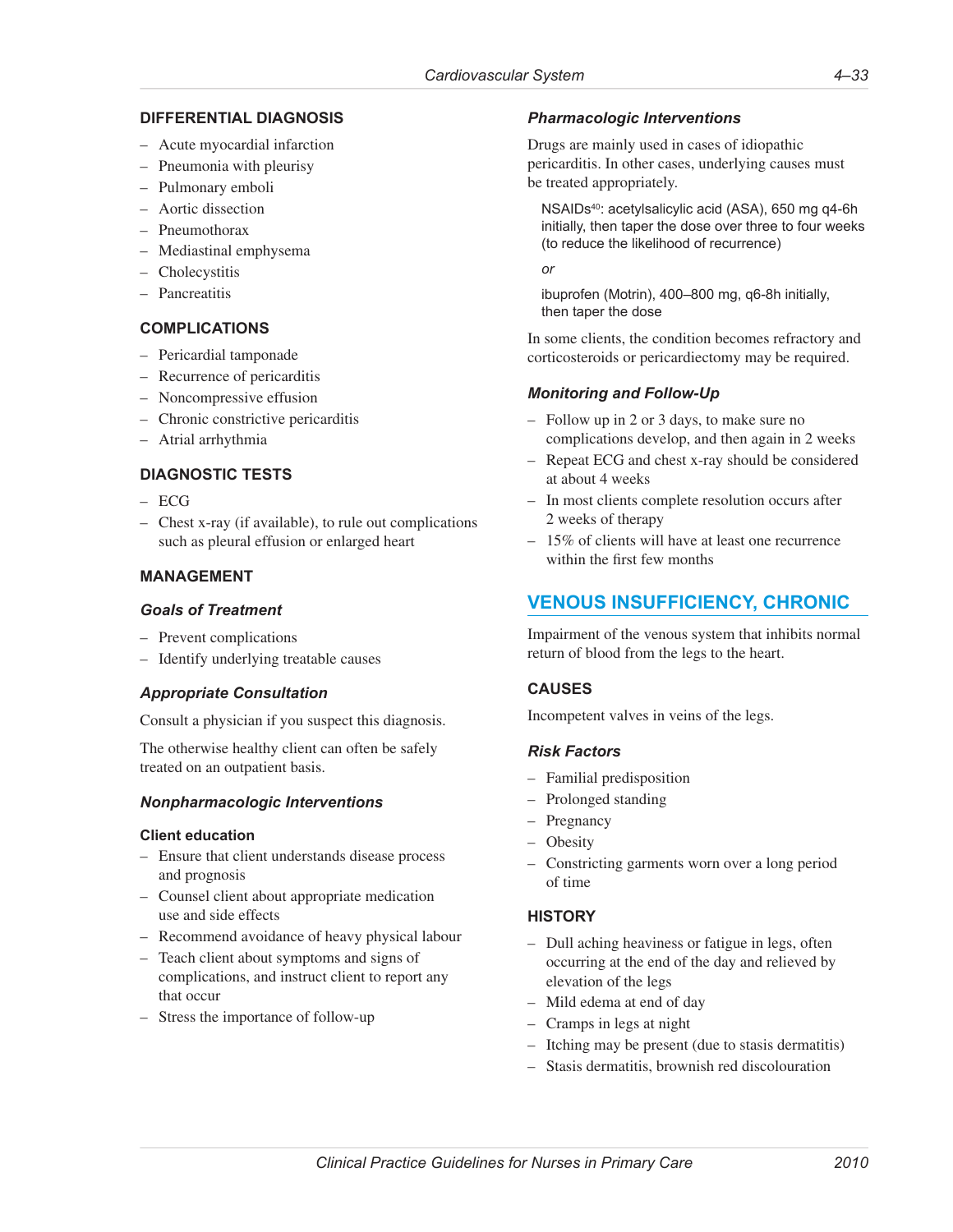# <span id="page-35-0"></span>**PHYSICAL FINDINGS**

- Dilated, tortuous, elongated varicose veins in foot, lower leg, medial thigh or behind knee
- Varicose veins seen more readily when person is standing
- Skin changes may be present (erythema, brownish pigmentation, flaking and scaling, skin breakdown)
- Venous ulcers may be present on medial side of lower leg just above medial malleolus or on medial aspect of ankle
- Edema of foot and ankle may be present
- Dilated veins easily palpable when person is standing

# **DIFFERENTIAL DIAGNOSIS**

- Chronic occlusive arterial disease with arterial ulcers
- Orthopedic problems

# **COMPLICATIONS**

- Stasis dermatitis
- Cellulitis
- Stasis ulcer
- Thrombophlebitis
- Deep vein thrombosis (if deep veins involved)

# **DIAGNOSTIC TESTS**

None.

# **MANAGEMENT**

#### *Goals of Treatment*

- Facilitate venous return
- Prevent complications

# *Nonpharmacologic Interventions*

#### **Client education**

- Teach client proper skin hygiene and care of lesions
- Recommend support hose or support stockings (compression stockings should exert a minimum of 20–30 mm Hg pressure at the ankle to be effective for moderate to severe varicose veins $)^{41}$
- Recommend elevation of legs above the level of the hip when sitting
- Recommend avoidance of prolonged standing (client should sit with legs elevated whenever possible and should avoid crossing legs)
- Recommend avoidance of restrictive clothing around the knees (for example, knee socks, garters)
- Recommend weight loss (if appropriate)
- Recommend smoking cessation (if appropriate)
- Instruct client to return to clinic if signs of skin breakdown or skin irritation occur, or if a vein becomes sore and tender
- Instruct client to do leg exercises qid in bed to prevent deep vein thrombosis

# *Monitoring and Follow-Up*

Arrange follow-up in 1 month to assess adherence to and efficacy of interventions.

# *Referral*

Refer to a physician if condition does not improve with conservative treatment or if complications arise.

# **EMERGENCIES OF THE CARDIOVASCULAR SYSTEM**

# **ACUTE ARTERIAL OCCLUSION OF A MAJOR PERIPHERAL ARTERY**

Sudden occlusion of a peripheral artery with resultant acute ischemia in the distal limb.

# **CAUSES**

- Thrombus
- Embolus
- Trauma
- **Idiopathic**
- Predisposing factors: peripheral vascular disease, atrial fibrillation, recent myocardial infarction, prosthetic heart valve, oral contraceptive use, history of TIA/stroke, antiphospholipid syndrome or other hypercoagulable states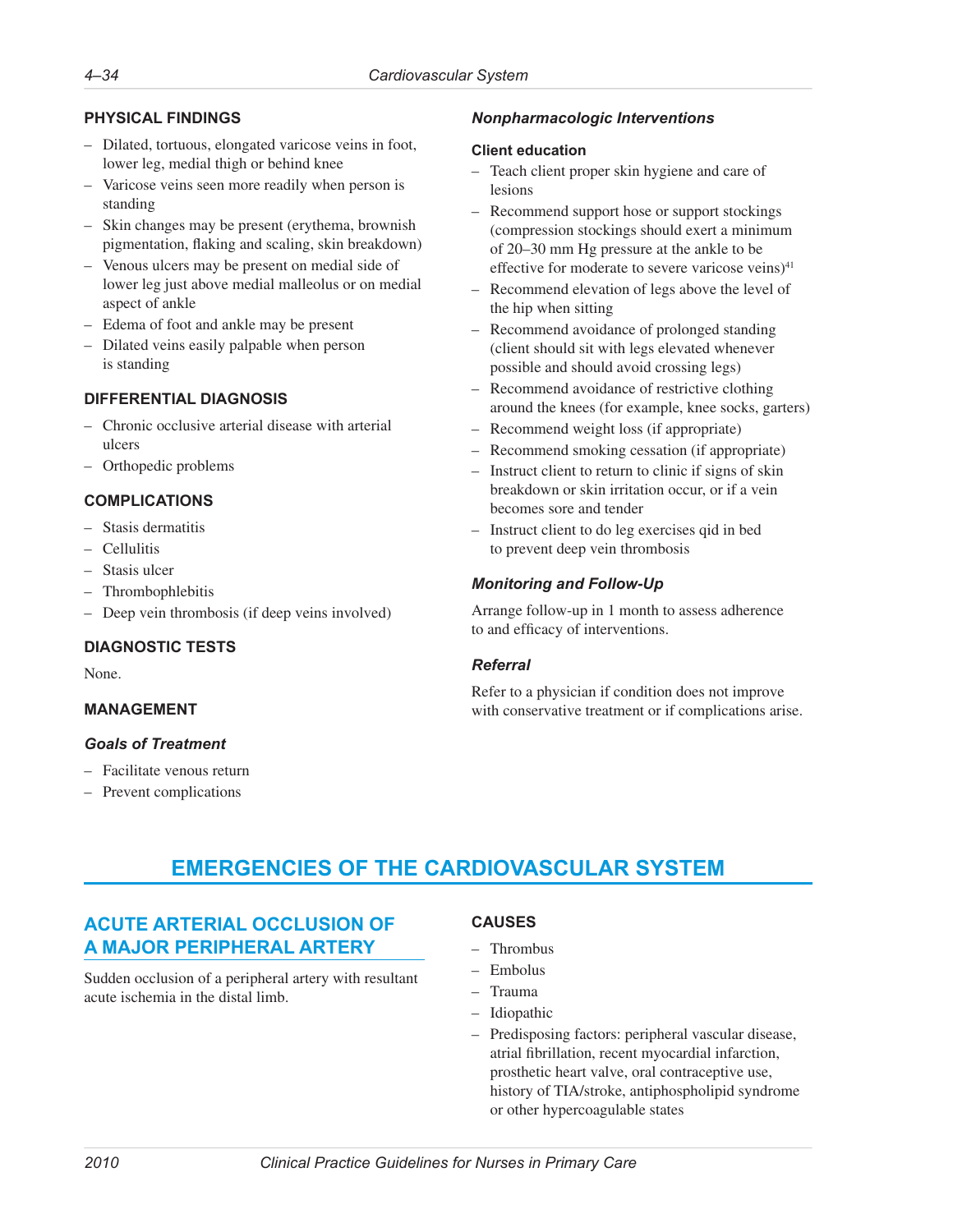# <span id="page-36-0"></span>**HISTORY**

- Sudden onset of severe pain in distal part of a limb
- Paresthesia, coldness and pallor in distal limb follow later
- Previous symptoms of intermittent claudication may be present
- History of cardiac disease may be present

# **PHYSICAL FINDINGS**

- Heart rate elevated, pulse may be irregular
- Respiratory rate normal or increased
- Blood pressure normal or increased
- Anxious, in acute distress
- Signs of longstanding peripheral vascular disease in the opposite limb
- Colour of limb normal initially, becomes pale later
- Skin temperature may be normal initially, becomes cool or cold later
- Peripheral pulses lower than in opposite limb or absent altogether
- Cutaneous sensation decreased or absent
- Tenderness in calf on dorsiflexion of foot
- Arterial bruits may be present (aortic, iliac, femoral, popliteal)

The 6 Ps of acute arterial occlusion are: pain, pallor, polar (cold), pulseless, paresthesia and paralysis.

# **DIFFERENTIAL DIAGNOSIS**

– Compartment syndrome if trauma has been involved

# **COMPLICATIONS**

- Ischemic muscular contracture
- Loss of limb

### **MANAGEMENT**

#### *Goals of Treatment*

- Improve oxygenation of the limb
- Prevent injury to or loss of limb

#### *Appropriate Consultation*

Consult a physician immediately.

#### *Nonpharmacologic Interventions*

- Bed rest
- Prevent injury to limb: handle carefully, protect from pressure or injury
- Do not elevate ischemic limb (keep horizontal or slightly dependent)

### *Adjuvant Therapy*

- Start IV therapy with normal saline to keep vein open
- Oxygen may be needed if there is evidence of underlying cardiorespiratory compromise

### *Pharmacologic Interventions*

Analgesia for pain:

morphine, 2–5 mg IV prn (maximum 10 mg/h or 10 mg IM)

Consult a physician regarding initial anticoagulation before transfer.

### *Monitoring and Follow-Up*

Monitor vital signs, general condition, cardiac and respiratory status frequently.

#### *Referral*

Medevac as soon as possible. There is only a 4- to 6-hour window of opportunity to perform surgical intervention to save limb from irreparable damage.

# **MYOCARDIAL INFARCTION**

Interruption of blood flow through the coronary arteries, resulting in ischemic injury and necrosis of a portion of the myocardium. As many as 15% to 25% of cases are silent or atypical in presentation.

#### **CAUSES**

- Acute thrombosis within a coronary artery with underlying atherosclerosis
- Coronary artery spasm

#### *Risk Factors*

- Smoking
- Family history of heart disease
- Hypertension
- Dyslipidemia
- Obesity
- Diabetes mellitus
- Sedentary lifestyle
- $-$  Cocaine use<sup>42</sup>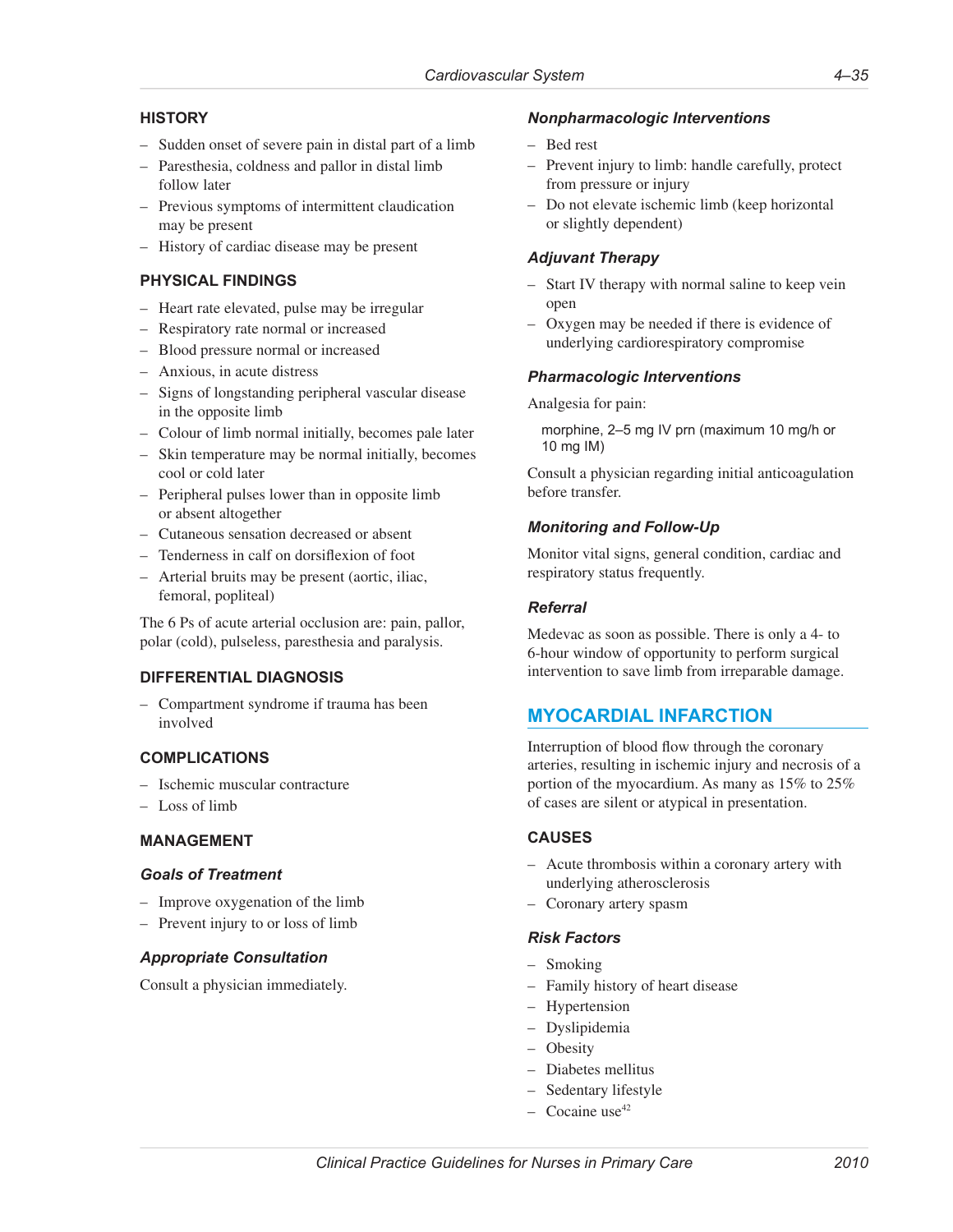### **HISTORY**

- Acute retrosternal chest pain (heaviness, aching, squeezing, typical pain of myocardial infarction)
- Pain may radiate into left arm, neck, fingers, shoulders, epigastrium, right chest, right upper quadrant, right arm or upper back
- Pain usually occurs at rest, with gradual or sudden onset, and can be precipitated by stress
- Pain not relieved by nitroglycerin
- Pain lasts longer than 30 minutes
- Shortness of breath
- Nausea and vomiting
- Diaphoresis
- Weakness
- Loss of consciousness may occur

In women, myocardial infarction tends to present atypically as shortness of breath, fatigue, flushing, nausea, jaw pain and abdominal pain, with these symptoms occurring over hours rather than minutes.

# **PHYSICAL FINDINGS**

- Respiration rapid and shallow
- Pulse variable (rapid or slow, regular or irregular, full volume, "thready")
- Blood pressure increased, decreased or normal
- Oxygen saturation may be abnormal if client is in shock or has congestive heart failure
- Acute distress
- Pale
- Diaphoresis
- Cyanosis (central or peripheral, or both)
- Client may be unconscious
- Skin may be cool and clammy
- Lungs are usually clear; crackles present if congestive heart failure develops
- S1, S2 normal;  $S_3$  and/or  $S_4$ , murmurs, pericardial friction rub may be present if there are complications

# **DIFFERENTIAL DIAGNOSIS**

- Peptic ulcer disease
- Esophageal spasm or esophagitis
- Gallbladder disease
- Large pulmonary embolism
- Indigestion
- Pancreatitis
- Acute anxiety attack
- Acute pericarditis
- Dissecting aortic aneurysm
- Spontaneous pneumothorax

# **COMPLICATIONS**

- Arrhythmias and conductive disturbances
- Hypotension
- Congestive heart failure
- Pericarditis
- Thromboembolism
- Cardiogenic shock
- Cardiac arrest
- Rupture of the heart
- Death

Young premenopausal women who have had a myocardial infarction have significantly higher mortality rates than men who have had a myocardial infarction at the same age. One possible explanation for this may be the difference in primary prevention strategies applied to women. Management of early symptoms is often less aggressive.

# **DIAGNOSTIC TESTS**

- Obtain a 12-lead electrocardiogram (ECG) tracing; compare with a previous tracing, if available
- Identify new changes if possible; check for Q waves, elevation of ST segment and inversion of T wave (signs of myocardial infarction)
- Check for depression of ST segment, inversion of T wave (angina)

During myocardial infarction in women, Q waves may not be present on ECG. Women are more likely than men to demonstrate nondiagnostic, reversible ST segment elevations or T wave abnormalities.

- If the patient has continuing pain, repeat 12-lead ECG twice more at 30-minute intervals, noting any evolving changes
- Blood may need to be drawn for baseline cardiac enzymes (CK, troponin) before transferring client

# **MANAGEMENT**

#### *Goals of Treatment*

- Improve oxygenation of myocardium
- Prevent complications
- Keep infarct from extending

# *Appropriate Consultation*

Consult a physician urgently.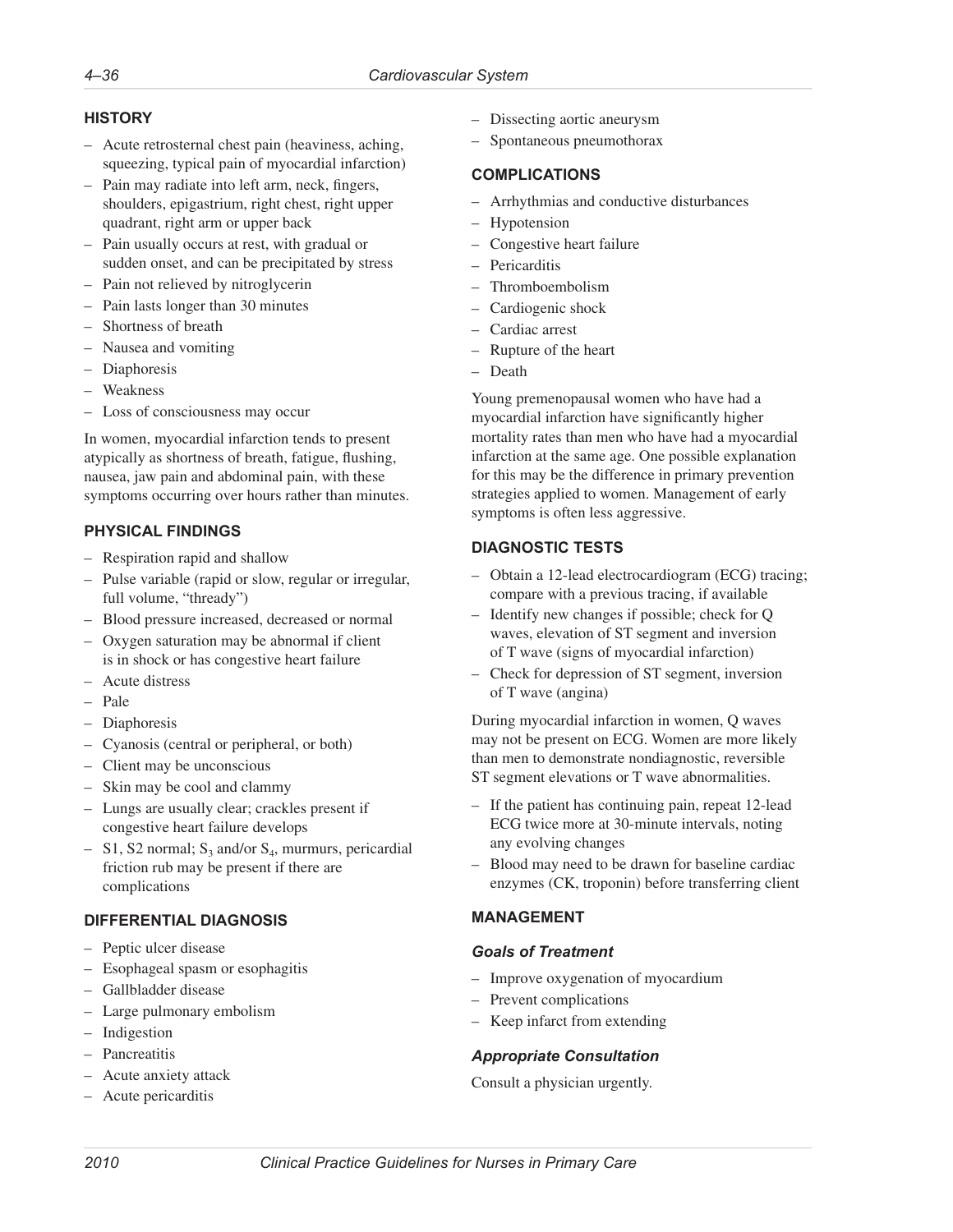# <span id="page-38-0"></span>*Adjuvant Therapy*

- Oxygen via nasal prongs; titrate flow to keep oxygen saturation  $\geq 94\%^{43}$
- Start intravenous (IV) therapy with normal saline to keep vein open

#### *Nonpharmacologic Interventions*

- Bed rest with head elevated (unless hypotensive)
- Offer support and reassurance to reduce anxiety

#### *Pharmacologic Interventions*

Nitrates:

sublingual nitroglycerin 0.4 mg spray prn but only if systolic blood pressure (BP) > 100 mm Hg

Observe response and monitor severity of pain; if pain not relieved, repeat:

0.4 mg q5min for another 2 doses, but only if systolic BP remains > 100 mm Hg

Nitroglycerin can cause headache, hypotension and tachycardia. Nitrates are contraindicated in patients who have taken sildenafil (Viagra, Revatio), tadalafil (Cialis) or vardenafil (Levitra).

Then give:

uncoated acetylsalicylic acid (ASA), 162-325 mg<sup>44,45</sup> stat PO chewed, unless contraindicated (for example, allergy to ASA or NSAIDs, active peptic ulcer)

Patients hypersensitive to ASA or with major gastrointestinal intolerance to ASA should receive clopidogrel on physician consult.

If pain unrelieved by nitrates, administer analgesia:

morphine, 2–5 mg IV; repeat dose only under the direction of a physician

Other pharmacologic measures, as prescribed by a physician:

Beta-blockers are routinely used unless contraindicated (see below). Initial oral dose (example):

metoprolol 50 mg PO BID (range 50–200 mg bid)

Oral administration is preferred. IV administration is associated with an increased risk of cardiogenic shock and is not warranted unless there is ongoing pain at rest especially with tachycardia or hypertension in the absence of contraindications.

Beta-blockers should not be used if heart rate is < 60 bpm, systolic BP is < 100 mm Hg, congestive heart failure or atrioventricular (AV) block is present, or if there is a history of asthma. Use of beta-blockers is not recommended in patients with cocaine-associated myocardial infarction.42

Other drugs may be ordered by a physician. Access to a cardiac monitor or defibrillator will influence therapeutic choices.

Ultimately, a thrombolytic medication (for example, streptokinase, tissue plasminogen activator [tPA]) might be required, if it can be given within the first few hours of the onset of chest pain. Tenecteplase is generally the easiest to administer. Clients treated with these agents also need LMWH (for example, enoxaparin) or unfractionated heparin.45,46

#### *Monitoring and Follow-Up*

- Monitor vital signs (including pulse oximetry)
- Repeat ECG (to check for arrhythmias)
- Monitor lungs and heart sounds frequently for signs of heart failure

#### *Referral*

Medevac as soon as possible.

# **PULMONARY EDEMA**

Accumulation of fluid within the lungs that interferes with ventilation and oxygenation.

### **CAUSES**

Acute left-heart failure, with or without rightheart failure *(see "Differential Diagnosis").* Adult respiratory distress syndrome or non-cardiogenic pulmonary edema can occur with severe infections, malignancies and with some medications.

#### **HISTORY**

- Severe shortness of breath
- Orthopnea, paroxysmal nocturnal dyspnea (left ventricular failure)
- Fluid retention peripherally and weight gain (right heart failure) may also be present
- Cough productive of frothy pink sputum may be present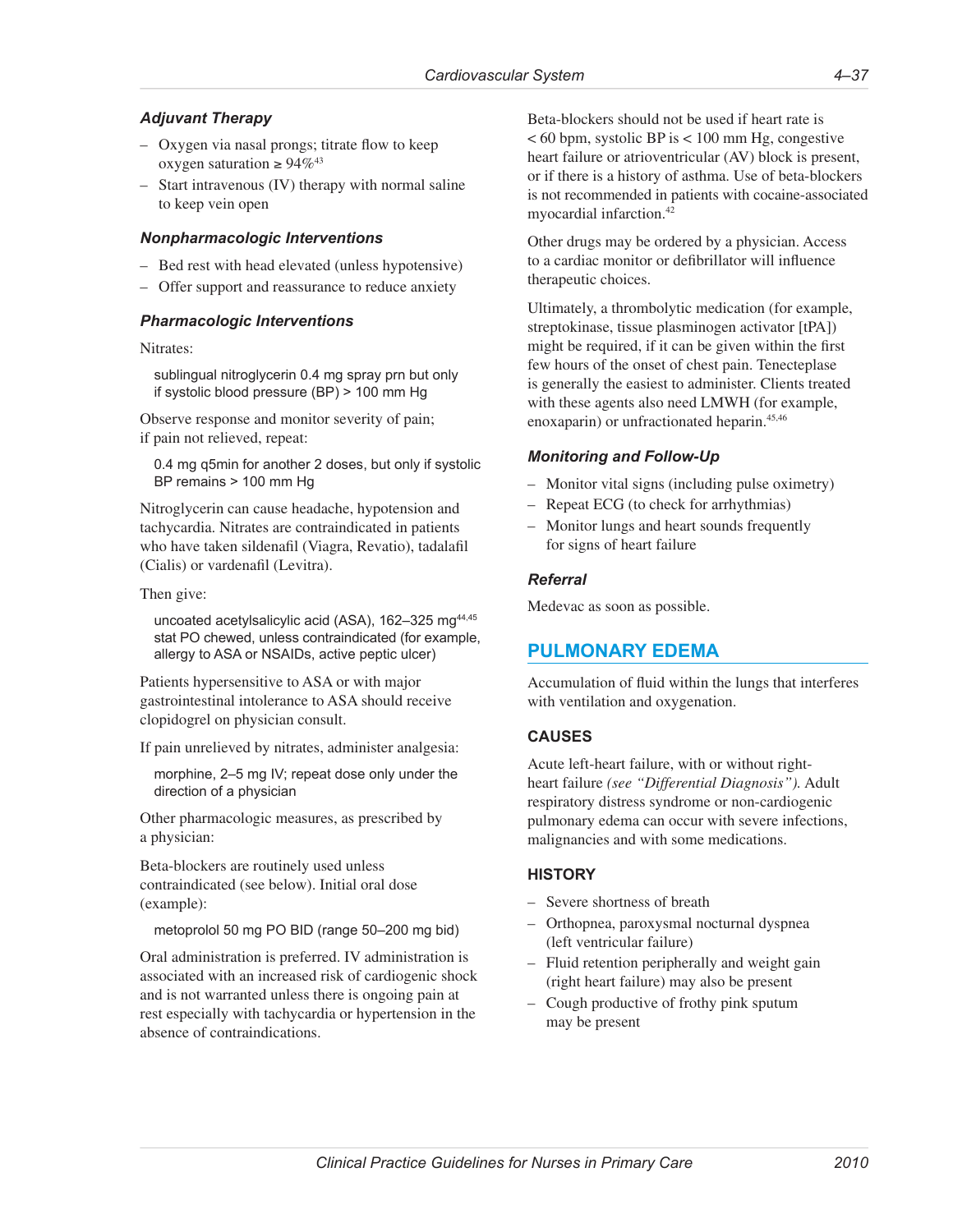# **PHYSICAL FINDINGS**

- Pulse rapid and may be "thready" or weak
- Respiratory rate elevated
- Blood pressure normal, elevated or decreased
- Acute respiratory distress
- Diaphoresis
- Central cyanosis may be present
- Peripheral cyanosis with cool, mottled extremities
- Swelling of ankles may be present
- Jugular venous pressure (JVP) may be elevated
- Hepatojugular reflux and hepatomegaly may be present
- Peripheral pitting edema may be present
- Crackles and wheezes in lower half of lung fields
- $S_3$  gallop rhythm in the heart

# **DIFFERENTIAL DIAGNOSIS**

- Chronic congestive heart failure
- Acute myocardial infarction
- Acute pulmonary embolism
- Atrial fibrillation
- Valvular heart disease
- Adult respiratory distress syndrome
- Acute exacerbation of COPD

# **COMPLICATIONS**

- Dependent on underlying disease process
- Angina
- Hypotension, shock
- Respiratory failure

# **DIAGNOSTIC TESTS**

- Obtain ECG: look for signs of myocardial ischemia or infarction
- CBC, electrolytes, renal function

# **MANAGEMENT**

# *Goals of Treatment*

- Improve oxygenation
- Promote diuresis of accumulated fluids
- Reduce venous return to the heart
- Treat any reversible precipitants (for example, cardiac ischemia, hypertension, arrhythmia)

# *Appropriate Consultation*

Consult a physician immediately.

# *Adjuvant Therapy*

- Oxygen via non-rebreather mask; titrate flow to keep oxygen saturation  $\geq 90\%$
- Start IV therapy with normal saline to keep vein open

### *Nonpharmacologic Interventions*

- Bed rest with head elevated
- Insert an indwelling urinary catheter (monitor input and output)

### *Pharmacologic Interventions*

#### *IV loop diuretics:*

furosemide (Lasix), 40–80 mg IV push

The dose may have to be higher in persons on an oral maintenance dose. It is reasonable to administer an initial dose that is equivalent to the client's usual maintenance dose.14 Adjust the diuretic dose according to client's response (monitor urine output). Look for improvement in respiratory status.

To reduce venous return and workload on the heart, the physician may order nitrates. All forms of nitrates are effective.

Nitrates:

sublingual nitroglycerin 0.4 mg spray prn

*or*

transdermal nitroglycerin 0.2 mg/hour patch

but only if systolic blood pressure (BP) > 100 mm Hg.

Nitroglycerin can cause headache, hypotension and tachycardia. Nitrates are contraindicated in patients who have taken sildenafil (Viagra, Revatio), tadalafil (Cialis) or vardenafil (Levitra).

# *Monitoring and Follow-up*

- Monitor vital signs (watch for hypotension) and ABCs (airway, breathing and circulation) frequently, including oxygen saturation
- Monitor urine output hourly (if not diuresing, the client requires more IV diuretics)

# *Referral*

Medevac as soon as possible.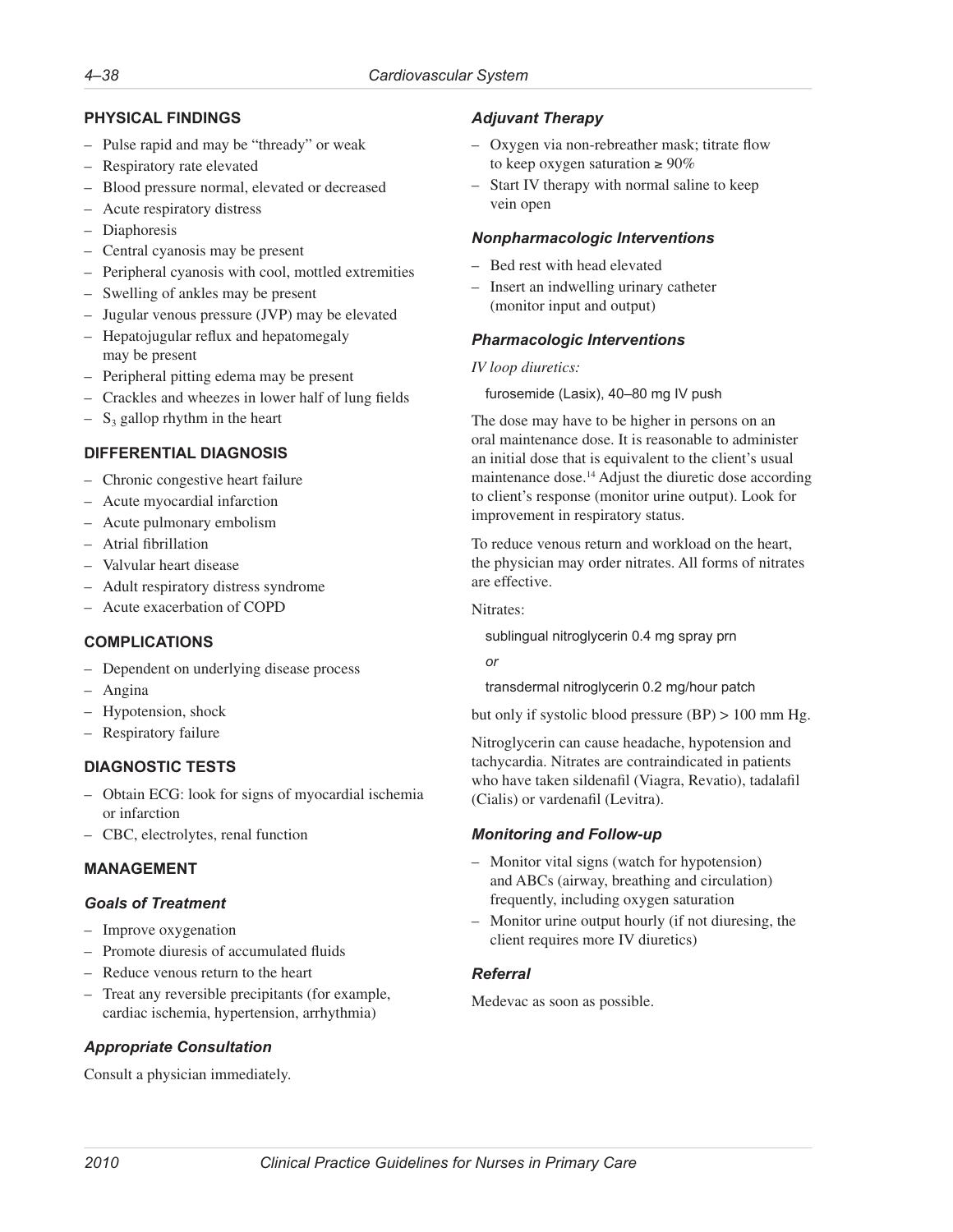# **SOURCES**

#### <span id="page-40-0"></span>**Internet addresses are valid as of March 2012.**

### **BOOKS AND MONOGRAPHS**

Bickley LS. *Bates' guide to physical examination and history taking.* 7th ed. Baltimore, MD: Lippincott Williams & Wilkins; 1999.

Braunwald E, et al. *Harrison's principles of internal medicine*. 15th ed. CD-ROM, version 1.0. McGraw-Hill; 2001

Colman R, Somogyi R (Editors-in-chief). *Toronto notes – MCCQE 2008 review notes.* 24th ed. Toronto, ON: University of Toronto, Faculty of Medicine; 2008.

Ferri FF. *Ferri's clinical advisor: Instant diagnosis and treatment.* St. Louis, MO: Mosby; 2004.

Fischbach FT. A manual of laboratory and diagnostic tests. 6th ed. Lippincott; 2000.

Gray J (Editor-in-chief). *Therapeutic choices*. 5th ed. Ottawa, ON: Canadian Pharmacists Association; 2007.

Greenberg DE, Muraca M (Editors). *Canadian clinical practice guidelines.* 2008 ed. Toronto, ON: Elsevier Canada; 2008.

Jensen B, Regier L (Editors). *The Rx files*. 7th ed. Saskatoon, SK: 2008.

Karch AM. *Lippincott's 2002 nursing drug guide.*  Philadelphia, PA: Lippincott; 2002.

Repchinsky C (Editor-in-chief). *Compendium of pharmaceuticals and specialties: the Canadian reference for health professionals 2007.* Ottawa, ON: Canadian Pharmacists Association; 2007.

Rosser WW, Pennie RA, Pilla NJ and the antiinfective review panel. *Anti-infective guidelines for community acquired infections.* Toronto, ON: MUMS Guidelines Clearing House; 2005.

Tintinalli J, et al. *Emergency medicine*. 5th ed. McGraw-Hill; 2000.

The University of Iowa. *Family practice handbook*. 4th ed. The University of Iowa; 1992-2004.

### **JOURNAL ARTICLES**

Canadian Diabetes Association, Clinical Practice Guidelines Expert Committee. Dyslipidemia in adults with diabetes. *Can J Diabetes* 2006;30(3):230-40.

Arnold JM, Liu P, Demers C, et al. Canadian Cardiovascular Society consensus conference recommendations on heart failure 2006: Diagnosis and management. *Can J Cardiol* 2006;22(1):23-45.

Kerr CR, Roy D (Co-chairs). Canadian Cardiovascular Society Consensus Conference: Atrial fibrillation 2004. Executive summary. *Can J Cardiol* 2005;21 Suppl B. Available at: [http://www.ccs.ca/download/](http://www.ccs.ca/download/consensus_conference/consensus_conference_archives/2004_Atrial_Fib_ES.pdf) [consensus\\_conference/consensus\\_conference\\_](http://www.ccs.ca/download/consensus_conference/consensus_conference_archives/2004_Atrial_Fib_ES.pdf) [archives/2004\\_Atrial\\_Fib\\_ES.pdf](http://www.ccs.ca/download/consensus_conference/consensus_conference_archives/2004_Atrial_Fib_ES.pdf).

Khan NA, Hemmelgarn B, Herman RJ, et al. The 2008 Canadian Hypertension Education Program recommendations for the management of hypertension: part 2 – therapy. *Can J Cardiol* 2008;24(6):465-75.

McPherson R, Frohlich J, Fodor G., Canadian Cardiovascular Society position statement – recommendations for the diagnosis and treatment of dyslipidemia and prevention of cardiovascular disease. *Can J Cardiol* 2006;Sep;22(11):913-27.

Stagg-Elliott D. *Reframing Framingham: New evidence prompts another look at cardiovascular risk algorithms; significant effort is focused on improving precision of the risk-scoring system based on Framingham Heart Study data*. [Admednews.com.](Admednews.com) Dec. 1, 2008

Tenenbaum A, Fisman EZ, Motro M, Adler Y. Optimal management of combined dyslipidemia: what have we behind statins monotherapy? *J Adv Cardiol* 2008;45:127-53.

Touyz RM, Campbell N, Logan A., et al. The 2004 Canadian recommendations for the management of hypertension: Part III – Lifestyle modifications to prevent and control hypertension. *Can J Cardiol*  2004;20(1):55-59.

# **INTERNET ARTICLES, GUIDELINES AND OTHER DOCUMENTS**

Brunner EJ, Rees K, Ward K, Burke M, Thorogood M. Dietary advice for reducing cardiovascular risk. *Cochrane Database of Systematic Reviews* 2007, Issue 4. Art. No.: CD002128. DOI: 10.1002/14651858.CD002128.pub3.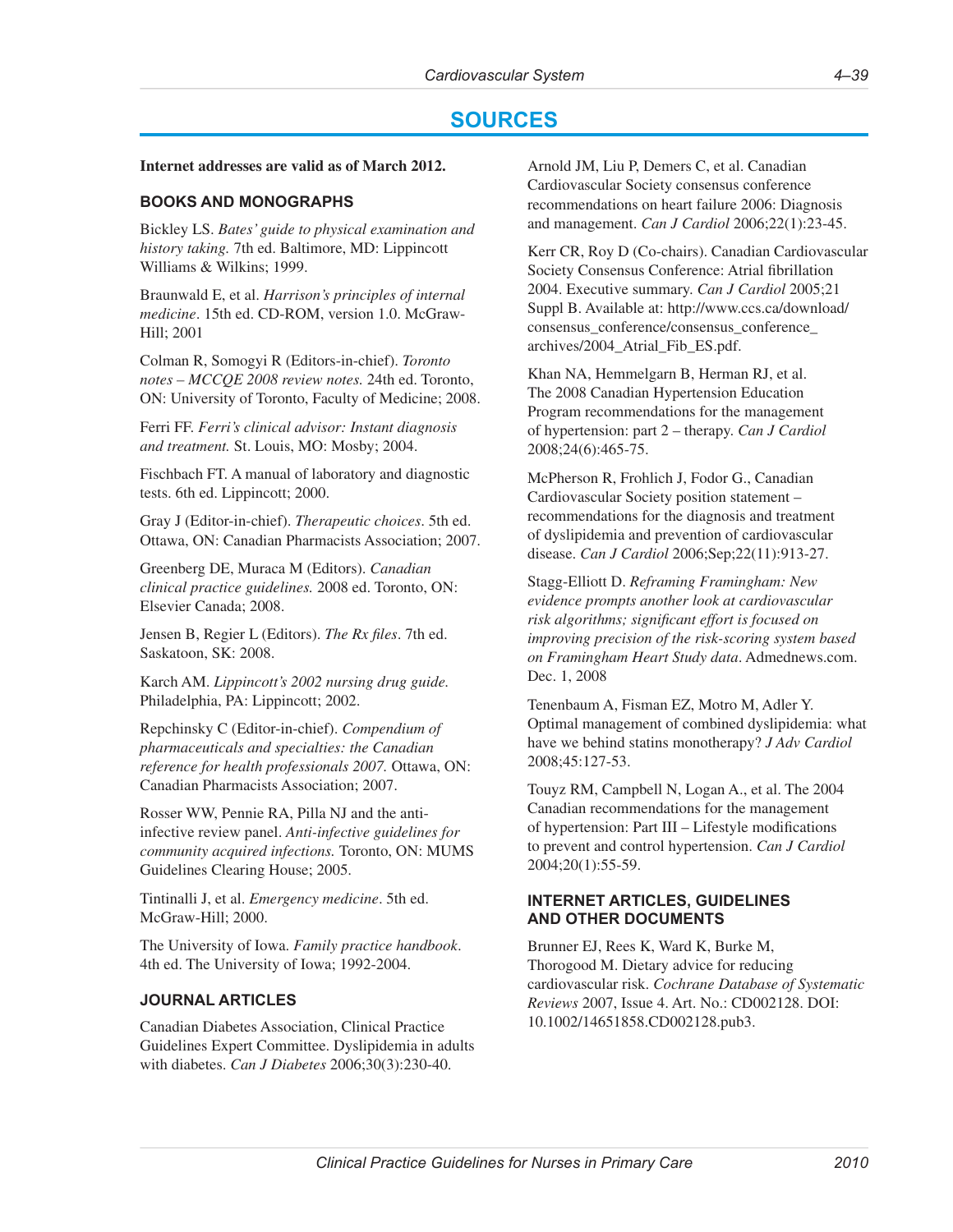Cilliers AM, Manyemba J, Saloojee H. *Antiinflammatory treatment for carditis in acute rheumatic fever. Cochrane Database of Systematic Reviews* 2003, Issue 2. Art. No.: CD003176. DOI: 10.1002/14651858.CD003176.

Critchley J, Capewell S. *Smoking cessation for the secondary prevention of coronary heart disease. Cochrane Database of Systematic Reviews* 2003, Issue 4. Art. No.: CD003041. DOI: 10.1002/14651858.CD003041.pub2.

Ebrahim S, Beswick A, Burke M, Davey Smith G. *Multiple risk factor interventions for primary prevention of coronary heart disease. Cochrane Database of Systematic Reviews* 2006, Issue 4. Art. No.: CD001561. DOI: 10.1002/14651858.CD001561.pub2.

Faris R, Flather MD, Purcell H, Poole-Wilson PA, Coats AJS. Diuretics for heart failure. *Cochrane Database of Systematic Reviews* 2006, Issue 1. Art. No.: CD003838. DOI: 10.1002/14651858.CD003838. pub2.

Gabriel-Sánchez R, Carmona L, Roque M, Sánchez-Gómez LM, Bonfill X. *Hormone replacement therapy for preventing cardiovascular disease in post-menopausal women. Cochrane Database of Systematic Reviews* 2005, Issue 2. Art. No.: CD002229. DOI: 10.1002/14651858.CD002229.pub2.

D'Agostino RB Sr, Vasan RS, Pencina MJ, et al. *General cardiovascular risk profile for use in primary care: The Framingham Heart Study. Circulation* 2008;117:743-53. Available at: [http://www.circ.](http://www.circ.ahajournals.org/cgi/content/abstract/117/6/743) [ahajournals.org/cgi/content/abstract/117/6/743.](http://www.circ.ahajournals.org/cgi/content/abstract/117/6/743)

Herkner H, Arrich J, Havel C, Müllner M. *Bed rest for acute uncomplicated myocardial infarction. Cochrane Database of Systematic Reviews* 2007, Issue 2. Art. No.: CD003836. DOI: 10.1002/14651858.CD003836. pub2.

Keller TT, Squizzato A, Middeldorp S. *Clopidogrel plus aspirin versus aspirin alone for preventing cardiovascular disease. Cochrane Database of Systematic Reviews* 2007, Issue 3. Art. No.: CD005158. DOI: 10.1002/14651858.CD005158.pub2.

Kelly SAM, Summerbell CD, Brynes A, Whittaker V, Frost G. *Wholegrain cereals for coronary heart disease. Cochrane Database of Systematic Reviews* 2007, Issue 2. Art. No.: CD005051. DOI: 10.1002/14651858.CD005051.pub2.

Magee KD, Sevcik W, Moher D, Rowe BH. *Low molecular weight heparins versus unfractionated heparin for acute coronary syndromes. Cochrane Database of Systematic Reviews* 2003, Issue 1. Art. No.: CD002132. DOI: 10.1002/14651858.CD002132.

Rees K, Taylor RS, Singh S, Coats AJS, Ebrahim S. *Exercise based rehabilitation for heart failure. Cochrane Database of Systematic Reviews* 2004, Issue 3. Art. No.: CD003331. DOI: 10.1002/14651858.CD003331.pub2.

# **END NOTES**

- 1 Manning WJ. *Clinical manifestations and diagnosis of aortic dissection.* UptoDate Online 17.2. Updated November 17, 2008. Available by subscription: <www.uptodate.com>
- 2 Reeder GS. *Nitrates in the management of acute coronary syndrome*. UptoDate Online 17.2. Updated January 23, 2008. Available by subscription: <www.uptodate.com>
- 3 Podrid PJ. *Pathophysiology and clinical presentation of ischemic chest pain.* UptoDate Online 17.2. Updated August 24, 2008. Available by subscription: <www.uptodate.com>
- 4 Grant BJB. *Diagnosis of suspected deep vein thrombosis of the lower extremity.* UpToDate Online 17.2. Updated June 3, 2009. Available by subscription:<www.uptodate.com>
- 5 Mohler ER, Fairman RM. *Epidemiology, clinical features, and diagnosis of abdominal aortic aneurysm*. UptoDate Online 17.2. Updated March 17, 2009. Available by subscription:<www.uptodate.com>
- 6 Podrid PJ. *Clinical significance and treatment of ventricular premature beats.* UptoDate Online 17.2. Updated June 19, 2009. Available by subscription: <www.uptodate.com>
- 7 Arnsdorf MF, Ganz LI. *Sinus tachycardia*. UpToDate Online v17.3. Updated 11 April 2005. Available by subscription:<www.uptodate.com>
- 8 Podrid PJ. *Prevalence and evaluation of ventricular premature beats*. UpToDate Online 17.3. Updated 9 Dec 2008. Available by subscription: <www.uptodate.com>
- 9 Arnsdorf MF, Ganz LI. *Causes of atrial fibrillation*. UptoDate Online 17.2. Updated February 20, 2009. Available by subscription: <www.uptodate.com>
- 10 Colucci WS. *Clinical manifestations and evaluation of the patient with suspected heart failure*. UptoDate Online 17.2. Updated June 7, 2009. Available by subscription:<www.uptodate.com>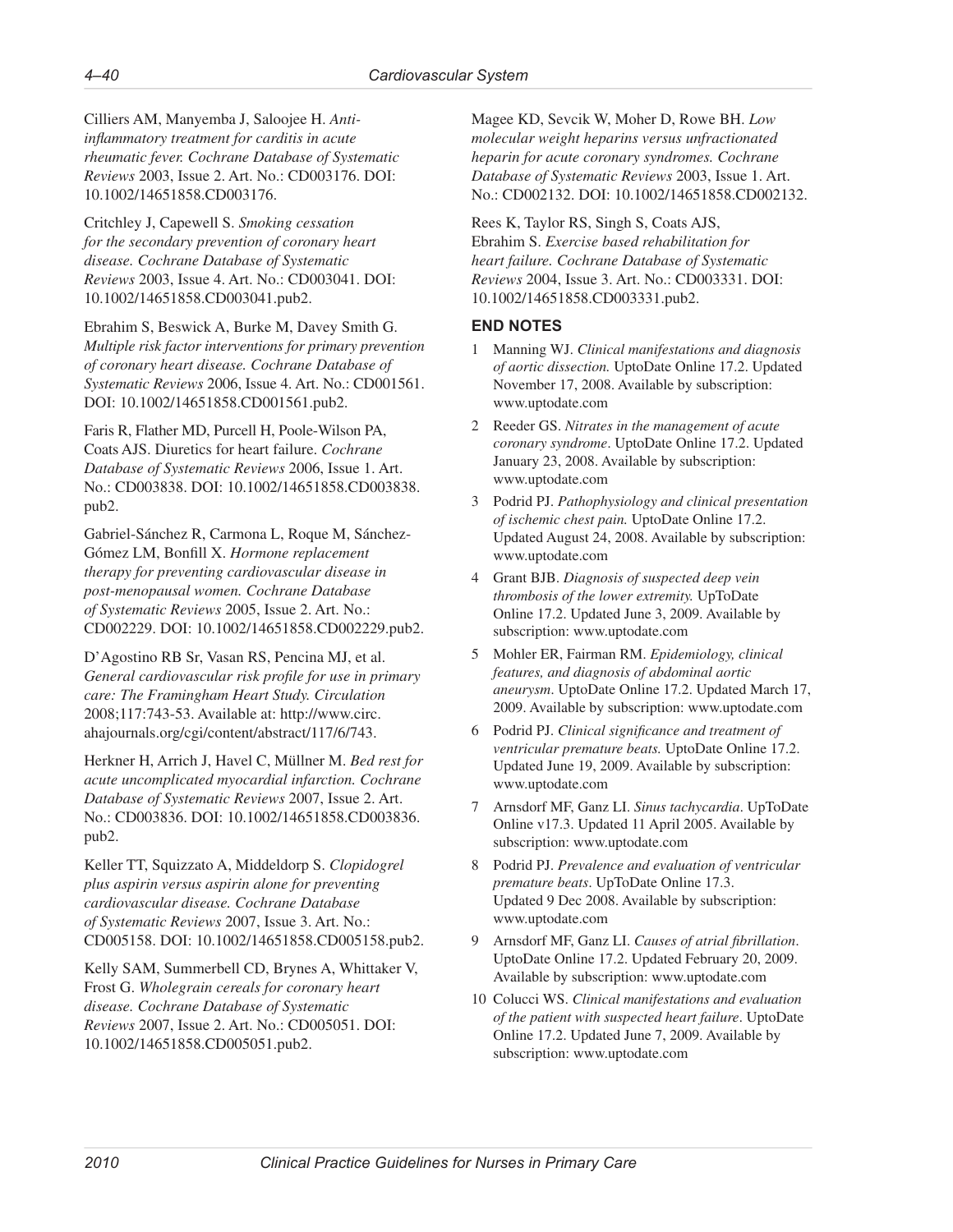- 11 Arnold JM, Liu P, Demers C et al. *Canadian*  Cardiovascular Society consensus conference recommendations on heart failure 2006: diagnosis and management. *Can J Cardiol* 2006;22:23-45.
- 12 Pitt B, Zannad F, Remme WJ, et al. The effect of spironolactone on morbidity and mortality in patients with severe heart failure. *N Engl J Med*  1999;341:709-17.
- 13 Pitt B, Remme W, Zannad F, et al. Eplerenone, a selective aldosterone blocker, in patients with left ventricular dysfuntion after myocardial infarction. *N Engl J Med* 2003;348:1309-21.
- 14 Colluci WS. *Treatment of acute decompensated heart failure.* UpToDate online 17.3. Updated 2 July 2009. Available by subscription: <www.uptodate.com>
- 15 Nitro-Dur product monograph. Health Canada Drug Product Database Online Query. Available at: [http://webprod.hc-sc.gc.ca/dpd-bdpp/start-debuter.](http://webprod.hc-sc.gc.ca/dpd-bdpp/start-debuter.do?lang=eng) [do?lang=eng](http://webprod.hc-sc.gc.ca/dpd-bdpp/start-debuter.do?lang=eng)
- 16 Bates SM, Greer IA, Pabinger I, et al. Venous thromboembolism, thrombophilia, antithrombotic therapy and pregnancy: American College of Chest Physicians evidence-based clinical practice guidelines. 8th ed. *Chest* 2008;133(Suppl 6);844S-86S.
- 17 Genest J, McPherson R, Frohlich J, Anderson T, et al. 2009 Canadian Cardiovascular Society/Canadian guidelines for the diagnosis and treatment of dyslipidemia and prevention of cardiovascular disease in the adult. *Can J Cardiol* 2009;25(1):567-579. Online p. 575-77. Available at: [http://www.ccs.ca/download/](http://www.ccs.ca/download/consensus_conference/consensus_conference_archives/2009_Dyslipidemia-Guidelines.pdf) [consensus\\_conference/consensus\\_conference\\_](http://www.ccs.ca/download/consensus_conference/consensus_conference_archives/2009_Dyslipidemia-Guidelines.pdf) [archives/2009\\_Dyslipidemia-Guidelines.pdf](http://www.ccs.ca/download/consensus_conference/consensus_conference_archives/2009_Dyslipidemia-Guidelines.pdf)
- 18 Genest J, McPherson R, Frohlich J, Anderson T, et al. 2009 Canadian Cardiovascular Society/Canadian guidelines for the diagnosis and treatment of dyslipidemia and prevention of cardiovascular disease in the adult. *Can J Cardiol* 2009;25(1):567-579. Online p. 572-73. Available at: [http://www.ccs.ca/download/](http://www.ccs.ca/download/consensus_conference/consensus_conference_archives/2009_Dyslipidemia-Guidelines.pdf) [consensus\\_conference/consensus\\_conference\\_](http://www.ccs.ca/download/consensus_conference/consensus_conference_archives/2009_Dyslipidemia-Guidelines.pdf) [archives/2009\\_Dyslipidemia-Guidelines.pdf](http://www.ccs.ca/download/consensus_conference/consensus_conference_archives/2009_Dyslipidemia-Guidelines.pdf)
- 19 Genest J, McPherson R, Frohlich J, Anderson T, et al. 2009 Canadian Cardiovascular Society/Canadian guidelines for the diagnosis and treatment of dyslipidemia and prevention of cardiovascular disease in the adult. *Can J Cardiol* 2009;25(1):567-579. Online p. 574. Available at: [http://www.ccs.ca/download/](http://www.ccs.ca/download/consensus_conference/consensus_conference_archives/2009_Dyslipidemia-Guidelines.pdf) [consensus\\_conference/consensus\\_conference\\_](http://www.ccs.ca/download/consensus_conference/consensus_conference_archives/2009_Dyslipidemia-Guidelines.pdf) [archives/2009\\_Dyslipidemia-Guidelines.pdf](http://www.ccs.ca/download/consensus_conference/consensus_conference_archives/2009_Dyslipidemia-Guidelines.pdf)
- 20 Genest J, McPherson R, Frohlich J, Anderson T, et al. 2009 Canadian Cardiovascular Society/Canadian guidelines for the diagnosis and treatment of dyslipidemia and prevention of cardiovascular disease in the adult. *Can J Cardiol* 2009;25(1):567-579. Online p. 573. Available at: [http://www.ccs.ca/download/](http://www.ccs.ca/download/consensus_conference/consensus_conference_archives/2009_Dyslipidemia-Guidelines.pdf) [consensus\\_conference/consensus\\_conference\\_](http://www.ccs.ca/download/consensus_conference/consensus_conference_archives/2009_Dyslipidemia-Guidelines.pdf) [archives/2009\\_Dyslipidemia-Guidelines.pdf](http://www.ccs.ca/download/consensus_conference/consensus_conference_archives/2009_Dyslipidemia-Guidelines.pdf)
- 21 Genest J, McPherson R, Frohlich J, Anderson T, et al. 2009 Canadian Cardiovascular Society/Canadian guidelines for the diagnosis and treatment of dyslipidemia and prevention of cardiovascular disease in the adult. *Can J Cardiol* 2009;25(1):567-579. Online p. 575. Available at: [http://www.ccs.ca/download/](http://www.ccs.ca/download/consensus_conference/consensus_conference_archives/2009_Dyslipidemia-Guidelines.pdf) [consensus\\_conference/consensus\\_conference\\_](http://www.ccs.ca/download/consensus_conference/consensus_conference_archives/2009_Dyslipidemia-Guidelines.pdf) [archives/2009\\_Dyslipidemia-Guidelines.pdf](http://www.ccs.ca/download/consensus_conference/consensus_conference_archives/2009_Dyslipidemia-Guidelines.pdf)
- 22 Campbell N. (2009) *2009 Canadian Hypertension Education Program recommendations: The short clinical summary – An annual update*. Online p. 4. Available at: [http://www.hypertension.ca/images/](http://www.hypertension.ca/images/stories/dls/09-clinical-summary.pdf) [stories/dls/09-clinical-summary.pdf](http://www.hypertension.ca/images/stories/dls/09-clinical-summary.pdf)
- 23 Campbell, N. (2009) *2009 Canadian Hypertension Education Program Recommendations: An annual update*. Online p. 22-37. Available at: [http://www.](http://www.hypertension.ca/images/stories/dls/38355-chep-guidelines-2009-e-imprimeur.pdf) [hypertension.ca/images/stories/dls/38355-chep](http://www.hypertension.ca/images/stories/dls/38355-chep-guidelines-2009-e-imprimeur.pdf)[guidelines-2009-e-imprimeur.pdf](http://www.hypertension.ca/images/stories/dls/38355-chep-guidelines-2009-e-imprimeur.pdf)
- 24 Hypertension Review Panel. Hypertension Guidelines for Family Medicine. Toronto: MUMS Guideline Clearinghouse; 2008. p.14.
- 25 Campbell, N. (2009) *2009 Canadian Hypertension Education Program Recommendations: An annual update.* Online p. 40-41. Available at: [http://www.](http://www.hypertension.ca/images/stories/dls/38355-chep-guidelines-2009-e-imprimeur.pdf) [hypertension.ca/images/stories/dls/38355-chep](http://www.hypertension.ca/images/stories/dls/38355-chep-guidelines-2009-e-imprimeur.pdf)[guidelines-2009-e-imprimeur.pdf](http://www.hypertension.ca/images/stories/dls/38355-chep-guidelines-2009-e-imprimeur.pdf)
- 26 Campbell, N. (2009) *2009 Canadian Hypertension Education Program Recommendations: An annual update.* Online p. 41-42. Available at: [http://www.](http://www.hypertension.ca/images/stories/dls/38355-chep-guidelines-2009-e-imprimeur.pdf) [hypertension.ca/images/stories/dls/38355-chep](http://www.hypertension.ca/images/stories/dls/38355-chep-guidelines-2009-e-imprimeur.pdf)[guidelines-2009-e-imprimeur.pdf](http://www.hypertension.ca/images/stories/dls/38355-chep-guidelines-2009-e-imprimeur.pdf)
- 27 Campbell, N. (2009) *2009 CHEP recommendations for the management of hypertension*. Available at: [http://www.hypertension.ca/images/stories/dls/09](http://www.hypertension.ca/images/stories/dls/09-complete-recs.pdf) [complete-recs.pdf](http://www.hypertension.ca/images/stories/dls/09-complete-recs.pdf)
- 28 Campbell, N. (2009) *2009 Canadian Hypertension Education Program Recommendations: An annual update.* Online p. 40. Available at: [http://www.](http://www.hypertension.ca/images/stories/dls/38355-chep-guidelines-2009-e-imprimeur.pdf) [hypertension.ca/images/stories/dls/38355-chep](http://www.hypertension.ca/images/stories/dls/38355-chep-guidelines-2009-e-imprimeur.pdf)[guidelines-2009-e-imprimeur.pdf](http://www.hypertension.ca/images/stories/dls/38355-chep-guidelines-2009-e-imprimeur.pdf)
- 29 Kannam JP, Aroesty JM, Gersh BJ. Overview of the management of stable angina pectoris. Updated May 2010. UpToDate Online 18.2. Available by subscription:<www.uptodate.com>